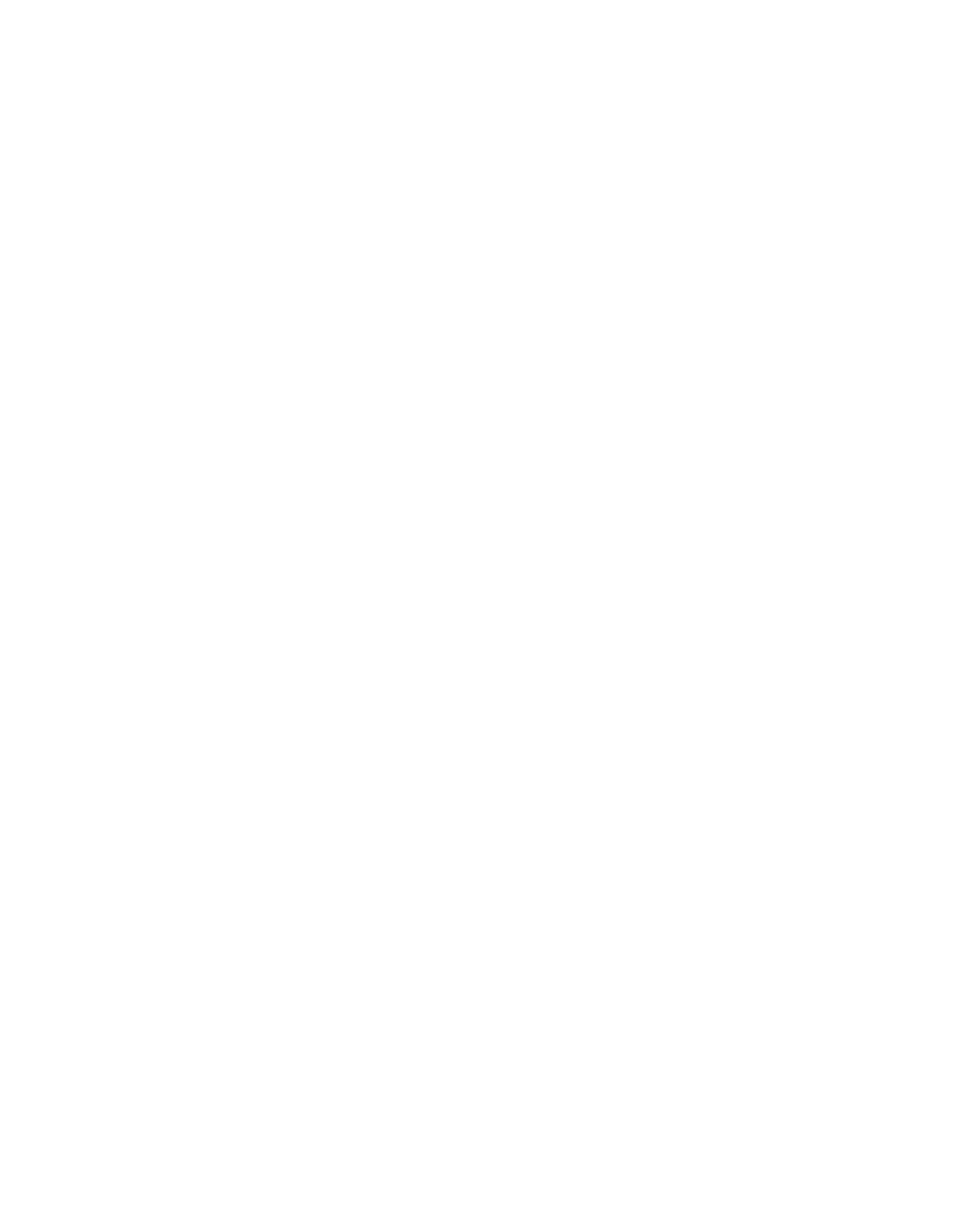# **CERTIFICATE OF COVERAGE**

Unum Life Insurance Company of America (referred to as Unum) welcomes you as a client.

This is your certificate of coverage as long as you are eligible for coverage and you become insured. You will want to read it carefully and keep it in a safe place.

Unum has written your certificate of coverage in plain English. However, a few terms and provisions are written as required by insurance law. If you have any questions about any of the terms and provisions, please consult Unum's claims paying office. Unum will assist you in any way to help you understand your benefits.

If the terms and provisions of the certificate of coverage (issued to you) are different from the Summary of Benefits (issued to the Employer), the Summary of Benefits will govern. The Summary of Benefits may be changed in whole or in part. Only an officer or registrar of Unum can approve a change. The approval must be in writing and endorsed on or attached to the Summary of Benefits. Any other person, including an agent, may not change the Summary of Benefits or waive any part of it.

The Summary of Benefits is delivered in and is governed by the laws of the governing jurisdiction and to the extent applicable by the Employee Retirement Income Security Act of 1974 (ERISA) and any amendments.

For purposes of effective dates and ending dates under the group Summary of Benefits, all days begin at 12:01 a.m. and end at 12:00 midnight at the Employer's address.

> Unum Life Insurance Company of America 2211 Congress Street Portland, Maine 04122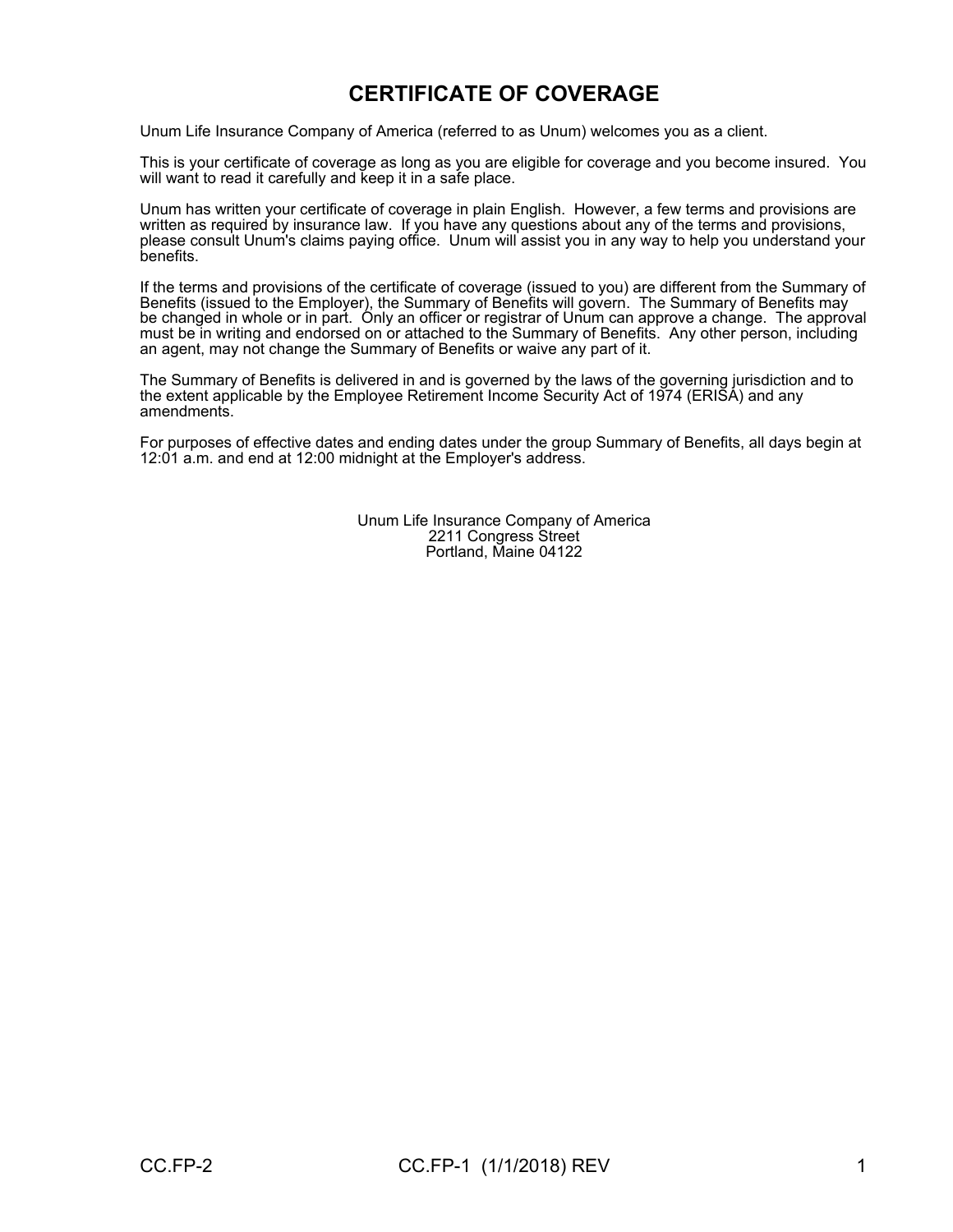# **TABLE OF CONTENTS**

|                                                              | .B@G-LIFE-1 |
|--------------------------------------------------------------|-------------|
|                                                              |             |
| ACCIDENTAL DEATH AND DISMEMBERMENT INSURANCE PLAN B@G-AD&D-1 |             |
|                                                              |             |
|                                                              |             |
|                                                              |             |
|                                                              |             |
|                                                              |             |
|                                                              |             |
|                                                              |             |
|                                                              |             |
|                                                              |             |
|                                                              |             |
|                                                              |             |
|                                                              |             |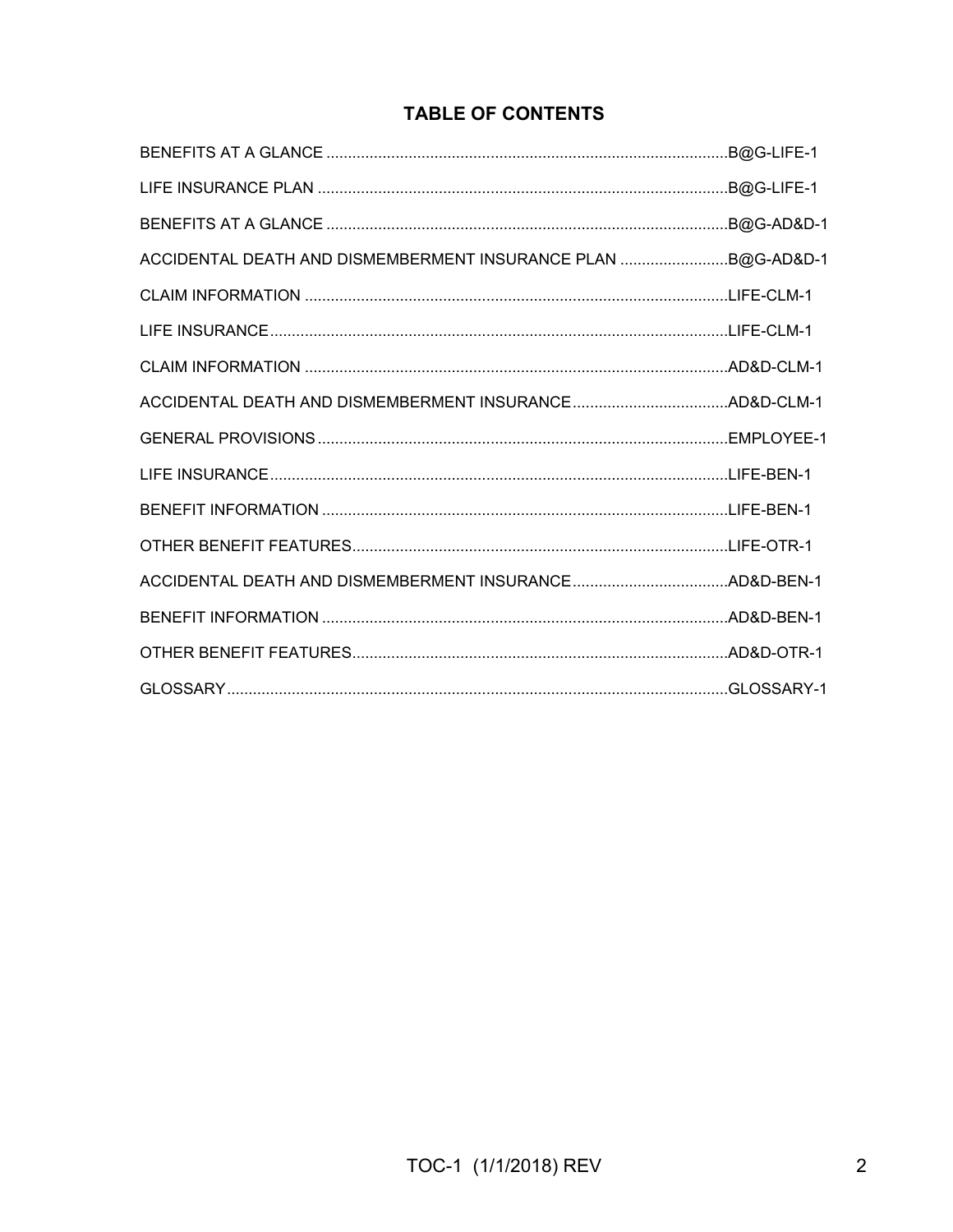# **BENEFITS AT A GLANCE**

#### **LIFE INSURANCE PLAN**

This life insurance plan provides financial protection for your beneficiary(ies) by paying a benefit in the event of your death. The amount your beneficiary(ies) receive(s) is based on the amount of coverage in effect just prior to the date of your death according to the terms and provisions of the plan.

#### **EMPLOYER'S ORIGINAL PLAN EFFECTIVE DATE:**

#### **PLAN YEAR:**

January 1, 2018 to January 1, 2019 and each following January 1 to January 1

#### **IDENTIFICATION NUMBER:** 605923 032

#### **ELIGIBLE GROUP(S):**

All full-time Union Employees hired prior to January 1, 1993 who elected to continue participating in the flat benefit plan in active employment in the United States with the Employer (closed group)

#### **MINIMUM HOURS REQUIREMENT:**

Employees must be working at least 30 hours per week on a regularly scheduled basis.

#### **WAITING PERIOD:**

For employees in an eligible group on or before January 1, 2018: None

For employees entering an eligible group after January 1, 2018: None

#### **WHO PAYS FOR THE COVERAGE:**

Your Employer pays the cost of your coverage.

#### **ELIMINATION PERIOD:**

**Employees who are not participating in the Employer's Group Long Term Disability plan administered by Unum** Premium Waiver: 9 months

Disability-based benefits begin the day after Unum approves your claim and the elimination period is completed.

#### **LIFE INSURANCE BENEFIT:**

#### **AMOUNT OF LIFE INSURANCE FOR YOU**

#### **BASIC BENEFIT**

#### **Employees earning less than \$10,000** \$15,000

- **Employees earning \$10,000 or more but less than \$12,000**  \$20,000
- **Employees earning \$12,000 or more but less than \$14,000** \$24,000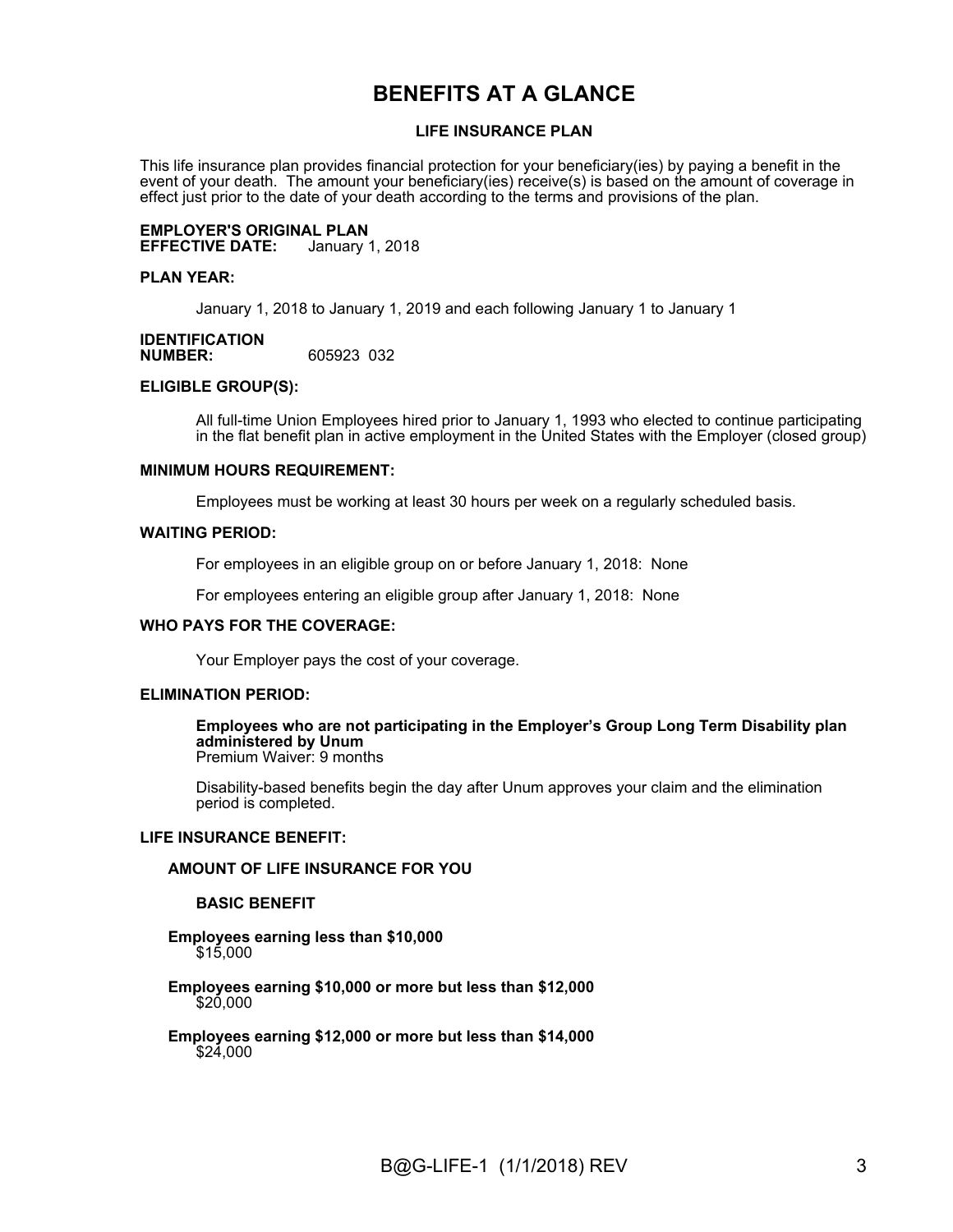**Employees earning \$14,000 or more but less than \$16,000** \$28,000

- **Employees earning \$16,000 or more but less than \$18,000** \$32,000
- **Employees earning \$18,000 or more but less than \$20,000** \$36,000
- **Employees earning \$20,000 or more but less than \$22,000** \$40,000
- **Employees earning \$22,000 or more but less than \$24,000** \$44,000
- **Employees earning \$24,000 or more but less than \$26,000**  $$48.000$
- **Employees earning \$26,000 or more but less than \$28,000** \$52,000
- **Employees earning \$28,000 or more but less than \$30,000** \$56,000
- **Employees earning \$30,000 or over**

\$60,000

AMOUNT OF LIFE INSURANCE AVAILABLE IF YOU BECOME INSURED AT CERTAIN AGES OR HAVE REACHED CERTAIN AGES WHILE INSURED

#### **Employees hired prior to October 1, 1979**

On the July 1 coincident with or next following the date you have reached age 65, your amount of life insurance will be:

- 65% of the amount of life insurance you had prior to age 65, rounded to the next higher multiple of \$100 if not already a multiple thereof; or
- 65% of the amount of life insurance shown above, rounded to the next higher multiple of \$100 if not already a multiple thereof, if you become insured on or after age 65.

In the year you turn age 65, there will be no further increases in your amount of life insurance.

#### **Employees hired on or after October 1, 1979**

On the July 1 coincident with or next following the date you have reached age 60, your amount of life insurance will be:

- 65% of the amount of life insurance you had prior to age 60, rounded to the next higher multiple of \$100 if not already a multiple thereof; or
- 65% of the amount of life insurance shown above, rounded to the next higher multiple of \$100 if not already a multiple thereof, if you become insured on or after age 60.

There will be no further increases in your amount of life insurance.

On the July 1 coincident with or next following the date you have reached age 65, your amount of life insurance will be:

- 35% of the amount of life insurance you had prior to age 65, rounded to the next higher multiple of \$100 if not already a multiple thereof; or
- 35% of the amount of life insurance shown above, rounded to the next higher multiple of \$100 if not already a multiple thereof, if you become insured on or after age 65.

In the year you turn age 65, there will be no further increases in your amount of life insurance.

#### **SOME LOSSES MAY NOT BE COVERED UNDER THIS PLAN.**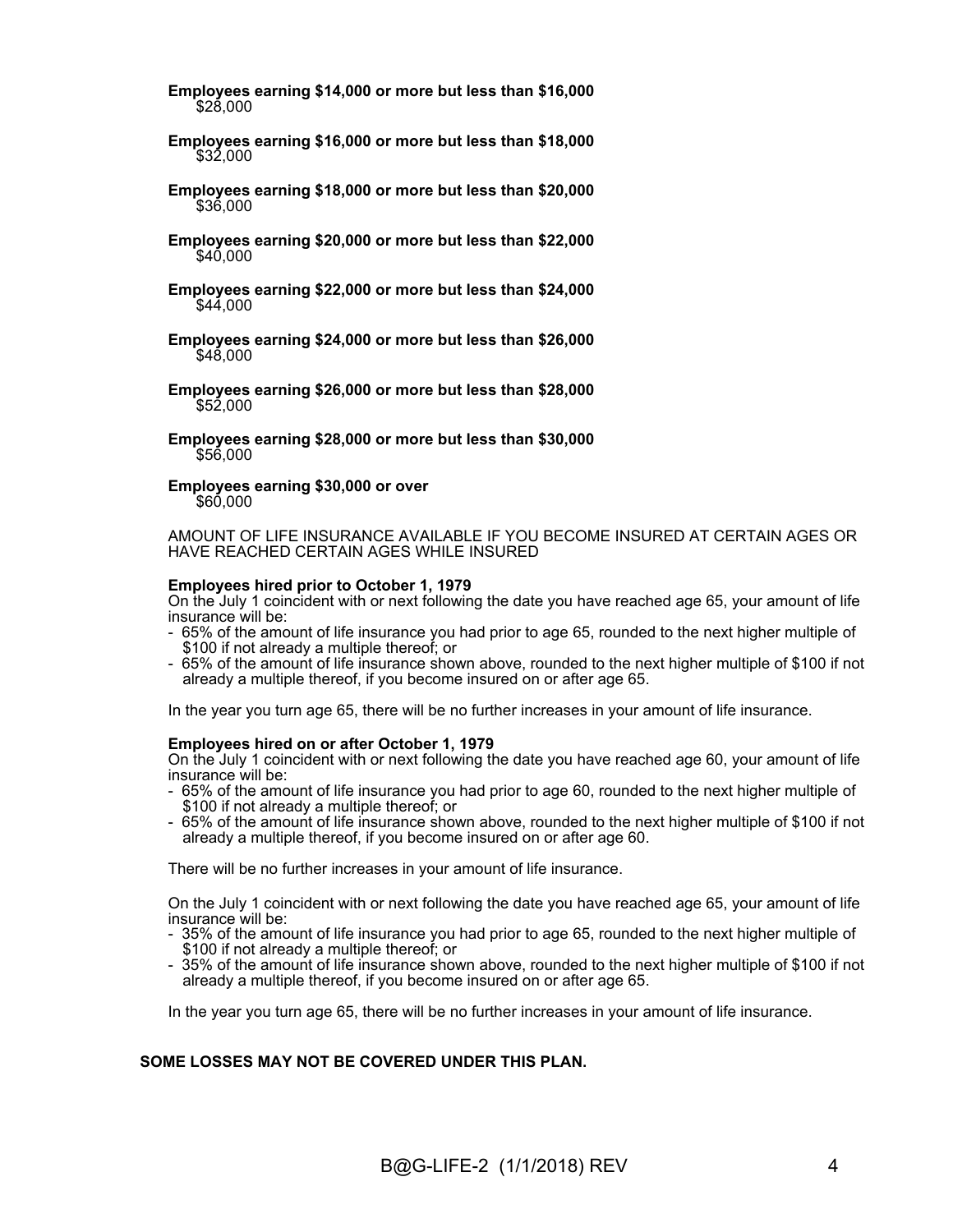#### **OTHER FEATURES:**

- Accelerated Benefit
- Conversion
- Continuity of Coverage

Portability

**The above items are only highlights of this plan. For a full description of your coverage, continue reading your certificate of coverage section.** The plan includes enrollment, risk management and other support services related to your Employer's Benefit Program.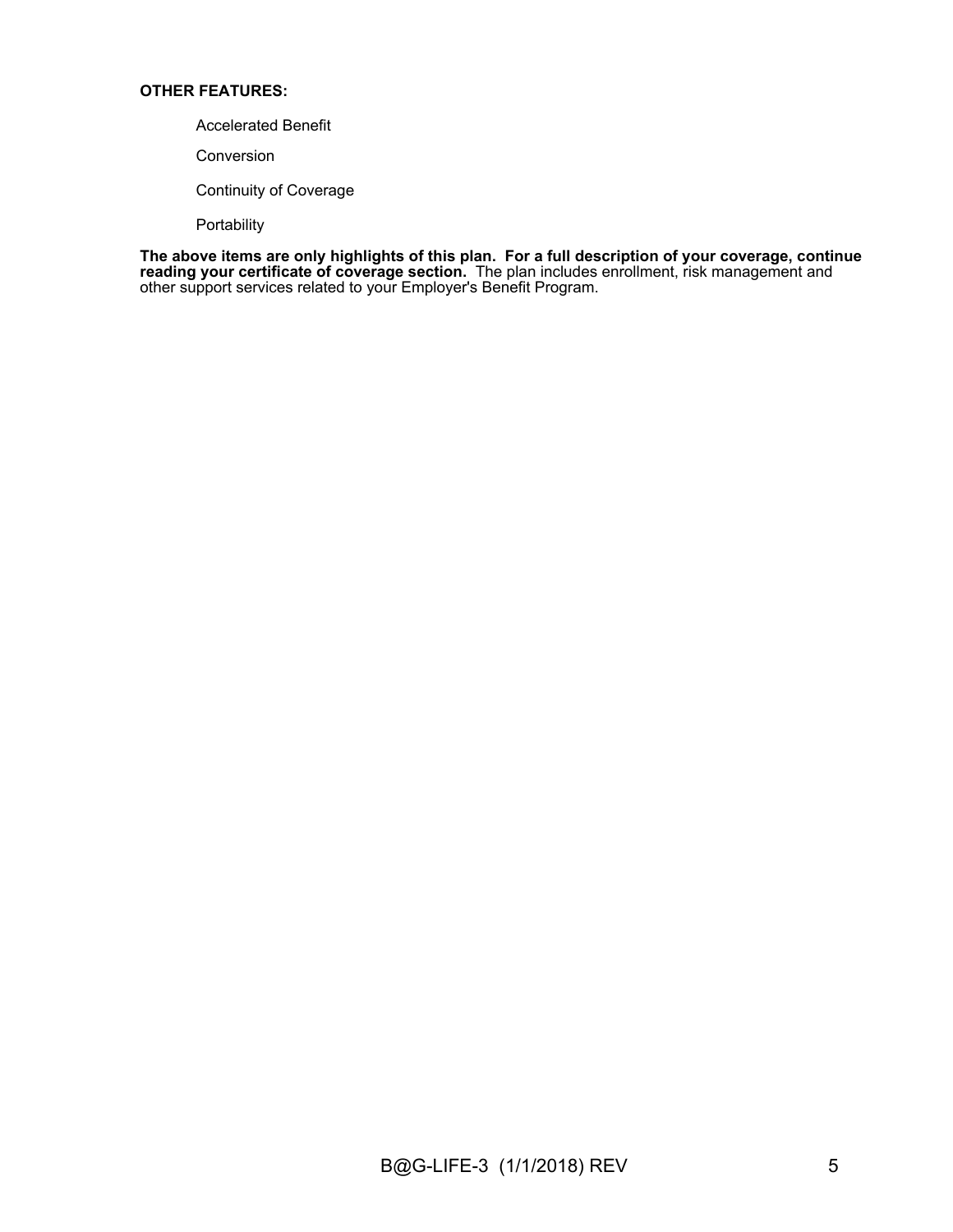# **BENEFITS AT A GLANCE**

#### **ACCIDENTAL DEATH AND DISMEMBERMENT INSURANCE PLAN**

This accidental death and dismemberment insurance plan provides financial protection for your beneficiary(ies) by paying a benefit in the event of your death or for you in the event of any other covered loss. The amount you or your beneficiary(ies) receive(s) is based on the amount of coverage in effect just prior to the date of your death or any other covered loss according to the terms and provisions of the plan.

**EMPLOYER'S ORIGINAL PLAN EFFECTIVE DATE:** 

#### **PLAN YEAR:**

January 1, 2018 to January 1, 2019 and each following January 1 to January 1

#### **IDENTIFICATION NUMBER:** 605923 032

#### **ELIGIBLE GROUP(S):**

All full-time Union Employees hired prior to January 1, 1993 who elected to continue participating in the flat benefit plan (closed group) in active employment in the United States with the Employer

#### **MINIMUM HOURS REQUIREMENT:**

Employees must be working at least 30 hours per week on a regularly scheduled basis.

#### **WAITING PERIOD:**

For employees in an eligible group on or before January 1, 2018: None

For employees entering an eligible group after January 1, 2018: None

#### **WHO PAYS FOR THE COVERAGE:**

*Basic Benefit:*

Your Employer pays the cost of your coverage.

*Additional Benefit:*

You pay the cost of your coverage.

#### **ACCIDENTAL DEATH AND DISMEMBERMENT BENEFIT:**

**AMOUNT OF ACCIDENTAL DEATH AND DISMEMBERMENT (AD&D) INSURANCE FOR YOU**  (FULL AMOUNT)

#### **BASIC BENEFIT**

**Employees earning less than \$10,000** \$15,000

**Employees earning \$10,000 or more but less than \$12,000**  $$20,000$ 

**Employees earning \$12,000 or more but less than \$14,000** \$24,000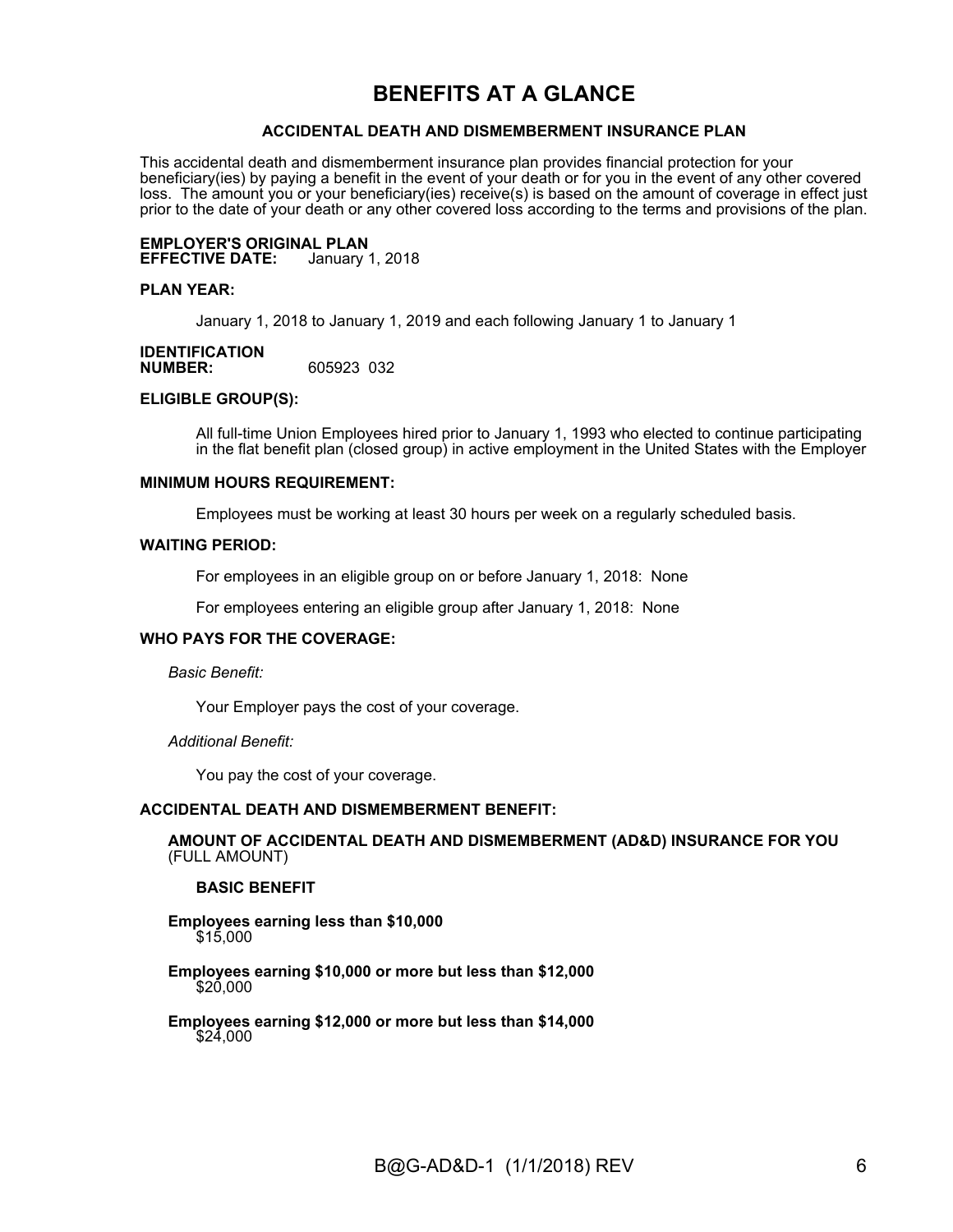**Employees earning \$14,000 or more but less than \$16,000** \$28,000

- **Employees earning \$16,000 or more but less than \$18,000** \$32,000
- **Employees earning \$18,000 or more but less than \$20,000** \$36,000
- **Employees earning \$20,000 or more but less than \$22,000** \$40,000
- **Employees earning \$22,000 or more but less than \$24,000**  $\frac{1}{9}44,000$
- **Employees earning \$24,000 or more but less than \$26,000** \$48,000
- **Employees earning \$26,000 or more but less than \$28,000** \$52,000
- **Employees earning \$28,000 or more but less than \$30,000** \$56,000

**Employees earning \$30,000 or over** \$60,000

#### **ADDITIONAL BENEFIT OPTIONS:**

*Option 1*

\$10,000

*Option 2*

\$25,000

*Option 3*

\$50,000

*Option 4*

\$100,000

*Option 5*

\$150,000

*Option 6*

\$200,000

*Option 7*

\$250,000

*Option 8*

\$300,000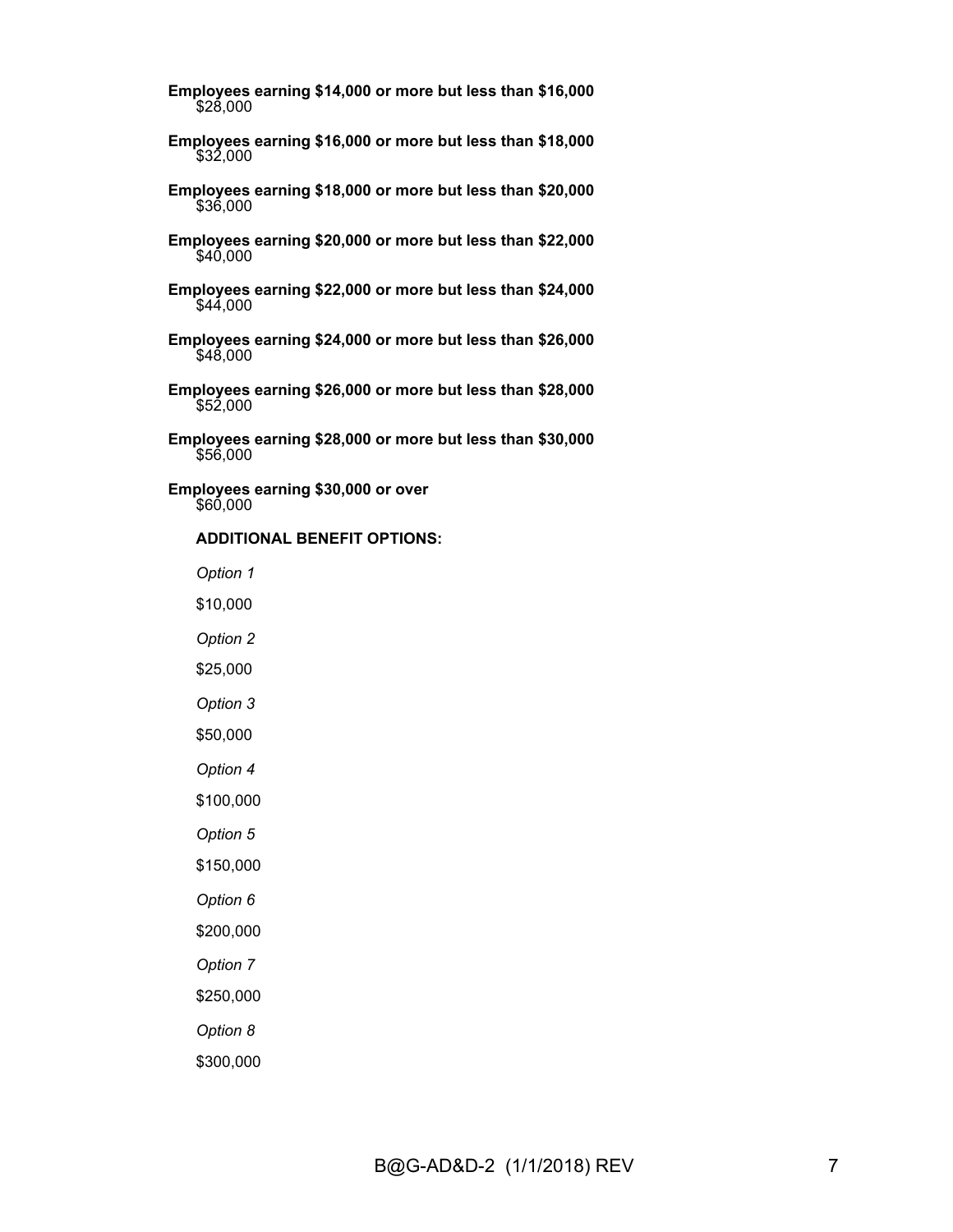#### **REPATRIATION BENEFIT FOR YOU**

Maximum Benefit Amount:

Up to \$5,000

The Repatriation Benefit is separate from any accidental death and dismemberment benefit which may be payable. To receive the Repatriation Benefit, your accidental death benefit must be paid first.

#### **SEATBELT(S) AND AIR BAG BENEFIT FOR YOU**

Benefit Amount:

Seatbelt(s): 10% of the Full Amount of your accidental death and dismemberment insurance benefit.

Air Bag: 5% of the Full Amount of your accidental death and dismemberment insurance benefit.

Maximum Benefit Payment:

Seatbelt(s): \$25,000

Air bag: \$5,000

The Seatbelt(s) and Air Bag Benefit is separate from any accidental death and dismemberment benefit which may be payable. To receive the Seatbelt(s) and Air Bag Benefit, your accidental death benefit must be paid first.

#### **EDUCATION BENEFIT**

Each Qualified Child

Benefit Amount per Academic Year for which a Qualified Child is enrolled:

6% of the Full Amount of the employee's accidental death and dismemberment insurance to a maximum of \$6,000.

Maximum Benefit Payments:

4 per lifetime

Maximum Benefit Amount:

\$24,000

Maximum Benefit Period:

6 years from the date the first benefit payment has been made.

The Education Benefit is separate from any accidental death and dismemberment benefit which may be payable. In order for your Qualified Child to receive the Education Benefit, your accidental death benefit must be paid first.

#### **SPOUSE TRAINING BENEFIT**

Maximum Benefit Amount:

The lesser of:

- 5% of your Full Amount; or
- $-$  \$5,000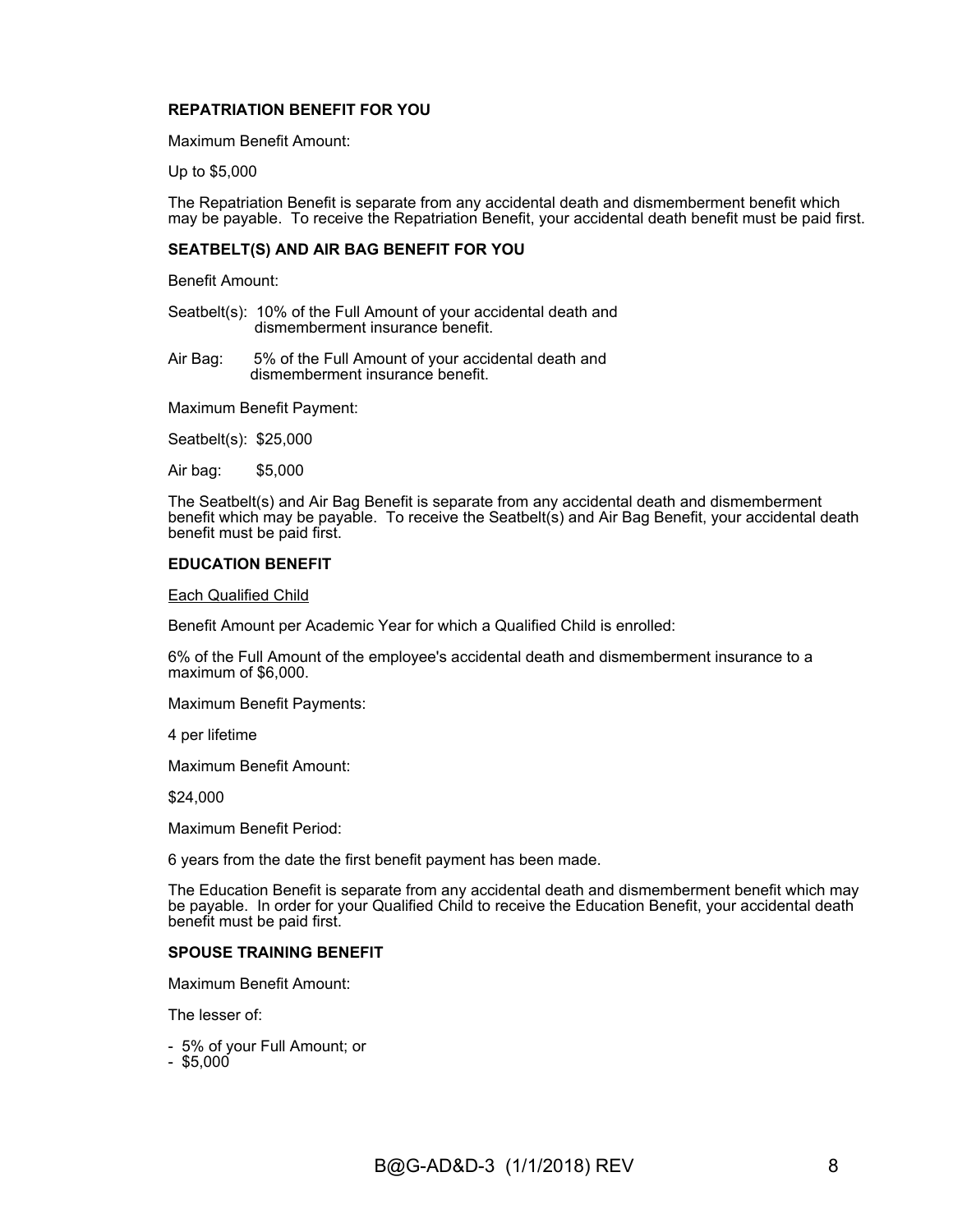The Spouse Training Benefit is separate from any accidental death and dismemberment benefit which may be payable. In order to receive the Spouse Training Benefit, your accidental death benefit must be paid first.

#### **EXPOSURE AND DISAPPEARANCE BENEFIT FOR YOU**

Maximum Benefit Amount: The Full Amount

#### **FELONIOUS ASSAULT BENEFIT FOR YOU**

Benefit Amount:

10% of the Full Amount of your accidental death and dismemberment insurance benefit

Maximum Benefit Amount:

\$10,000

The Felonious Assault Benefit is separate from any accidental death and dismemberment benefit which may be payable. In order to receive the Felonious Assault Benefit, your accidental death and dismemberment must be paid first.

#### **REHABILITATION PHYSICAL THERAPY BENEFIT FOR YOU**

Benefit Amount:

10% of the Full Amount of your accidental death and dismemberment insurance benefit

Maximum Benefit Amount:

\$10,000

The Rehabilitation Physical Therapy Benefit is separate from any accidental death and dismemberment benefit which may be payable. In order to receive the Rehabilitation Physical Therapy Benefit, your accidental death and dismemberment must be paid first.

#### **SOME LOSSES MAY NOT BE COVERED UNDER THIS PLAN.**

#### **OTHER FEATURES:**

**Portability** 

Continuity of Coverage is available under this plan - refer to the **ACCIDENTAL DEATH AND DISMEMBERMENT OTHER BENEFIT FEATURES** for further details.

**The above items are only highlights of this plan. For a full description of your coverage, continue reading your certificate of coverage section.** The plan includes enrollment, risk management and other support services related to your Employer's Benefit Program.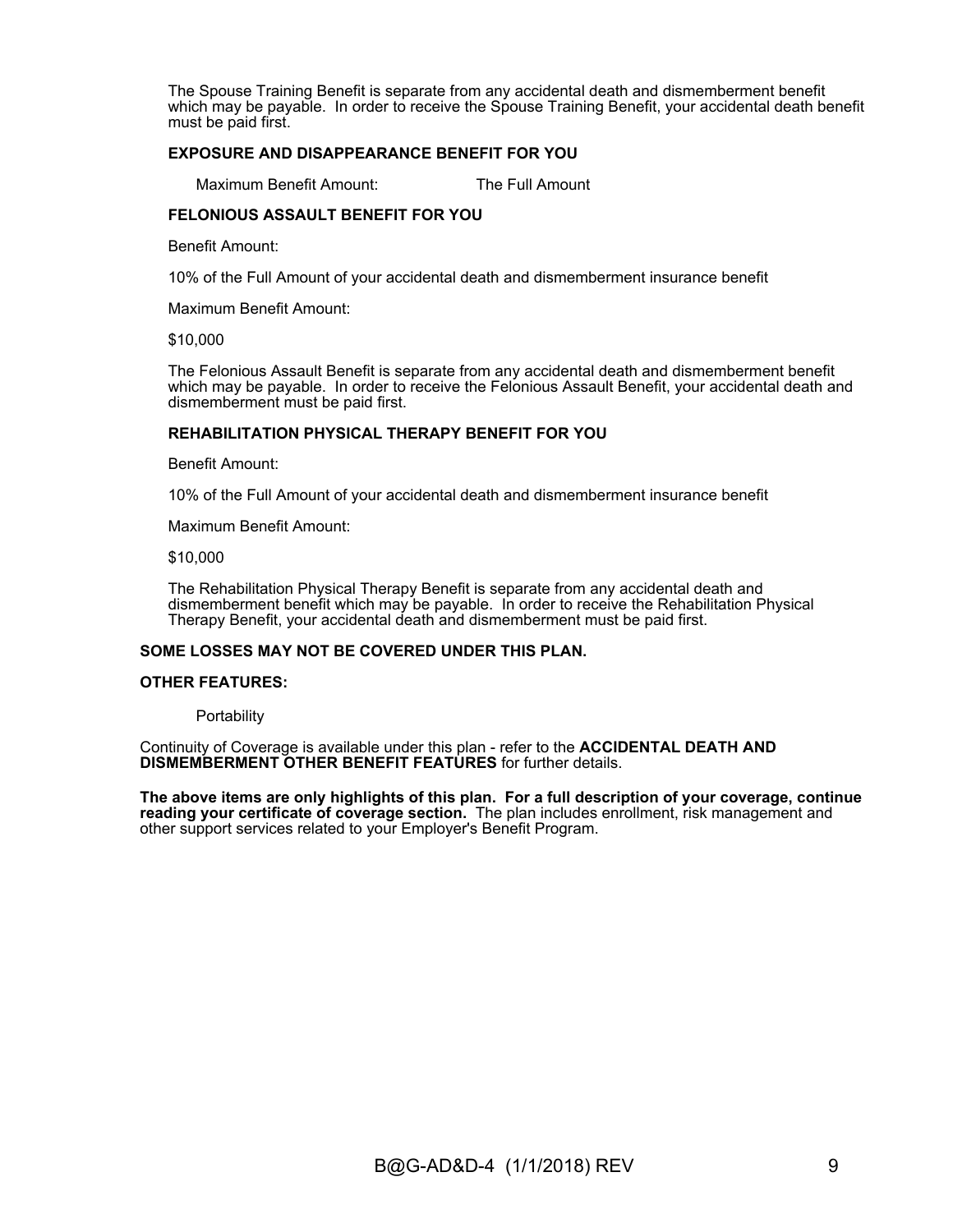# **CLAIM INFORMATION**

# **LIFE INSURANCE**

#### *WHEN DO YOU OR YOUR AUTHORIZED REPRESENTATIVE NOTIFY UNUM OF A CLAIM?*

We encourage you or your authorized representative to notify us as soon as possible, so that a claim decision can be made in a timely manner.

If a claim is based on your disability, written notice and proof of claim must be sent no later than 90 days after the end of the elimination period.

If a claim is based on death, written notice and proof of claim must be sent no later than 90 days after the date of death.

If it is not possible to give proof within these time limits, it must be given no later than 1 year after the proof is required as specified above. These time limits will not apply during any period you or your authorized representative lacks the legal capacity to give us proof of claim.

The claim form is available from your Employer, or you or your authorized representative can request a claim form from us. If you or your authorized representative does not receive the form from Unum within 15 days of the request, send Unum written proof of claim without waiting for the form.

If you have a disability, you must notify us immediately when you return to work in any capacity, regardless of whether you are working for your Employer.

#### *HOW DO YOU FILE A CLAIM FOR A DISABILITY?*

#### **Employees who are not participating in the Employer's Group Long Term Disability plan administered by Unum**

You or your authorized representative, and your Employer must fill out your own sections of the claim form and then give it to your attending physician. Your physician should fill out his or her section of the form and send it directly to Unum.

#### *WHAT INFORMATION IS NEEDED AS PROOF OF YOUR CLAIM?*

#### **Employees who are not participating in the Employer's Group Long Term Disability plan administered by Unum**

If your claim is based on your disability, your proof of claim, provided at your expense, must show:

- that you are under the **regular care** of a **physician**;
- the date your disability began;
- the cause of your disability;
- the extent of your disability, including restrictions and limitations preventing you from performing your regular occupation or any gainful occupation; and
- the name and address of any **hospital or institution** where you received treatment, including all attending physicians.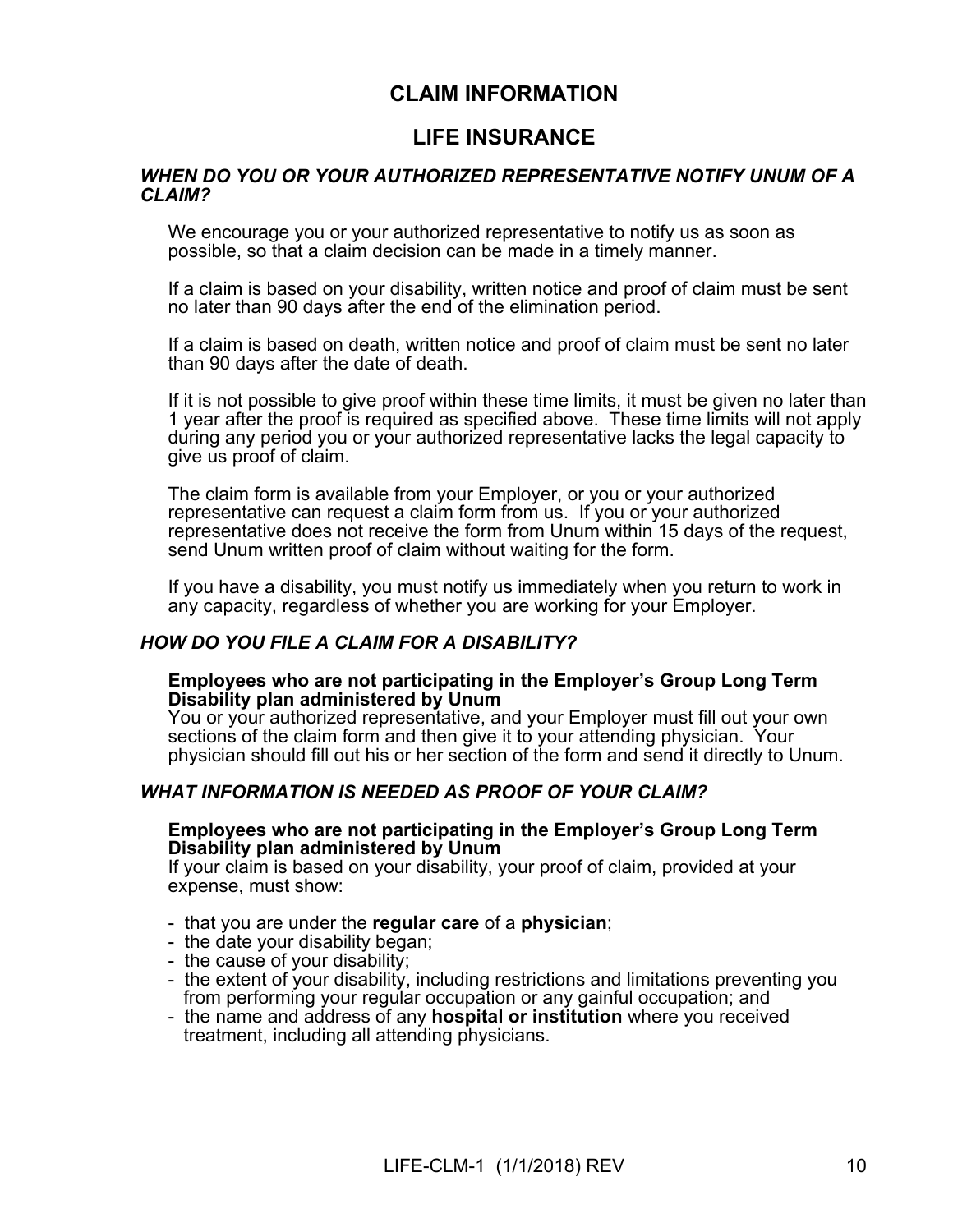We may request that you send proof of continuing disability indicating that you are under the regular care of a physician. This proof, provided at your expense, must be received within 45 days of a request by us.

If claim is based on death, proof of claim, provided at your or your authorized representative's expense, must show the cause of death. Also a certified copy of the death certificate must be given to us.

In some cases, you will be required to give Unum authorization to obtain additional medical and non-medical information as part of your proof of claim or proof of continuing disability. Unum will deny your claim if the appropriate information is not submitted.

#### *WHEN CAN UNUM REQUEST AN AUTOPSY?*

In the case of death, Unum will have the right and opportunity to request an autopsy where not forbidden by law.

#### *HOW DO YOU DESIGNATE OR CHANGE A BENEFICIARY? (Beneficiary Designation)*

At the time you become insured, you should name a beneficiary on your enrollment form for your death benefits under your life insurance. You may change your beneficiary at any time by filing a form approved by Unum with your Employer. The new beneficiary designation will be effective as of the date you sign that form. However, if we have taken any action or made any payment before your Employer receives that form, that change will not go into effect.

It is important that you name a beneficiary and keep your designation current. If more than one beneficiary is named and you do not designate their order or share of payments, the beneficiaries will share equally. The share of a beneficiary who dies before you, or the share of a beneficiary who is disqualified, will pass to any surviving beneficiaries in the order you designated.

If you do not name a beneficiary, or if all named beneficiaries do not survive you, or if your named beneficiary is disqualified, your death benefit will be paid to your estate.

Instead of making a death payment to your estate, Unum has the right to make payment to the first surviving family members of the family members in the order listed below:

- spouse;
- child or children;
- mother or father; or
- sisters or brothers.

If we are to make payments to a beneficiary who lacks the legal capacity to give us a release, Unum may pay up to \$2,000 to the person or institution that appears to have assumed the custody and main support of the beneficiary. This payment made in good faith satisfies Unum's legal duty to the extent of that payment and Unum will not have to make payment again.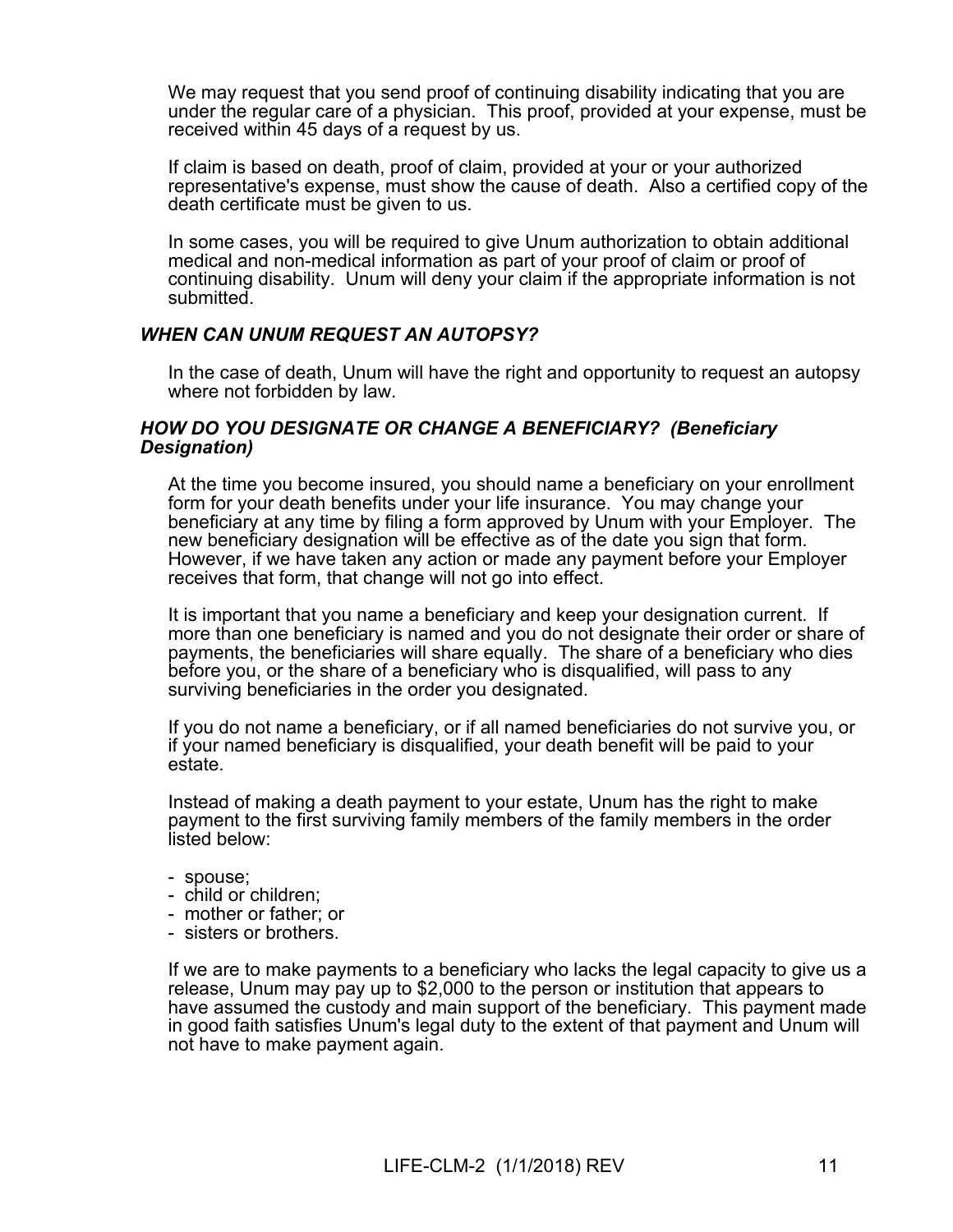Also, at Unum's option, we may pay up to \$1,000 to the person or persons who, in our opinion, have incurred expenses for your last sickness and death.

# *HOW WILL UNUM MAKE PAYMENTS?*

If your life claim is at least \$10,000, Unum will make available to the beneficiary a **retained asset account** (the Unum Security Account).

Payment for the life claim may be accessed by writing a draft in a single sum or drafts in smaller sums. The funds for the draft or drafts are fully guaranteed by Unum.

If the life claim is less than \$10,000, Unum will pay it in one lump sum to your beneficiary.

Also, your beneficiary may request the life claim to be paid according to one of Unum's other settlement options. This request must be in writing in order to be paid under Unum's other settlement options.

## *WHAT HAPPENS IF UNUM OVERPAYS YOUR CLAIM?*

Unum has the right to recover any overpayments due to:

- fraud; and
- any error Unum makes in processing a claim.

You must reimburse us in full. We will determine the method by which the repayment is to be made.

Unum will not recover more money than the amount we paid you.

## *WHAT ARE YOUR ASSIGNABILITY RIGHTS FOR THE DEATH BENEFITS UNDER YOUR LIFE INSURANCE? (Assignability Rights)*

The rights provided to you by the plan for life insurance are owned by you, unless:

- you have previously assigned these rights to someone else (known as an "assignee"); or
- you assign your rights under the plan(s) to an assignee.

We will recognize an assignee as the owner of the rights assigned only if:

- the assignment is in writing, signed by you, and acceptable to us in form; and
- a signed or certified copy of the written assignment has been received and registered by us at our home office.

We will not be responsible for the legal, tax or other effects of any assignment, or for any action taken under the plan(s') provisions before receiving and registering an assignment.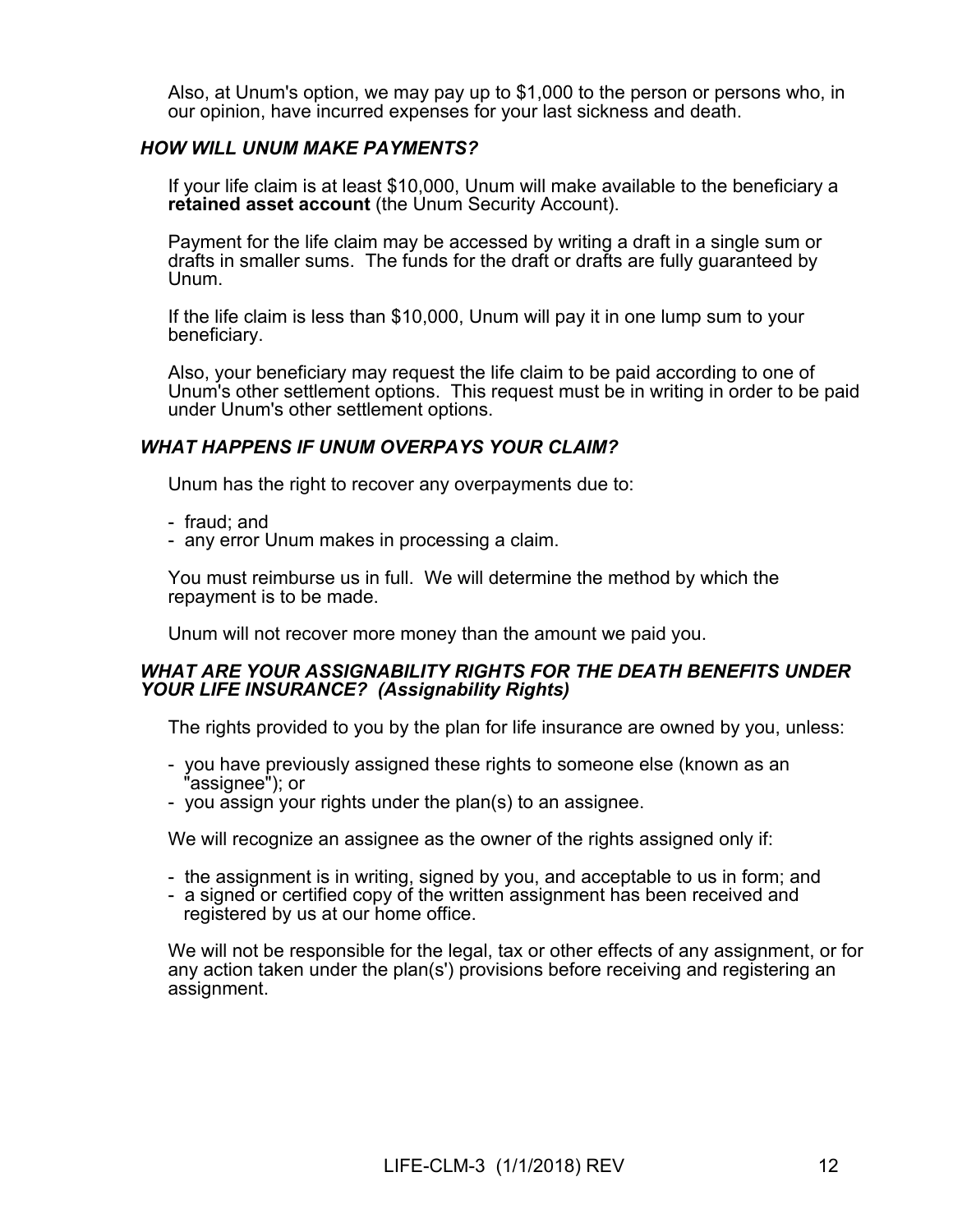# **CLAIM INFORMATION**

# **ACCIDENTAL DEATH AND DISMEMBERMENT INSURANCE**

#### *WHEN DO YOU OR YOUR AUTHORIZED REPRESENTATIVE NOTIFY UNUM OF A CLAIM?*

We encourage you or your authorized representative to notify us as soon as possible, so that a claim decision can be made in a timely manner.

Written notice and proof of claim must be sent no later than 90 days after the date of death or the date of any other covered loss.

If it is not possible to give proof within this time limit, it must be given no later than 1 year after the time proof is required as specified above. This time limit will not apply during any period you or your authorized representative lacks the legal capacity to give us proof of claim.

The claim form is available from your Employer, or you or your authorized representative can request a claim form from us. If you or your authorized representative does not receive the form from Unum within 15 days of your request, send Unum written proof of claim without waiting for the form.

We encourage you or your authorized representative to notify us as soon as possible, so that a claim decision can be made in a timely manner.

If a claim is based on death or other covered loss, written notice and proof of claim must be sent no later than 90 days after the date of death or the date of any other covered loss.

If a claim is based on the Education Benefit, written notice and proof of claim must be sent no later than 60 days after the date of your death.

If it is not possible to give proof within these time limits, it must be given no later than 1 year after the time proof is required as specified above. These time limits will not apply during any period you or your authorized representative lacks the legal capacity to give us proof of claim.

The claim form is available from your Employer, or you or your authorized representative can request a claim form from us. If you or your authorized representative does not receive the form from Unum within 15 days of your request, send Unum written proof of claim without waiting for the form.

#### *HOW DO YOU FILE A CLAIM FOR A COVERED LOSS?*

You or your authorized representative and your Employer must fill out your own sections of the claim form and then give it to your attending physician. Your physician should fill out his or her section of the form and send it directly to Unum.

#### *WHAT INFORMATION IS NEEDED AS PROOF OF CLAIM?*

If claim is based on death or other covered loss, proof of claim for death or covered loss, provided at your or your authorized representative's expense, must show: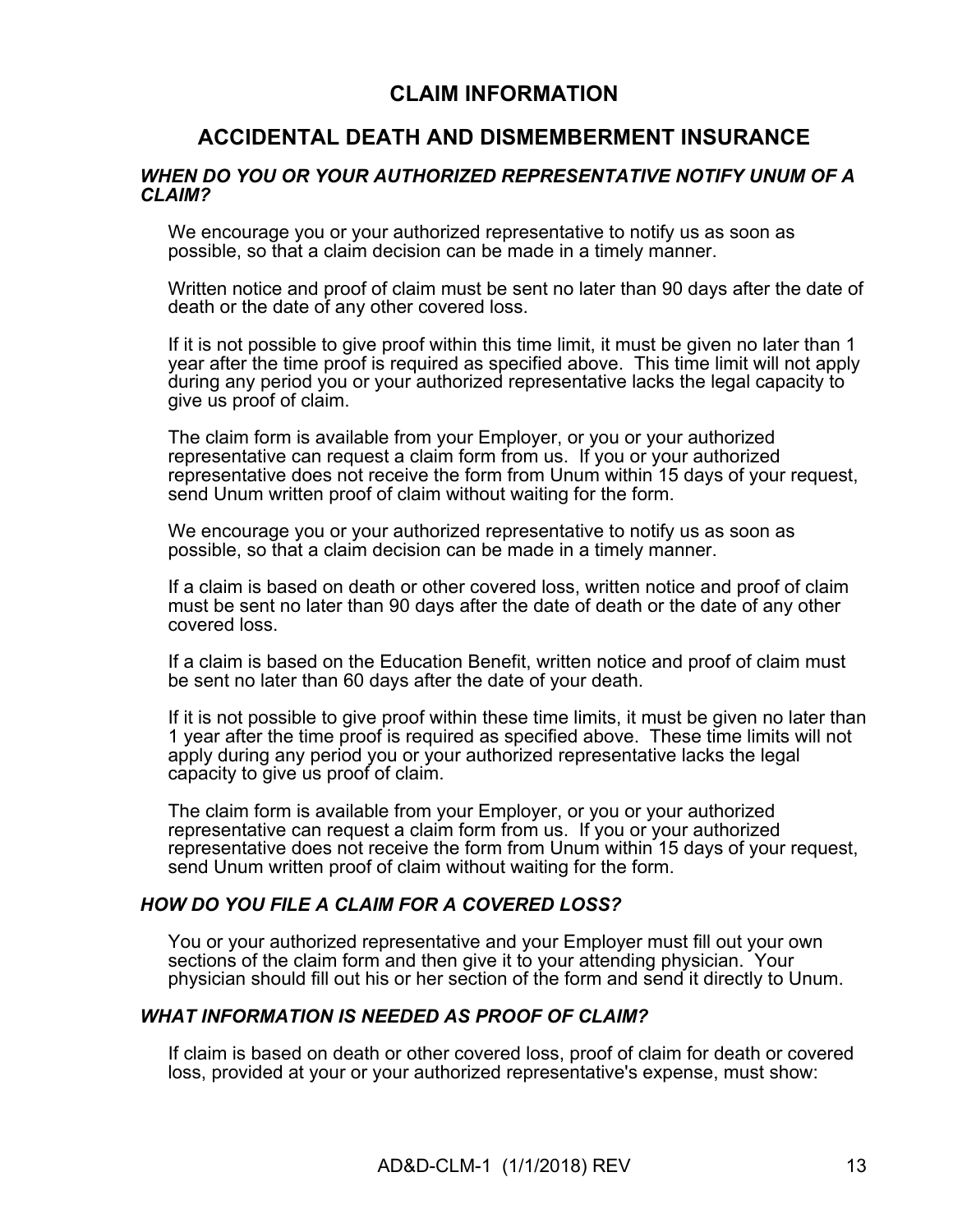- the cause of death or covered loss;
- the extent of the covered loss;
- the date of covered loss; and
- the name and address of any **hospital or institution** where treatment was received, including all attending **physicians**.

Also, in case of death, a certified copy of the death certificate must be given to us.

In some cases, you will be required to give Unum authorization to obtain additional medical and non-medical information as part of your proof of claim. Unum will deny your claim if the appropriate information is not submitted.

If a claim is based on the Education Benefit, proof of claim, provided at your authorized representative's expense, must show:

- the date of enrollment of your qualified child in an accredited post-secondary institution of higher learning;
- the name of the institution;
- a list of courses for the current academic term; and
- the number of credit hours for the current academic term.

#### *WHEN CAN UNUM REQUEST AN AUTOPSY?*

In the case of death, Unum will have the right and opportunity to request an autopsy where not forbidden by law.

#### *HOW DO YOU DESIGNATE OR CHANGE A BENEFICIARY? (Beneficiary Designation)*

At the time you become insured, you should name a beneficiary on your enrollment form for your death benefits under your accidental death and dismemberment insurance. You may change your beneficiary at any time by filing a form approved by Unum with your Employer. The new beneficiary designation will be effective as of the date you sign that form. However, if we have taken any action or made any payment before your Employer receives that form, that change will not go into effect.

It is important that you name a beneficiary and keep your designation current. If more than one beneficiary is named and you do not designate their order or share of payments, the beneficiaries will share equally. The share of a beneficiary who dies before you, or the share of a beneficiary who is disqualified, will pass to any surviving beneficiaries in the order you designated.

If you do not name a beneficiary, or if all named beneficiaries do not survive you, or if your named beneficiary is disqualified, your death benefit will be paid to your estate.

Instead of making a death payment to your estate, Unum has the right to make payment to the first surviving family members of the family members in the order listed below:

- spouse;
- child or children;
- mother or father; or
- sisters or brothers.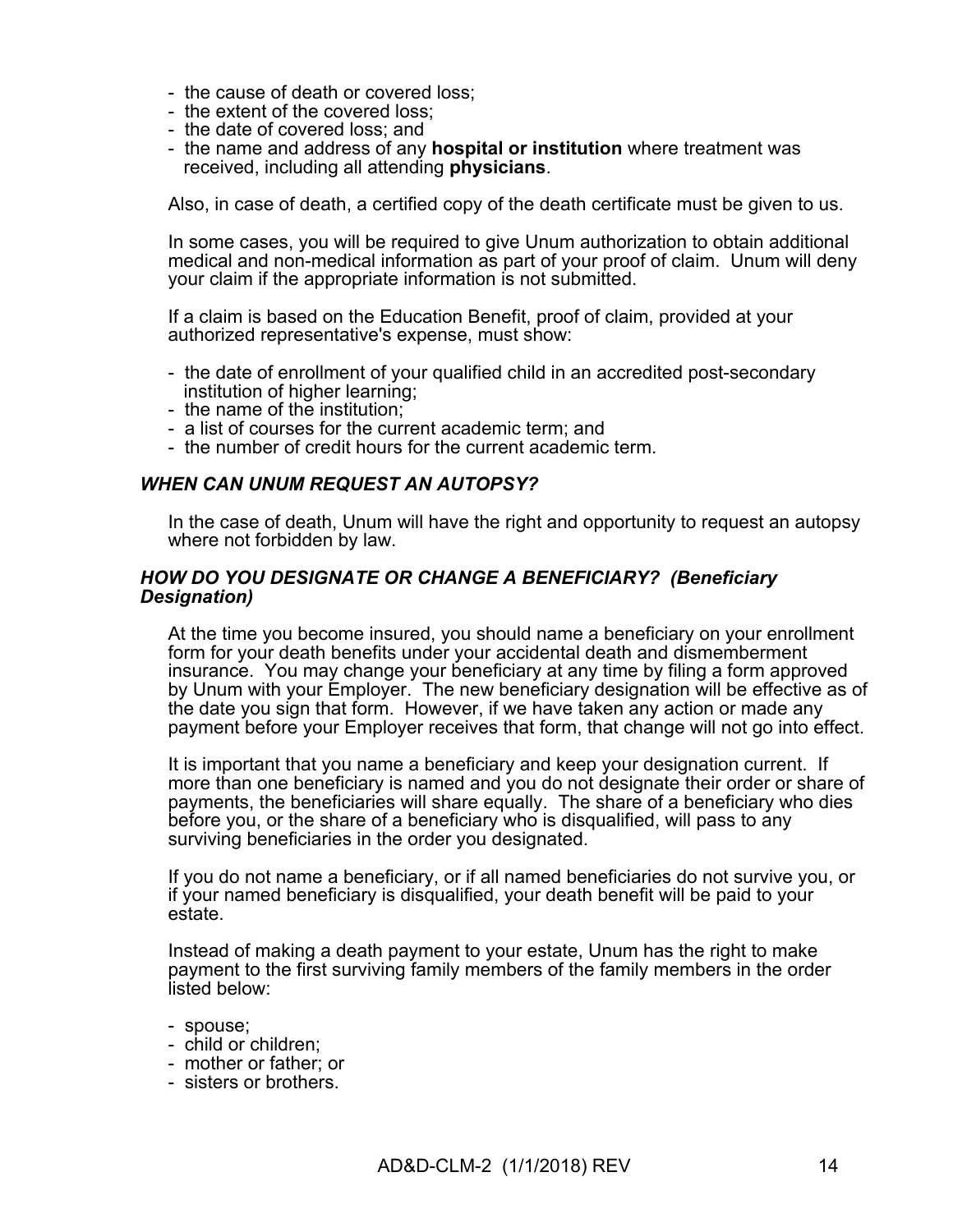If we are to make payments to a beneficiary who lacks the legal capacity to give us a release, Unum may pay up to \$2,000 to the person or institution that appears to have assumed the custody and main support of the beneficiary. This payment made in good faith satisfies Unum's legal duty to the extent of that payment and Unum will not have to make payment again.

Also, at Unum's option, we may pay up to \$1,000 to the person or persons who, in our opinion, have incurred expenses for your last sickness and death.

## *HOW WILL UNUM MAKE PAYMENTS?*

If your accidental death or dismemberment claim is at least \$10,000 Unum will make available to you or your beneficiary a **retained asset account** (the Unum Security Account).

Payment for the accidental death or dismemberment claim may be accessed by writing a draft in a single sum or drafts in smaller sums. The funds for the draft or drafts are fully guaranteed by Unum.

If the accidental death or dismemberment claim is less than \$10,000, Unum will pay it in one lump sum to you or your beneficiary.

Also, your beneficiary may request the accidental death claim to be paid according to one of Unum's other settlement options. This request must be in writing in order to be paid under Unum's other settlement options.

The Education Benefit will be paid to your qualified child or the qualified child's legal representative.

All other benefits will be paid to you.

# *WHAT HAPPENS IF UNUM OVERPAYS YOUR CLAIM?*

Unum has the right to recover any overpayments due to:

- fraud; and
- any error Unum makes in processing a claim.

You must reimburse us in full. We will determine the method by which the repayment is to be made.

Unum will not recover more money than the amount we paid you.

#### *WHAT ARE YOUR ASSIGNABILITY RIGHTS FOR THE DEATH BENEFITS UNDER YOUR ACCIDENTAL DEATH AND DISMEMBERMENT INSURANCE BENEFITS? (Assignability Rights)*

The rights provided to you by the plan(s) for accidental death insurance benefits are owned by you, unless:

- you have previously assigned these rights to someone else (known as an "assignee"); or
- you assign your rights under the plan(s) to an assignee.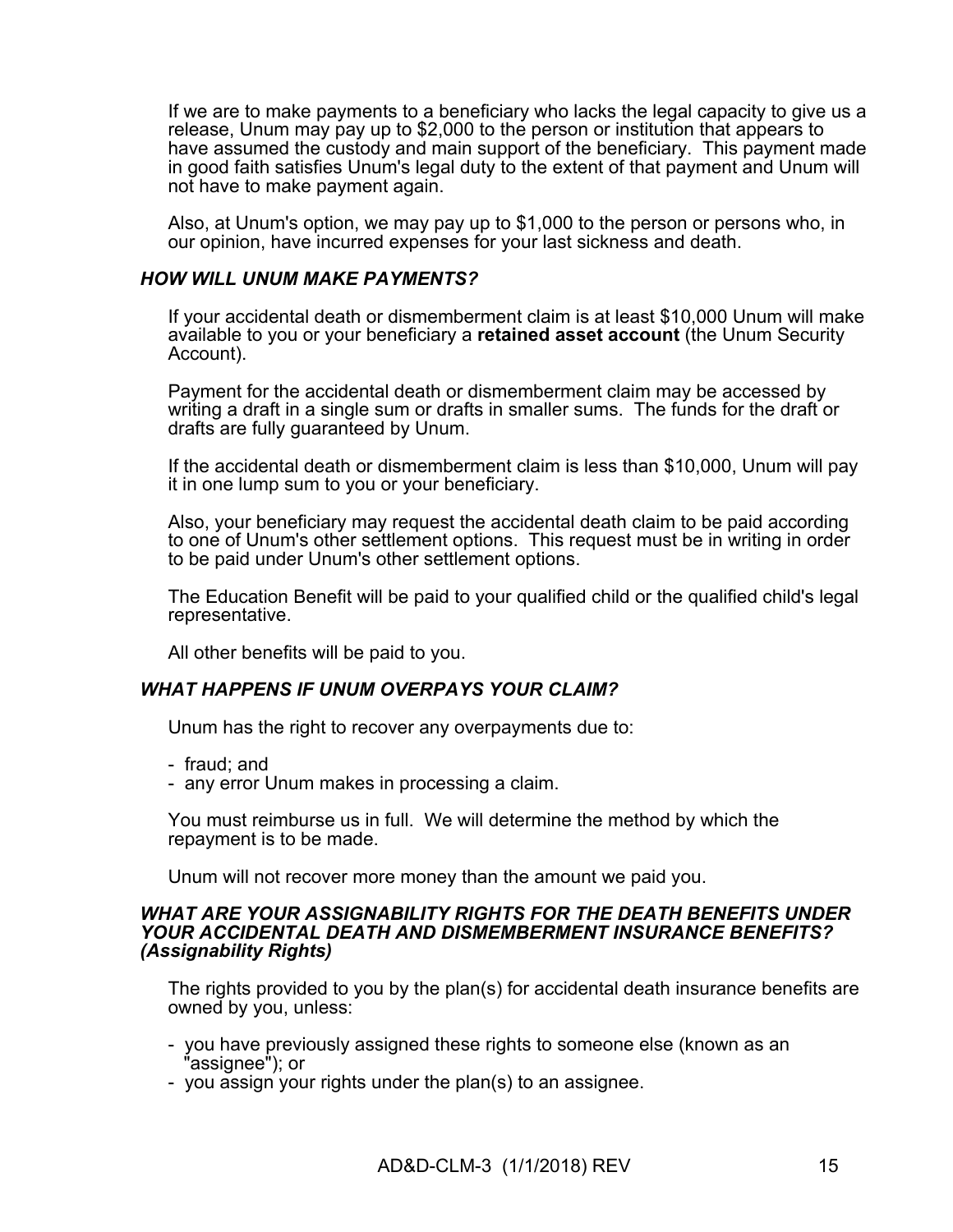We will recognize an assignee as the owner of the rights assigned only if:

- the assignment is in writing, signed by you, and acceptable to us in form; and
- a signed or certified copy of the written assignment has been received and registered by us at our home office.

We will not be responsible for the legal, tax or other effects of any assignment, or for any action taken under the plan(s') provisions before receiving and registering an assignment.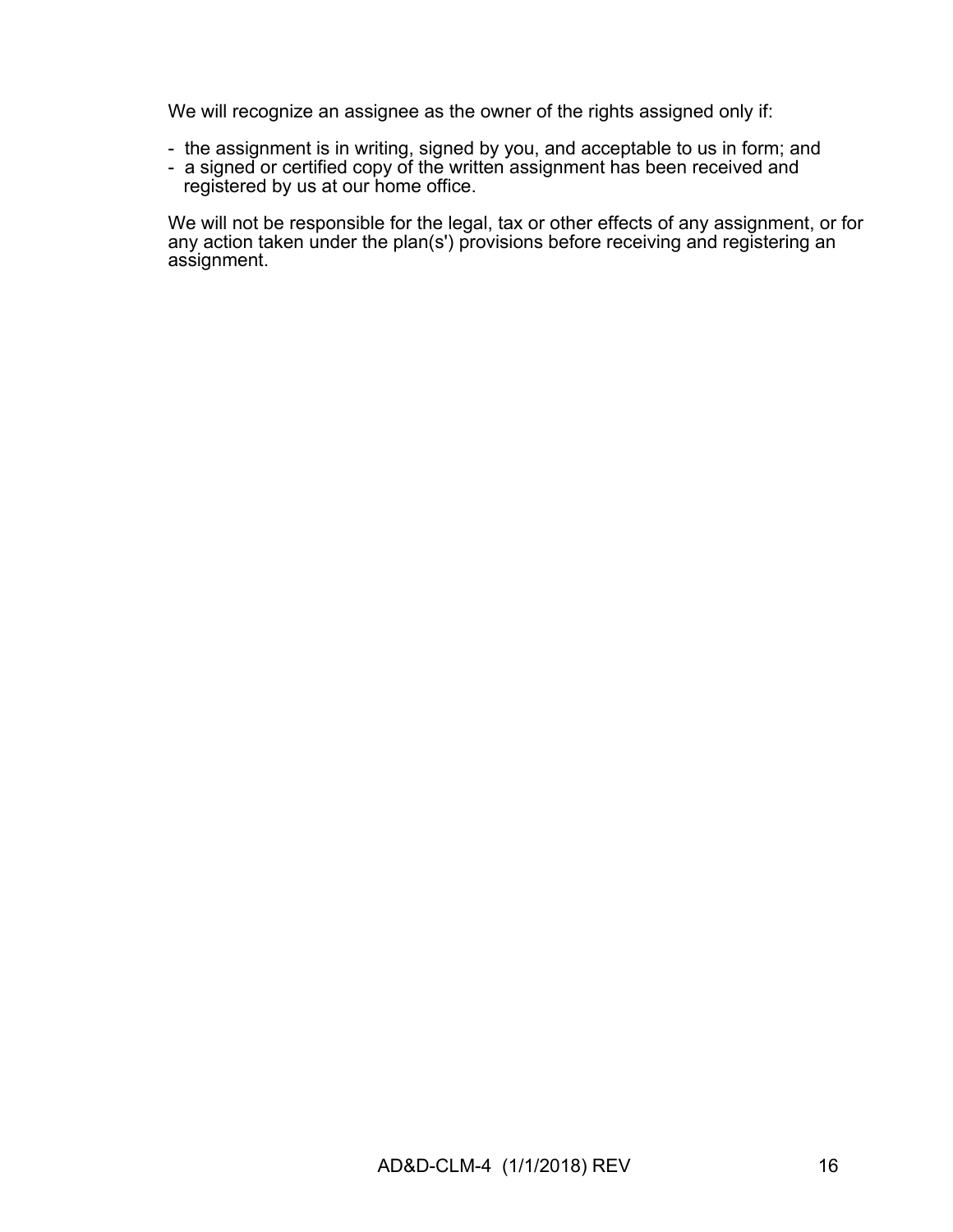# **GENERAL PROVISIONS**

# *WHAT IS THE CERTIFICATE OF COVERAGE?*

This certificate of coverage is a written statement prepared by Unum and may include attachments. It tells you:

- the coverage for which you may be entitled;
- to whom Unum will make a payment; and
- the limitations, exclusions and requirements that apply within a plan.

#### *WHEN ARE YOU ELIGIBLE FOR COVERAGE?*

If you are working for your Employer in an eligible group, the date you are eligible for coverage is the later of:

- the plan effective date; or
- the day after you complete your **waiting period**.

#### *WHEN DOES YOUR LIFE INSURANCE COVERAGE BEGIN?*

Your Employer pays 100% of the cost of your coverage under the basic benefit. You will automatically be covered under the basic benefit at 12:01 a.m. on the date you are eligible for coverage.

#### *WHEN DOES YOUR ACCIDENTAL DEATH AND DISMEMBERMENT INSURANCE COVERAGE BEGIN?*

This plan provides different benefit options in addition to the basic benefit. When you first become eligible for coverage, you may apply for any option, however, you cannot be covered under more than one option at a time.

Your employer pays 100% of the cost of your coverage under the basic benefit. You will automatically be covered under the basic benefit at 12:01 a.m. on the date you are eligible for coverage.

You pay 100% of the cost yourself for any additional option. For the optional coverage plan, you will be covered at 12:01 a.m. on the later of:

- the date you are eligible for coverage, if you apply for insurance on or before that date; or
- the date you apply for insurance, if you apply within 31 days after your eligibility date.

#### *WHEN CAN YOU APPLY FOR ADDITIONAL ACCIDENTAL DEATH AND DISMEMBERMENT BENEFIT OPTIONS IF YOU APPLY MORE THAN 31 DAYS AFTER YOUR ELIGIBILITY DATE? (LATE ENTRANTS)*

You can apply for additional benefit options only during an **annual enrollment period**.

Unum and your Employer determine when the annual enrollment period begins and ends.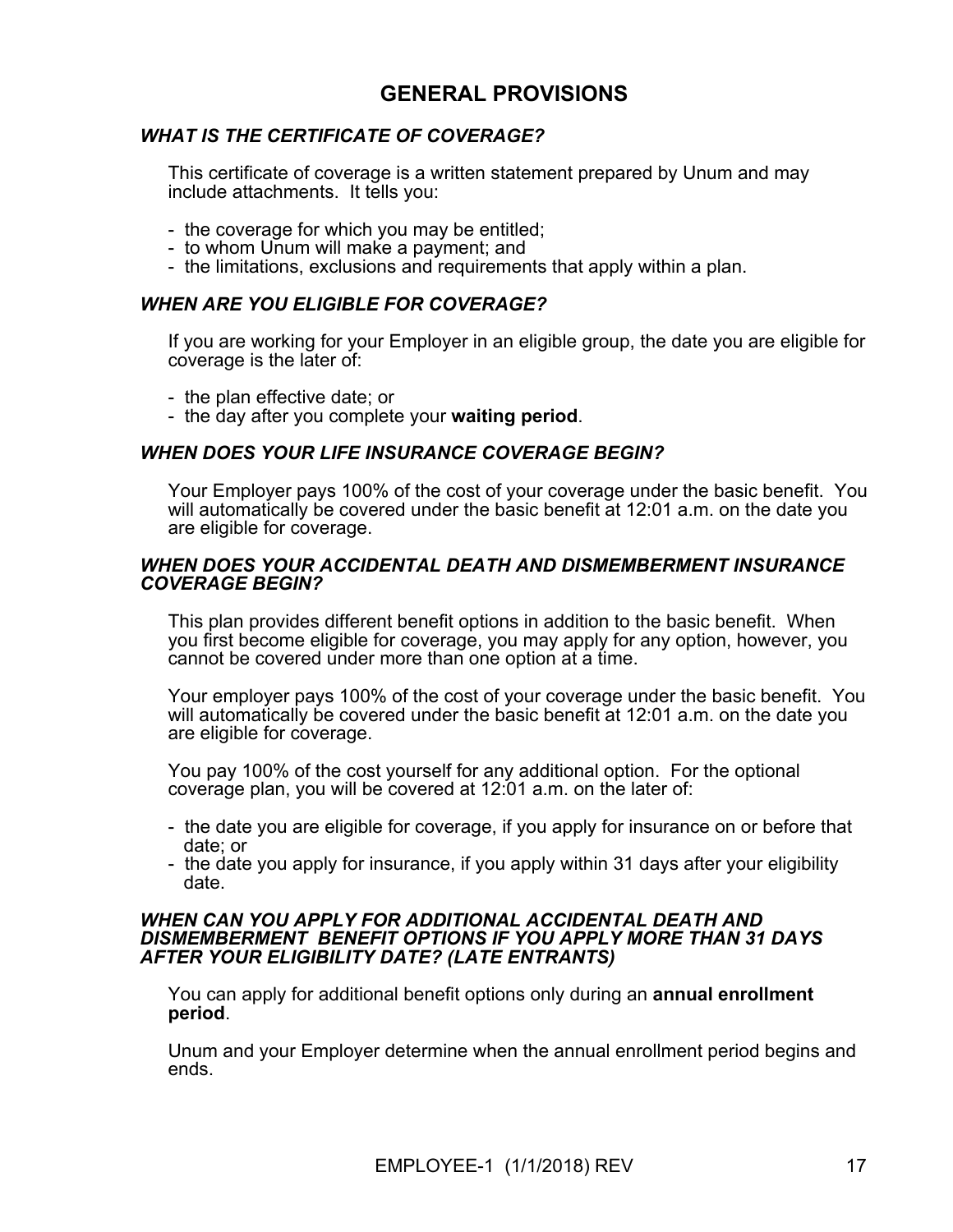Coverage applied for during an annual enrollment period will begin at 12:01 a.m. on the first day of the next plan year.

#### *WHEN CAN YOU CHANGE YOUR ACCIDENTAL DEATH AND DISMEMBERMENT COVERAGE BY CHOOSING ANOTHER ADDITIONAL BENEFIT OPTION? (This does not apply to Late Entrants)*

You can change your coverage by applying for a different additional benefit option at anytime during the plan year and meet **active pay status requirements**. A change in coverage that is made during a plan year will begin at 12;01 a.m. on the date you apply.

You can also change your coverage by applying for a different additional benefit option during an annual enrollment period.

Unum and your Employer determine when the annual enrollment period begins and ends. A change in coverage that is made during an annual enrollment period will begin at 12:01 a.m. on the first day of the next plan year.

#### *WHAT IF YOU ARE ABSENT FROM WORK ON THE DATE YOUR COVERAGE WOULD NORMALLY BEGIN?*

If you are absent from work due to injury, sickness, temporary layoff or leave of absence, your coverage will begin on the date you meet active pay status requirements.

#### *ONCE YOUR COVERAGE BEGINS, WHAT HAPPENS IF YOU ARE NOT WORKING DUE TO INJURY OR SICKNESS?*

If you are not working due to injury or sickness, and if premium is paid, you may continue to be covered for up to 24 months.

#### *ONCE YOUR COVERAGE BEGINS, WHAT HAPPENS IF YOU ARE TEMPORARILY NOT WORKING?*

If you are on a temporary **layoff**, and if premium is paid, you will be covered for up to 120 days following the date your temporary layoff begins.

If you are on a **leave of absence**, and if premium is paid, you will be covered for up to 24 months following the date your leave of absence begins, based on your length of leave eligibility.

#### *WHEN WILL CHANGES TO YOUR COVERAGE TAKE EFFECT?*

Once your coverage begins, any increased or additional coverage due to a change in your annual earnings or due to a plan change requested by your Employer will take effect immediately or on the date Unum approves your evidence of insurability form, if evidence of insurability is required. You must be in active employment or on a covered layoff or leave of absence.

If you are not in active employment due to injury or sickness, any increased or additional coverage due to a change in your annual earnings or due to a plan change will begin on the date you return to active employment.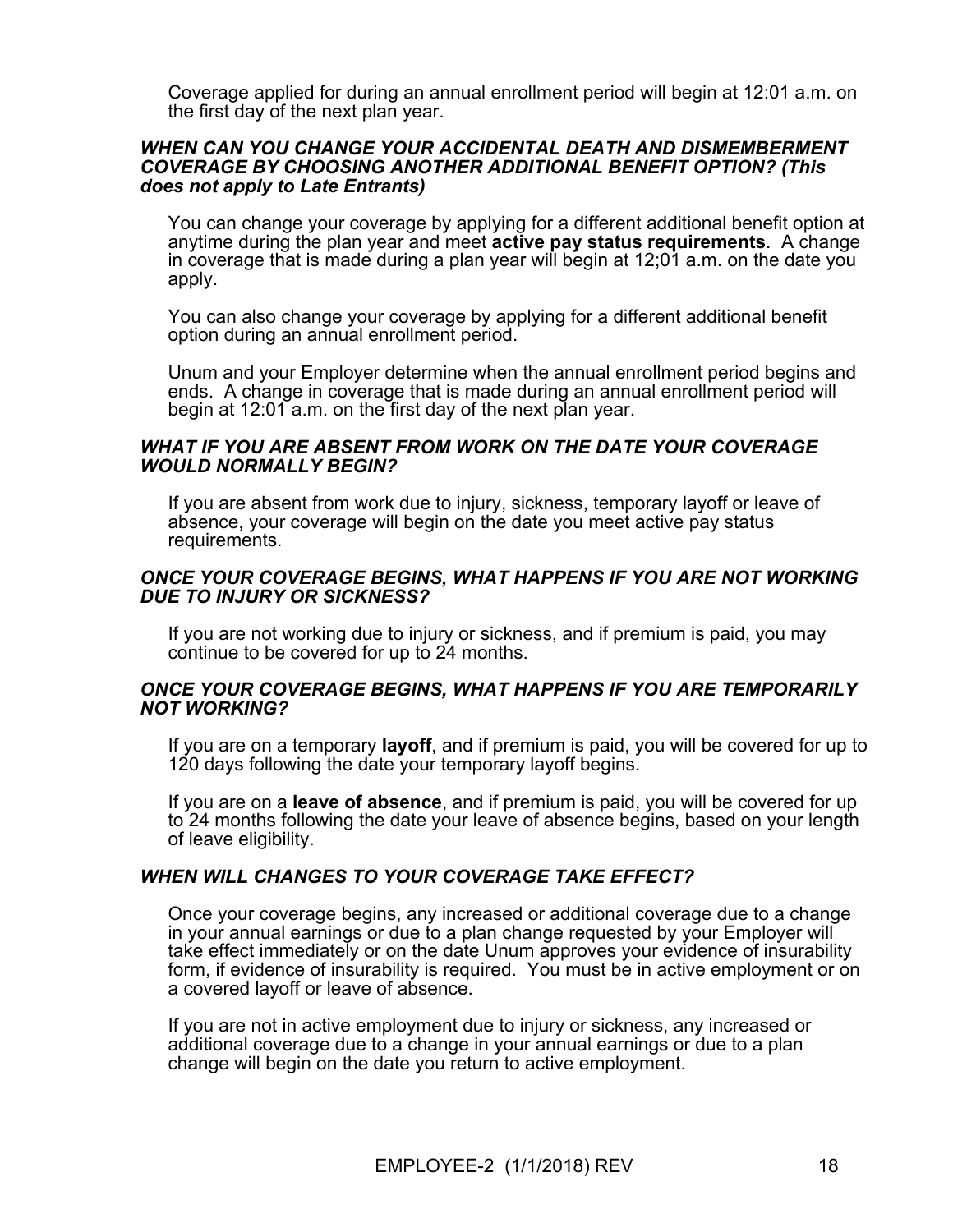Any decrease in coverage will take effect immediately but will not affect a **payable claim** that occurs prior to the decrease.

## *WHEN DOES YOUR COVERAGE END?*

Your coverage under the Summary of Benefits or a plan ends on the earliest of:

- the date the Summary of Benefits or a plan is cancelled;
- the date you no longer are in an eligible group;
- the date your eligible group is no longer covered;
- the last day of the period for which you made any required contributions; or
- the last day you are in active employment unless continued due to a covered layoff or leave of absence or due to an injury or sickness, as described in this certificate of coverage.

Unum will provide coverage for a payable claim which occurs while you are covered under the Summary of Benefits or plan.

## *WHAT ARE THE TIME LIMITS FOR LEGAL PROCEEDINGS?*

You or your authorized representative can start legal action regarding a claim 60 days after proof of claim has been given and up to 3 years from the time proof of claim is required, unless otherwise provided under federal law.

#### *HOW CAN STATEMENTS MADE IN YOUR APPLICATION FOR THIS COVERAGE BE USED?*

Unum considers any statements you or your Employer make in a signed application for coverage or an evidence of insurability form a representation and not a warranty. If any of the statements you or your Employer make are not complete and/or not true at the time they are made, we can:

- reduce or deny any claim; or
- cancel your coverage from the original effective date.

We will use only statements made in a signed application or an evidence of insurability form as a basis for doing this.

Except in the case of fraud, Unum can take action only in the first 2 years coverage is in force.

If the Employer gives us information about you that is incorrect, we will:

- use the facts to decide whether you have coverage under the plan and in what amounts; and
- make a fair adjustment of the premium.

#### *HOW WILL UNUM HANDLE INSURANCE FRAUD?*

Unum wants to ensure you and your Employer do not incur additional insurance costs as a result of the undermining effects of insurance fraud. Unum promises to focus on all means necessary to support fraud detection, investigation, and prosecution.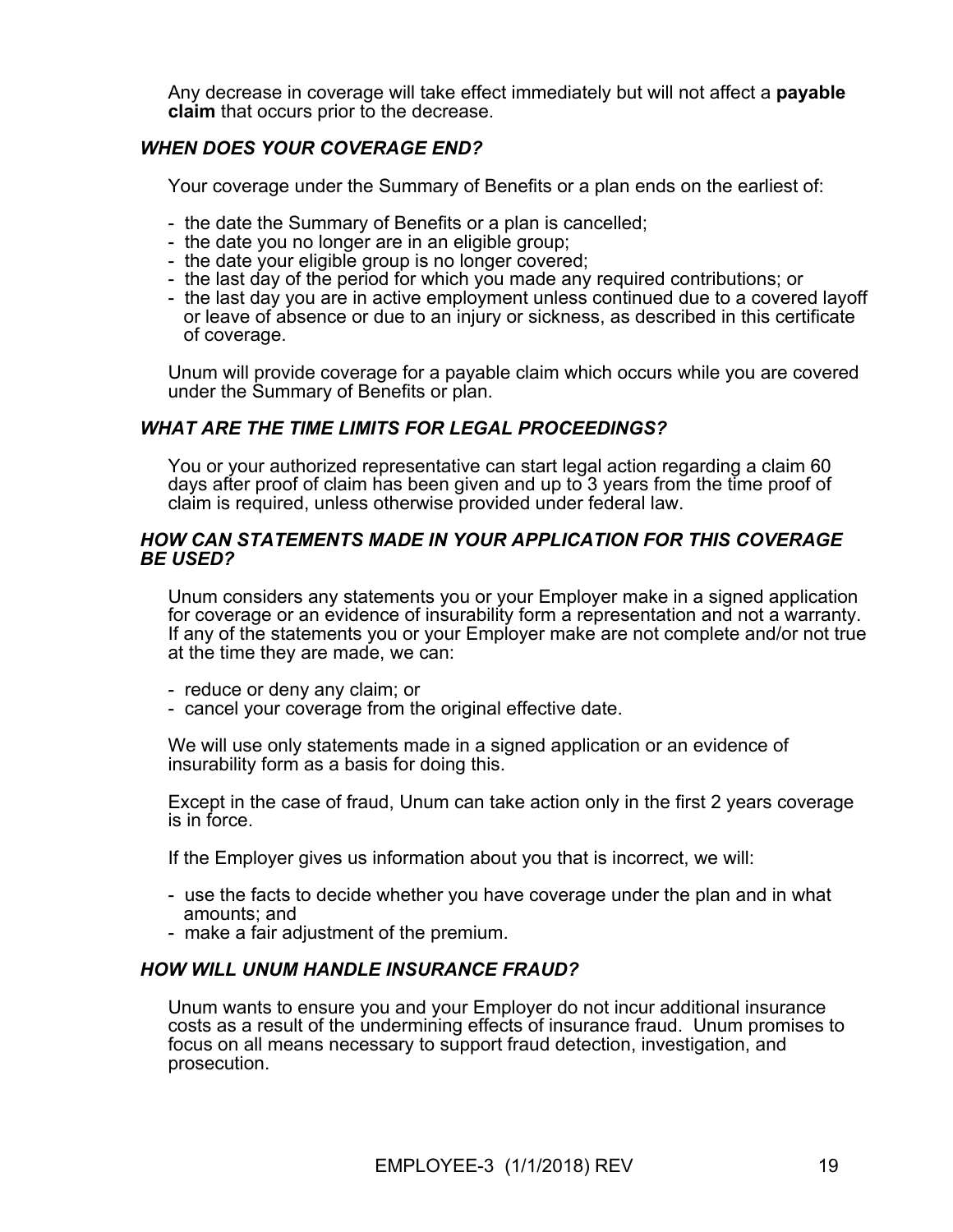It is a crime if you knowingly, and with intent to injure, defraud or deceive Unum, or provide any information, including filing a claim, that contains any false, incomplete or misleading information. These actions, as well as submission of materially false information, will result in denial of your claim, and are subject to prosecution and punishment to the full extent under state and/or federal law. Unum will pursue all appropriate legal remedies in the event of insurance fraud.

#### *DOES THE SUMMARY OF BENEFITS REPLACE OR AFFECT ANY WORKERS' COMPENSATION OR STATE DISABILITY INSURANCE?*

The Summary of Benefits does not replace or affect the requirements for coverage by any workers' compensation or state disability insurance.

#### *DOES YOUR EMPLOYER ACT AS YOUR AGENT OR UNUM'S AGENT?*

For the purposes of the Summary of Benefits, your Employer acts on its own behalf or as your agent. Under no circumstances will your Employer be deemed the agent of Unum.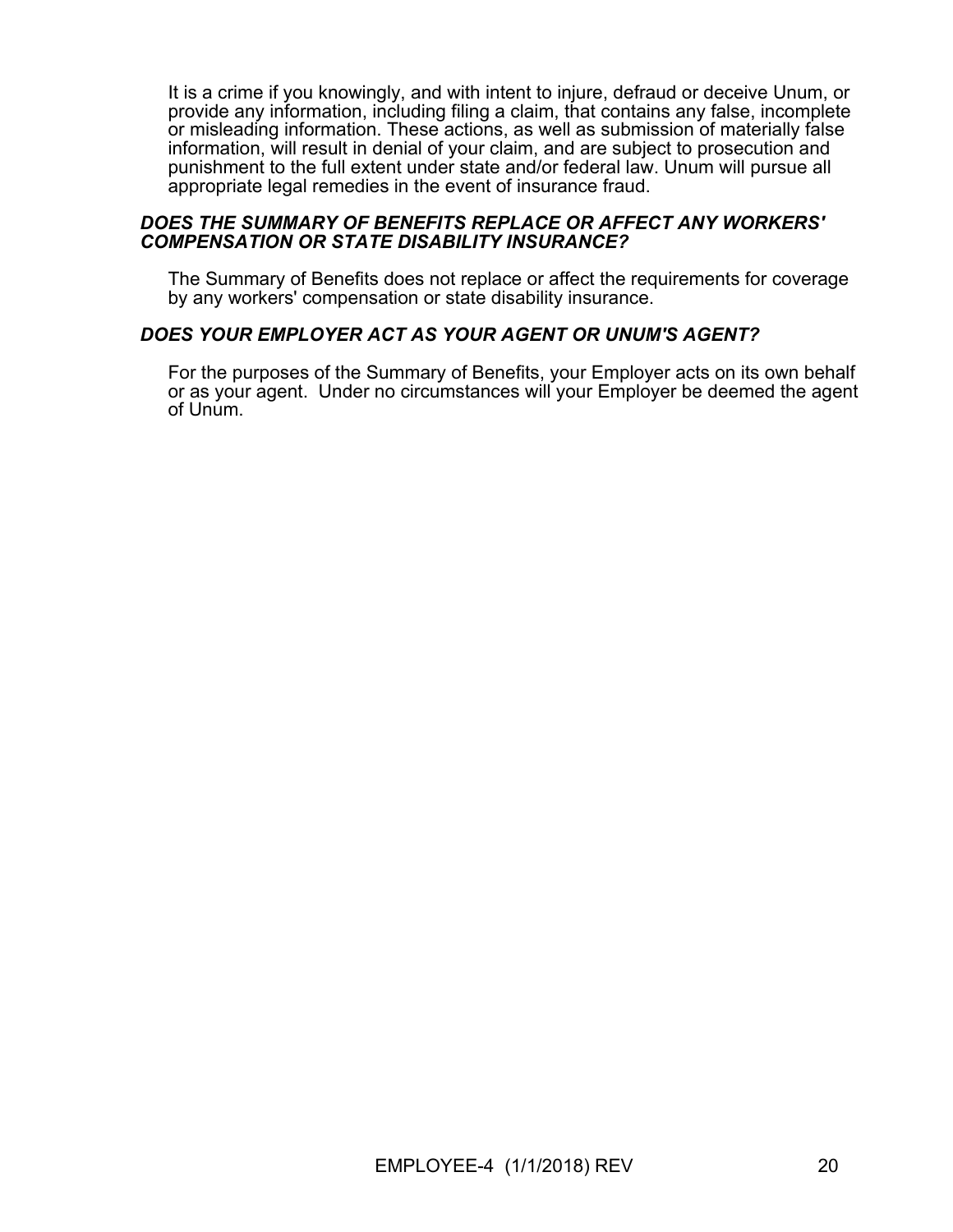# **LIFE INSURANCE**

# **BENEFIT INFORMATION**

## *WHEN WILL YOUR BENEFICIARY RECEIVE PAYMENT?*

Your beneficiary(ies) will receive payment when Unum approves your death claim.

## *WHAT DOCUMENTS ARE REQUIRED FOR PROOF OF DEATH?*

Unum will require a certified copy of the death certificate, enrollment documents and a Notice and Proof of Claim form.

**Note:** Death certificate is not required for amounts under \$100,000.

#### *HOW MUCH WILL UNUM PAY YOUR BENEFICIARY IF UNUM APPROVES YOUR DEATH CLAIM?*

Unum will determine the payment according to the amount of insurance shown in the LIFE INSURANCE **"BENEFITS AT A GLANCE"** page.

#### *WHAT ARE YOUR ANNUAL EARNINGS?*

"Annual Earnings" means your base annual income from your Employer, in effect just prior to the date of loss. It includes your total income before taxes. It is prior to any deductions made for pre-tax contributions to a qualified deferred compensation plan, Section 125 plan, or flexible spending account. It does not include income received from commissions, bonuses, overtime pay, shift differential, or any other extra compensation, or income received from sources other than your Employer.

#### *WHAT WILL WE USE FOR ANNUAL EARNINGS IF YOU BECOME DISABLED DURING A COVERED LAYOFF OR LEAVE OF ABSENCE?*

If you become disabled while you are on a covered layoff or leave of absence, we will use your annual earnings from your Employer in effect just prior to the date your absence began.

#### *WHAT HAPPENS TO YOUR LIFE INSURANCE COVERAGE IF YOU BECOME DISABLED?*

Your life insurance coverage may be continued for a specific time and your life insurance premium will be waived if you qualify as described below.

#### *HOW LONG MUST YOU BE DISABLED BEFORE YOU ARE ELIGIBLE TO HAVE LIFE PREMIUMS WAIVED?*

#### **Employees who are participating in the Employer's Group Long Term Disability plan administered by Unum**

You must be disabled through the elimination period as contained in the Employer's Group Long Term Disability plan administered by Unum.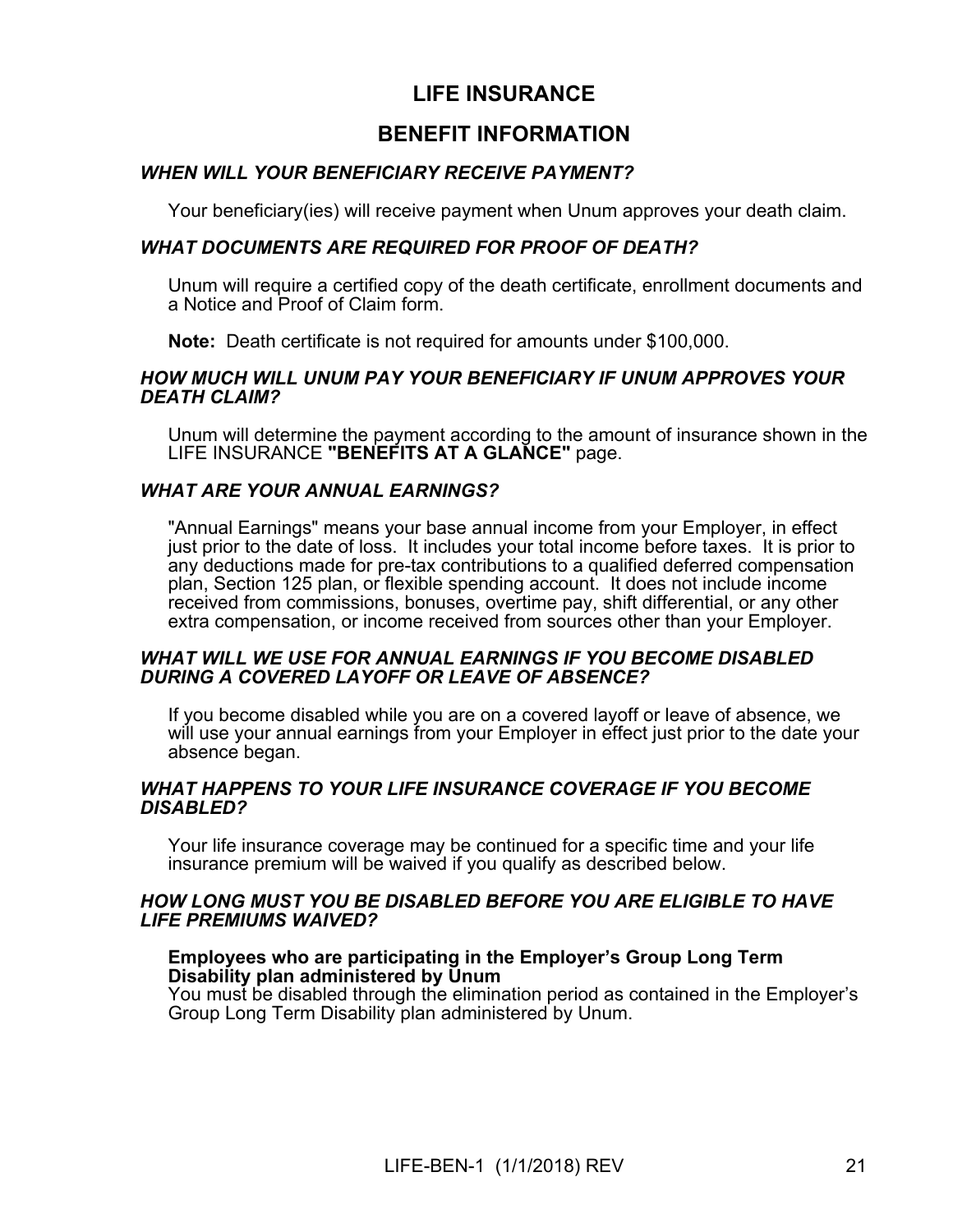# **Employees who are not participating in the Employer's Group Long Term Disability plan administered by Unum**

You must be disabled through your **elimination period**.

Your elimination period is 9 months.

## *WHEN WILL YOUR LIFE INSURANCE PREMIUM WAIVER BEGIN?*

#### **Employees who are participating in the Employer's Group Long Term Disability plan administered by Unum**

Your life insurance premium waiver will begin when we approve your claim under the Employer's Group Long Term Disability plan administered by Unum. Your Employer may continue premium payments until Unum notifies your Employer of the date your life insurance premium waiver begins.

Your life insurance premium will be waived if you meet these conditions:

- you are less than 60 and insured under the plan.
- you become disabled prior to age 60 and remain disabled during the elimination period under the Employer's Group Long Term Disability plan administered by Unum.
- you become disabled and remain disabled during the elimination period.
- you meet the notice and proof of claim requirements for disability while your life insurance is in effect or within three months after it ends.
- your claim is approved by Unum.

After we approve your claim, Unum does not require further premium payments for you while you remain disabled according to the terms and provisions of the plan.

Your life insurance amount will not increase while your life insurance premiums are being waived. Your life insurance amount will reduce or cease at any time it would reduce or cease if you had not been disabled.

#### **Employees who are not participating in the Employer's Group Long Term Disability plan administered by Unum**

Your life insurance premium waiver will begin when we approve your claim, if the elimination period has ended and you meet the following conditions. Your Employer may continue premium payments until Unum notifies your Employer of the date your life insurance premium waiver begins.

Your life insurance premium will be waived if you meet these conditions:

- you are less than 60 and insured under the plan.
- you become disabled and remain disabled during the elimination period.
- you meet the notice and proof of claim requirements for disability while your life insurance is in effect or within three months after it ends.
- your claim is approved by Unum.

After we approve your claim, Unum does not require further premium payments for you while you remain disabled according to the terms and provisions of the plan.

Your life insurance amount will not increase while your life insurance premiums are being waived. Your life insurance amount will reduce or cease at any time it would reduce or cease if you had not been disabled.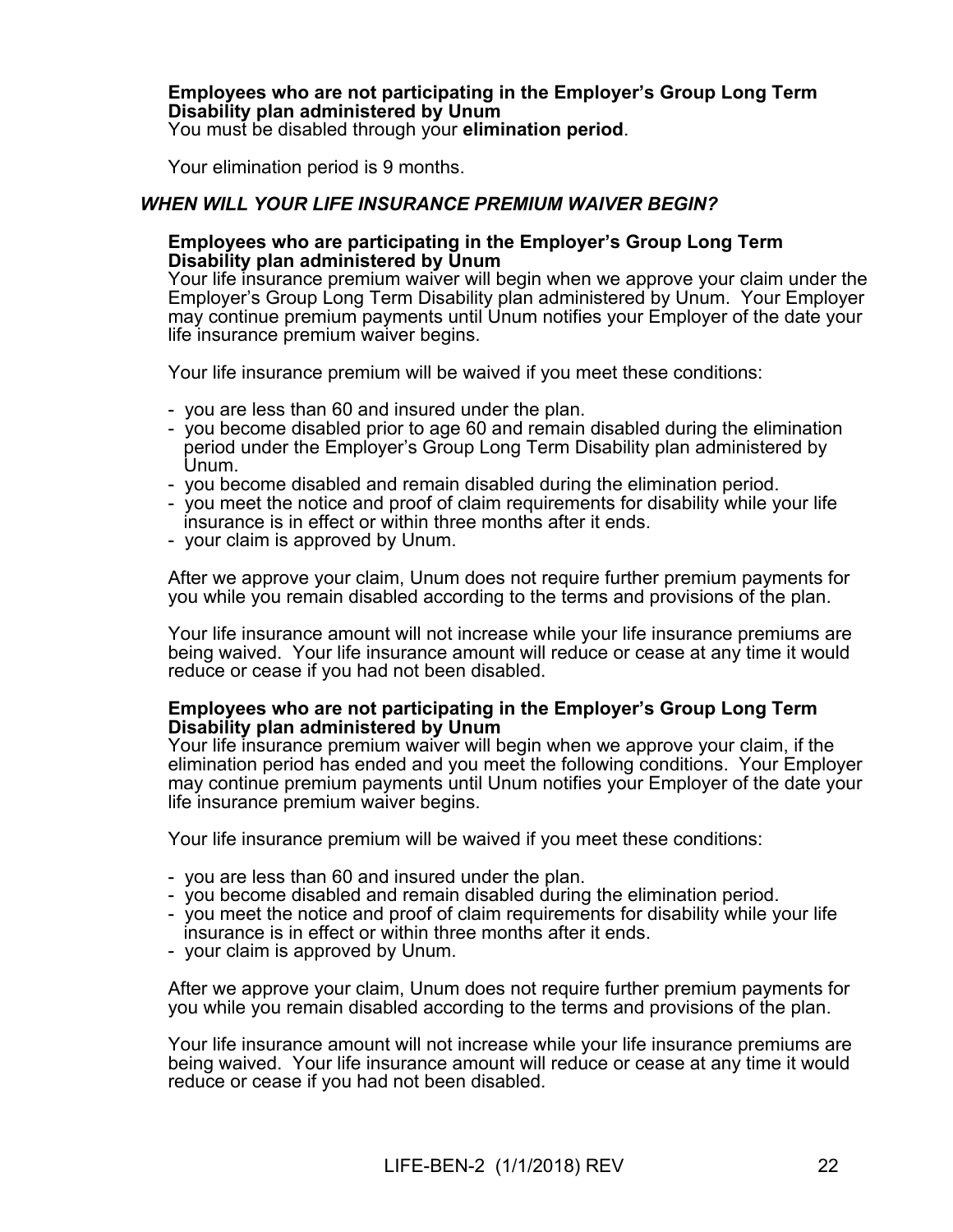# *WHEN WILL YOUR LIFE INSURANCE PREMIUM WAIVER END?*

#### **Employees who are participating in the Employer's Group Long Term Disability plan administered by Unum**

The life insurance premium waiver will automatically end if:

- you are no longer approved for disability benefits under the Employer's Group Long Term Disability plan administered by Unum;
- you fail to give us proof that you remain disabled; or
- you refuse to have an examination by a physician chosen by Unum.

#### **Employees who are not participating in the Employer's Group Long Term Disability plan administered by Unum**

The life insurance premium waiver will automatically end if:

- you recover and you no longer are disabled;
- you fail to give us proper proof that you remain disabled;
- you refuse to have an examination by a physician chosen by Unum;
- you reach age 65; or
- premium has been waived for 12 months and you are considered to reside outside the United States or Canada. You will be considered to reside outside the United States or Canada when you have been outside these countries for a total period of 6 months or more during any 12 consecutive months for which premium has been waived.

## *HOW DOES UNUM DEFINE DISABILITY?*

#### **Employees who are participating in the Employer's Group Long Term Disability plan administered by Unum**

You are disabled when Unum determines that you are disabled under the terms of your Employer's Group Long Term Disability plan administered by Unum.

#### **Employees who are not participating in the Employer's Group Long Term Disability plan administered by Unum**

You are disabled when Unum determines that:

- during the elimination period, you are not working in any occupation due to your **injury** or **sickness**; and
- after the elimination period, due to the same injury or sickness, you are unable to perform the duties of any **gainful occupation** for which you are reasonably fitted by training, education or experience.

You must be under the regular care of a physician in order to be considered disabled.

The loss of a professional or occupational license or certification does not, in itself, constitute disability.

We may require you to be examined by a physician, other medical practitioner or vocational expert of our choice. Unum will pay for this examination. We can require an examination as often as it is reasonable to do so. We may also require you to be interviewed by an authorized Unum Representative.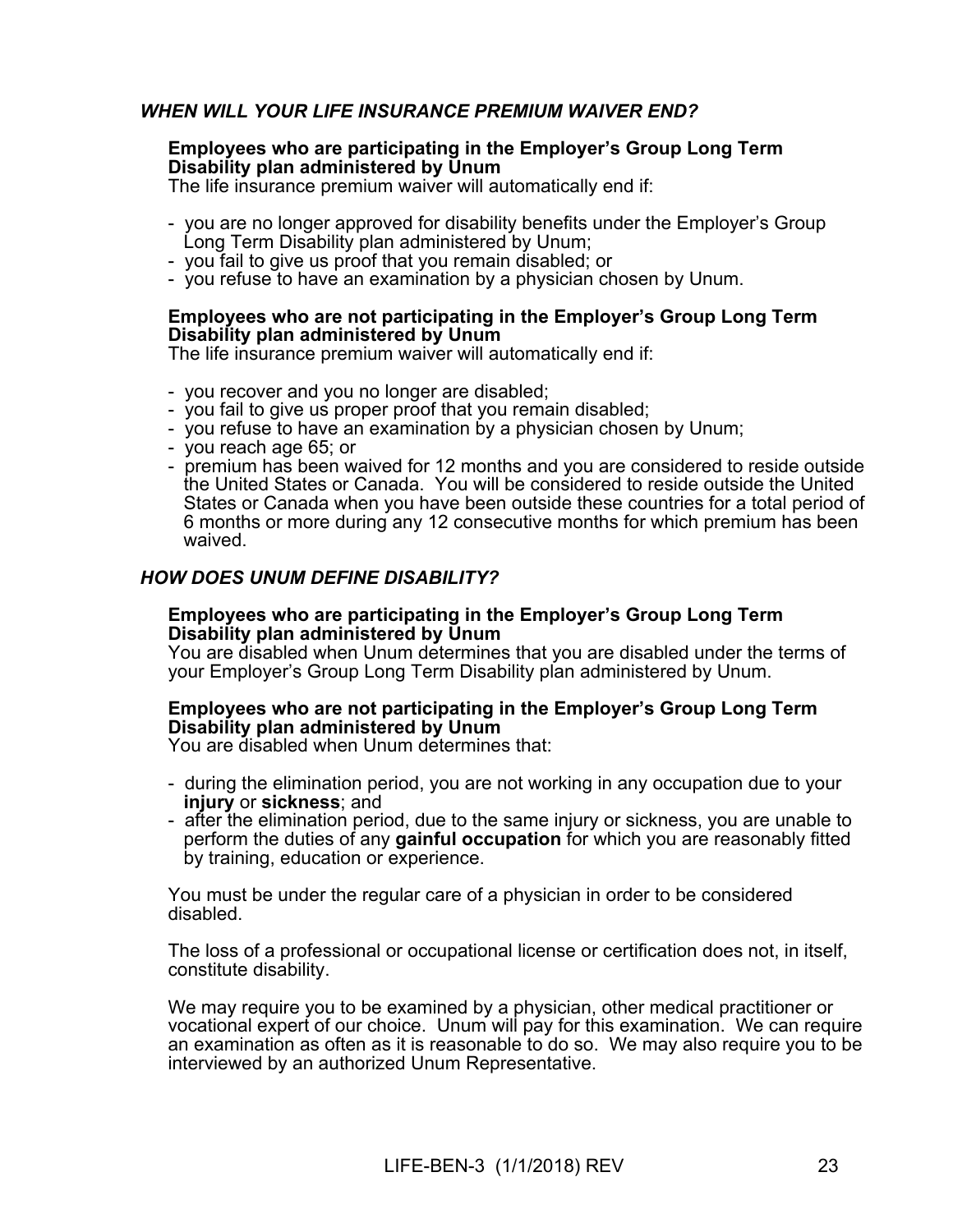# *APPLYING FOR LIFE INSURANCE PREMIUM WAIVER*

Ask your Employer for a life insurance premium waiver claim form.

The form has instructions on how to complete and where to send the claim.

#### *WHAT INSURANCE IS AVAILABLE WHILE YOU ARE SATISFYING THE DISABILITY REQUIREMENTS? (See Conversion Privilege)*

You may use this life conversion privilege when your life insurance terminates while you are satisfying the disability requirements. Please refer to the conversion privilege below. You are not eligible to apply for this life conversion if you return to work and, again, become covered under the plan.

If an individual life insurance policy is issued to you, any benefit for your death under this plan will be paid only if the individual policy is returned for surrender to Unum. Unum will refund all premiums paid for the individual policy.

The amount of your death benefit will be paid to your named beneficiary for the plan. If, however, you named a different beneficiary for the individual policy and the policy is returned to Unum for surrender, that different beneficiary will not be paid.

If you want to name a different beneficiary for this group plan, you must change your beneficiary as described in the Beneficiary Designation page of this group plan.

#### *WHAT INSURANCE IS AVAILABLE WHEN COVERAGE ENDS? (Conversion Privilege)*

When coverage ends under the plan, you can convert your coverage to an individual life policy, without evidence of insurability. The maximum amount that you can convert is the amount you are insured for under the plan. You may convert a lower amount of life insurance.

You must apply for individual life insurance under this life conversion privilege and pay the first premium within 31 days after the date:

- your employment terminates; or

- you no longer are eligible to participate in the coverage of the plan.

If you convert to an individual life policy, then return to work, and, again, become insured under the plan, you are not eligible to convert to an individual life policy again. However, you do not need to surrender that individual life policy when you return to work.

Converted insurance may be of any type of the level premium whole life plans then in use by Unum. You may elect one year of Preliminary Term insurance under the level premium whole life policy. The individual policy will not contain disability or other extra benefits.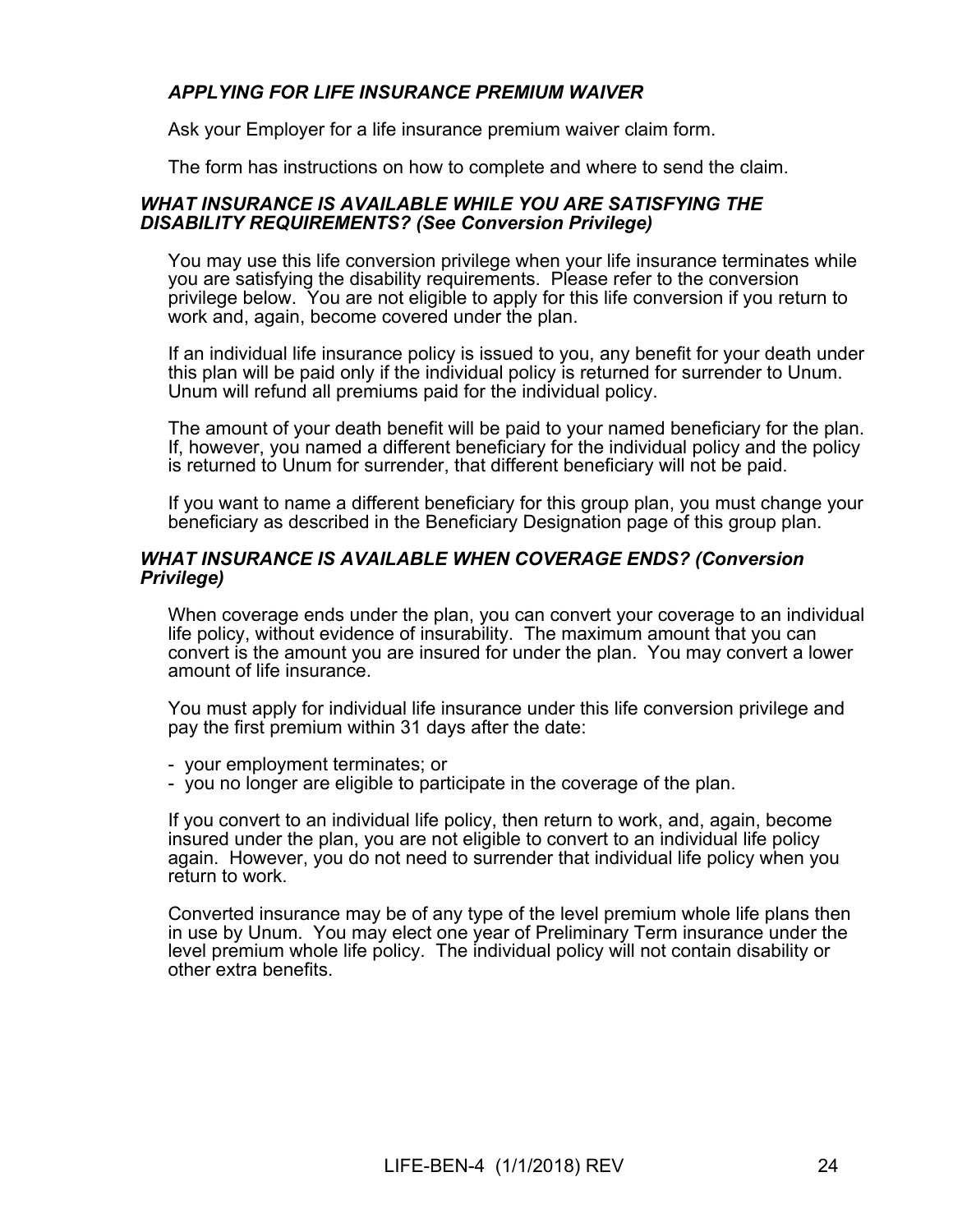#### *WHAT LIMITED CONVERSION IS AVAILABLE IF THE SUMMARY OF BENEFITS OR THE PLAN IS CANCELLED? (Conversion Privilege)*

You may convert a limited amount of life insurance if you have been insured under your Employer's group plan with Unum for at least five (5) years and the Summary of Benefits or the plan:

- is cancelled with Unum; or
- changes so that you no longer are eligible.

The individual life policy maximum will be the lesser of:

- \$10,000; or
- your coverage amount under the plan less any amount that becomes available under any other group life plan offered by your Employer within 31 days after the date the Summary of Benefits or the plan is cancelled.

## *PREMIUMS*

Premiums for the converted insurance will be based on:

- your then attained age on the effective date of the individual life policy;
- the type and amount of insurance to be converted;
- Unum's customary rates in use at that time; and
- the class of risk to which you belong.

If the premium payment has been made, the individual life policy will be effective at the end of the 31 day conversion application period.

# *DEATH DURING THE THIRTY-ONE DAY CONVERSION APPLICATION PERIOD*

If you die within the 31 day conversion application period, Unum will pay the beneficiary(ies) the amount of insurance that could have been converted. This coverage is available whether or not you have applied for an individual life policy under the conversion privilege.

#### *APPLYING FOR CONVERSION*

Ask your Employer for a conversion application form which includes cost information.

When you complete the application, send it with the first premium amount to:

Unum - Conversion Unit 2211 Congress Street Portland, Maine 04122-1350 1-800-343-5406

#### *WILL UNUM ACCELERATE YOUR DEATH BENEFIT FOR THE PLAN IF YOU BECOME TERMINALLY ILL? (Accelerated Benefit)*

If you become terminally ill while you are insured by the plan, Unum will pay you a portion of your life insurance benefit one time. The payment will be based on 75% of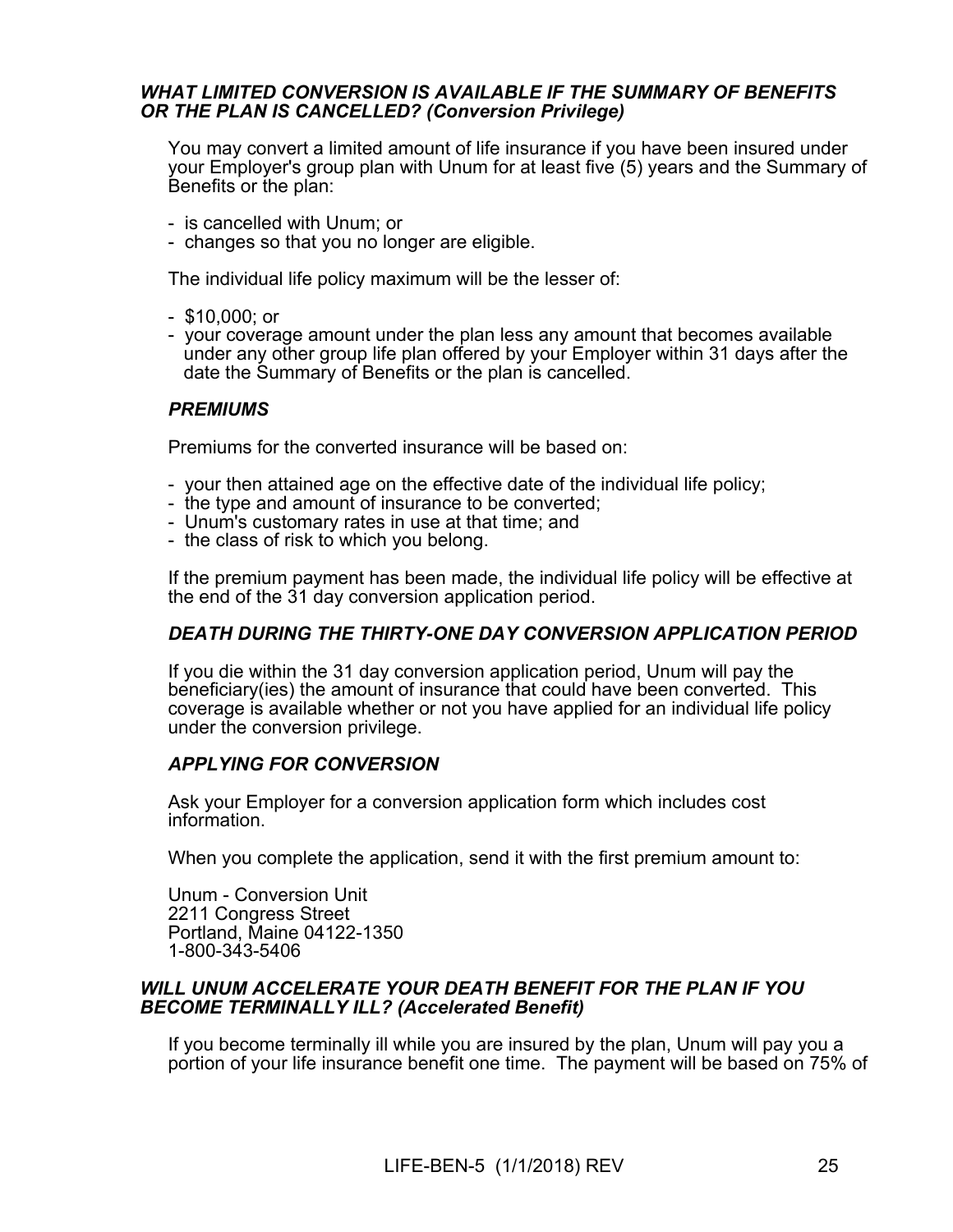your life insurance amount. However, the one-time benefit paid will not be greater than \$500,000.

Your right to exercise this option and to receive payment is subject to the following:

- you request this election, in writing, on a form acceptable to Unum;
- you must be terminally ill at the time of payment of the Accelerated Benefit;
- your physician must certify, in writing, that you are terminally ill and your life expectancy has been reduced to less than 12 months; and
- the physician's certification must be deemed satisfactory to Unum.

The Accelerated Benefit is available on a voluntary basis. Therefore, you are not eligible for benefits if:

- you are required by law to use this benefit to meet the claims of creditors, whether in bankruptcy or otherwise; or
- you are required by a government agency to use this benefit in order to apply for, get, or otherwise keep a government benefit or entitlement.

Premium payments must continue to be paid on the full amount of life insurance unless you qualify to have your life premium waived.

If you have assigned your rights under the plan to an assignee or made an irrevocable beneficiary designation, Unum must receive consent, in writing, that the assignee or irrevocable beneficiary has agreed to the Accelerated Benefit payment on your behalf in a form acceptable to Unum before benefits are payable.

An election to receive an Accelerated Benefit will have the following effect on other benefits:

- the death benefit payable will be reduced by any amount of Accelerated Benefit that has been paid; and
- any amount of life insurance that would be continued under a disability continuation provision or that may be available under the conversion privilege will be reduced by the amount of the Accelerated Benefit paid. The remaining life insurance amount will be paid according to the terms of the Summary of Benefits subject to any reduction and termination provisions.

Benefits paid may be taxable. Unum is not responsible for any tax or other effects of any benefit paid. As with all tax matters, you should consult your personal tax advisor to assess the impact of this benefit.

# *WHAT LOSSES ARE NOT COVERED UNDER YOUR PLAN?*

Your plan does not cover any losses where death is caused by, contributed to by, or results from:

- suicide occurring within 24 months after your initial effective date of insurance; and
- suicide occurring within 24 months after the date any increases or additional insurance becomes effective for you.

The suicide exclusion will apply to any amounts of insurance for which you pay all or part of the premium.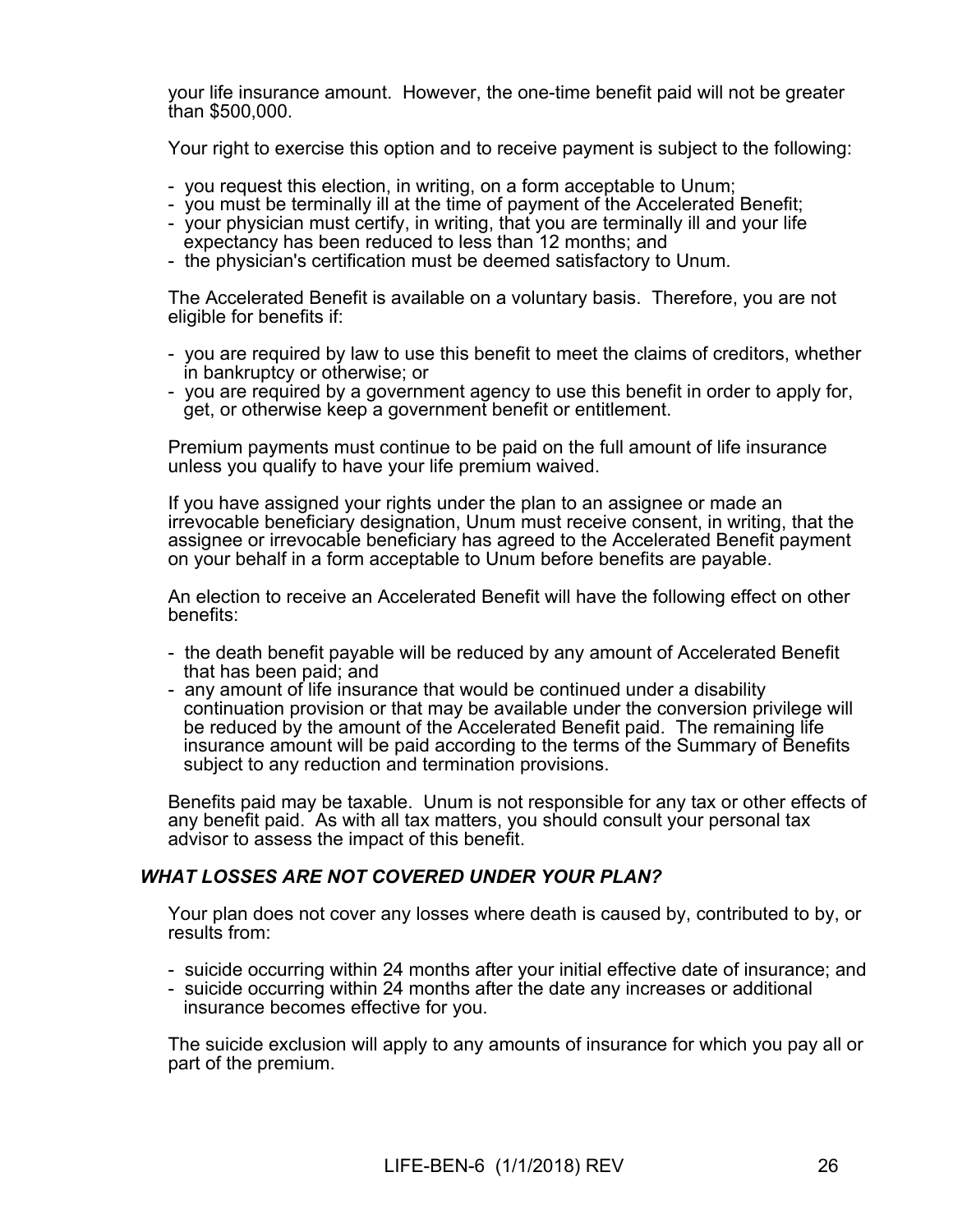The suicide exclusion also will apply to any amount that is subject to evidence of insurability requirements and Unum approves the evidence of insurability form and the amount you applied for at that time.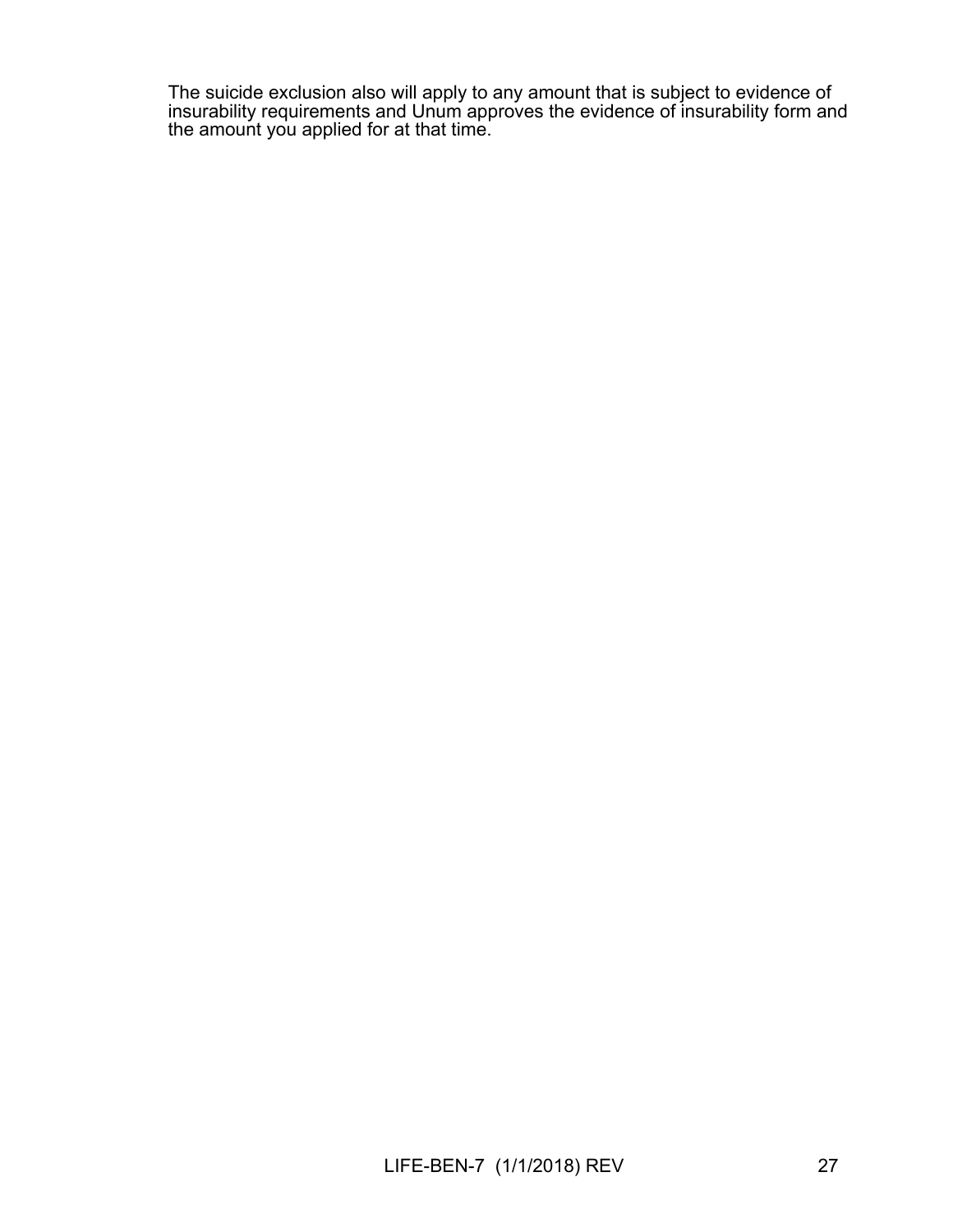# **LIFE INSURANCE**

# **OTHER BENEFIT FEATURES**

#### *WHAT IF YOU ARE NOT IN ACTIVE EMPLOYMENT WHEN YOUR EMPLOYER CHANGES GROUP INSURANCE CARRIERS TO UNUM? (CONTINUITY OF COVERAGE)*

Unum will provide coverage for you if you were covered by the prior policy on the day before the effective date of this Summary of Benefits, and if you would be eligible for coverage under this Summary of Benefits if you were in active employment on the effective date of this Summary of Benefits.

If you are on a covered layoff or leave of absence on the effective date of this Summary of Benefits, we will consider your layoff or leave of absence to have started on that date, and coverage for you under this provision will continue for the layoff or leave of absence period provided in this Summary of Benefits, or the layoff or leave of absence period remaining under the prior policy on the effective date of this Summary of Benefits, whichever period is shorter.

If you are absent from work due to injury or sickness on the effective date of this Summary of Benefits, then coverage under this provision will continue until the earliest of the date:

- you are no longer injured or sick,
- you return to active employment,
- you are approved for a disability extension of benefits or accrued liability under the prior policy, including premium waiver, or
- your employment ends.

Also, if you incur a covered loss but are not in active employment under this Summary of Benefits, any benefits payable under this Summary of Benefits will be limited to the amount that would have been paid by the prior carrier. Unum will reduce your payment by any amount for which the prior carrier is liable.

Coverage for you is subject to payment of required premium and all other terms of this Summary of Benefits, except that the portable insurance coverage terms of this Summary of Benefits will not apply to coverage provided under this provision.

#### *WHAT COVERAGE IS AVAILABLE IF YOU END EMPLOYMENT OR YOU WORK REDUCED HOURS? (Portability)*

If your employment ends with or you retire from your Employer or you are working less than the minimum number of hours as described under Eligible Groups in this plan, you may elect portable coverage for yourself.

#### *PORTABLE INSURANCE COVERAGE AND AMOUNTS AVAILABLE*

The portable insurance coverage will be the current coverage and amounts that you are insured for under your Employer's group plan.

However, the amount of portable coverage for you will not be more than:

- the highest amount of life insurance available for employees under the plan; or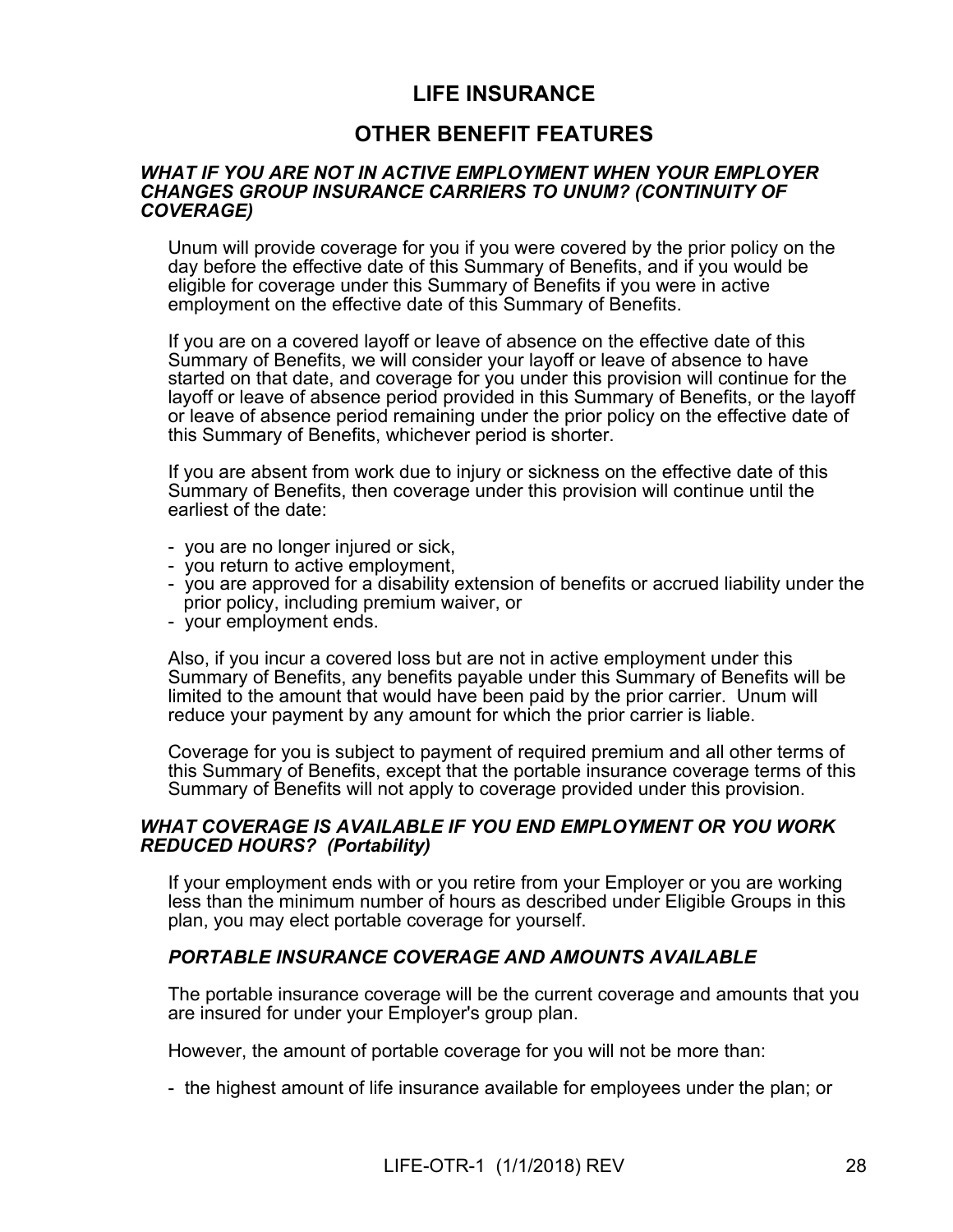- 5x your annual earnings; or
- \$750,000 from all Unum group life and accidental death and dismemberment plans combined,

whichever is less.

The amount of ported life insurance must be equal to or greater than the amount of ported accidental death and dismemberment insurance.

The minimum amount of coverage that can be ported is \$5,000. If the current amounts under the plan are less than \$5,000, you may port the lesser amounts.

Your amount of life insurance will reduce or cease at any time it would reduce or cease for your eligible group if you had continued in active employment with your Employer.

# *APPLYING FOR PORTABLE COVERAGE*

You must apply for portable coverage for yourself and pay the first premium within 31 days after the date:

- your coverage ends or you retire from your Employer; or
- you begin working less than the minimum number of hours as described under Eligible Groups in this plan.

You are not eligible to apply for portable coverage for yourself if:

- you have an **injury** or **sickness**, under the terms of this plan, which has a material effect on life expectancy;
- the policy is cancelled (the Policy is the group policy issued to the Trustees of the Select Group Insurance Trust in which your Employer participates); or
- you failed to pay the required premium under the terms of this plan.

If we determine that because of an injury or sickness, which has a material effect on life expectancy, you were not eligible for portability at the time you elected portable coverage, the benefit will be adjusted to the amount of whole life coverage the premium would have purchased under the Conversion Privilege.

# *APPLYING FOR INCREASES OR DECREASES IN PORTABLE COVERAGE*

You may increase or decrease the amount of life insurance coverage. The minimum and maximum benefit amounts are shown above. However, the amount of life insurance coverage cannot be decreased below \$5,000. All increases are subject to evidence of insurability. Portable coverage will reduce at the ages and amounts shown in the LIFE INSURANCE **"BENEFITS AT A GLANCE"** page.

#### *WHEN PORTABLE COVERAGE ENDS*

Portable coverage for you will end for the following reasons:

- the date you fail to pay any required premium; or
- the date the policy is cancelled (the Policy is the group policy issued to the Trustees of the Select Group Insurance Trust in which your Employer participates).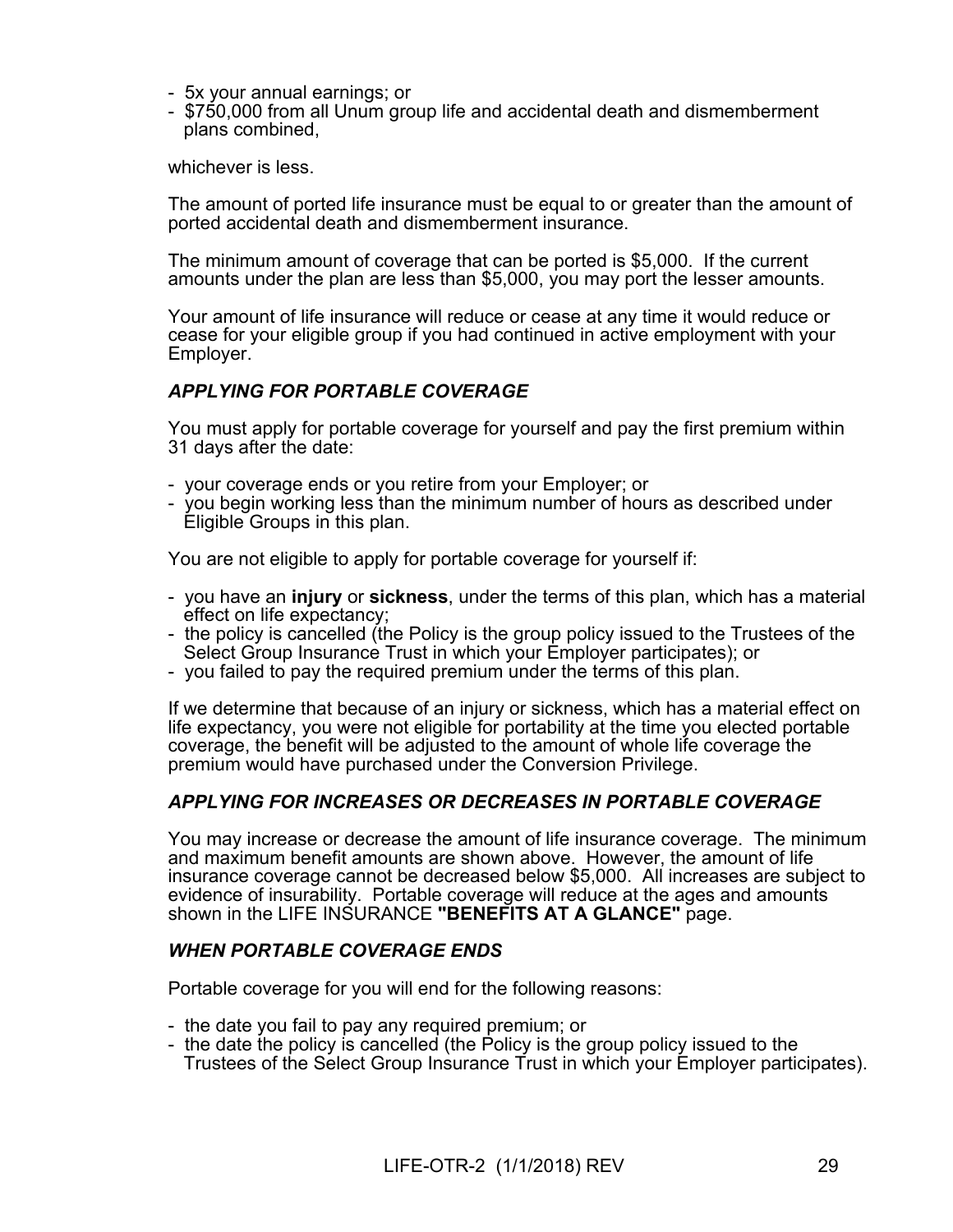If portable coverage ends due to failure to pay required premium, portable coverage cannot be reinstated.

# *PREMIUM RATE CHANGES FOR PORTABLE COVERAGE*

Unum may change premium rates for portable coverage at any time for reasons which affect the risk assumed, including those reasons shown below:

- changes occur in the coverage levels;
- changes occur in the overall use of benefits by all insureds;
- changes occur in other risk factors; or
- a new law or a change in any existing law is enacted which applies to portable coverage.

The change in premium rates will be made on a class basis according to Unum's underwriting risk studies. Unum will notify the insured in writing at least 31 days before a premium rate is changed.

#### *APPLYING FOR CONVERSION, IF PORTABLE COVERAGE ENDS OR IS NOT AVAILABLE*

If you are not eligible to apply for portable coverage or portable coverage ends, then you may qualify for conversion coverage. Refer to Conversion Privilege under this plan.

Ask your Employer for a conversion application form which includes cost information.

When you complete the application, send it with the first premium amount to:

Unum - Conversion Unit 2211 Congress Street Portland, Maine 04122-1350 1-800-343-5406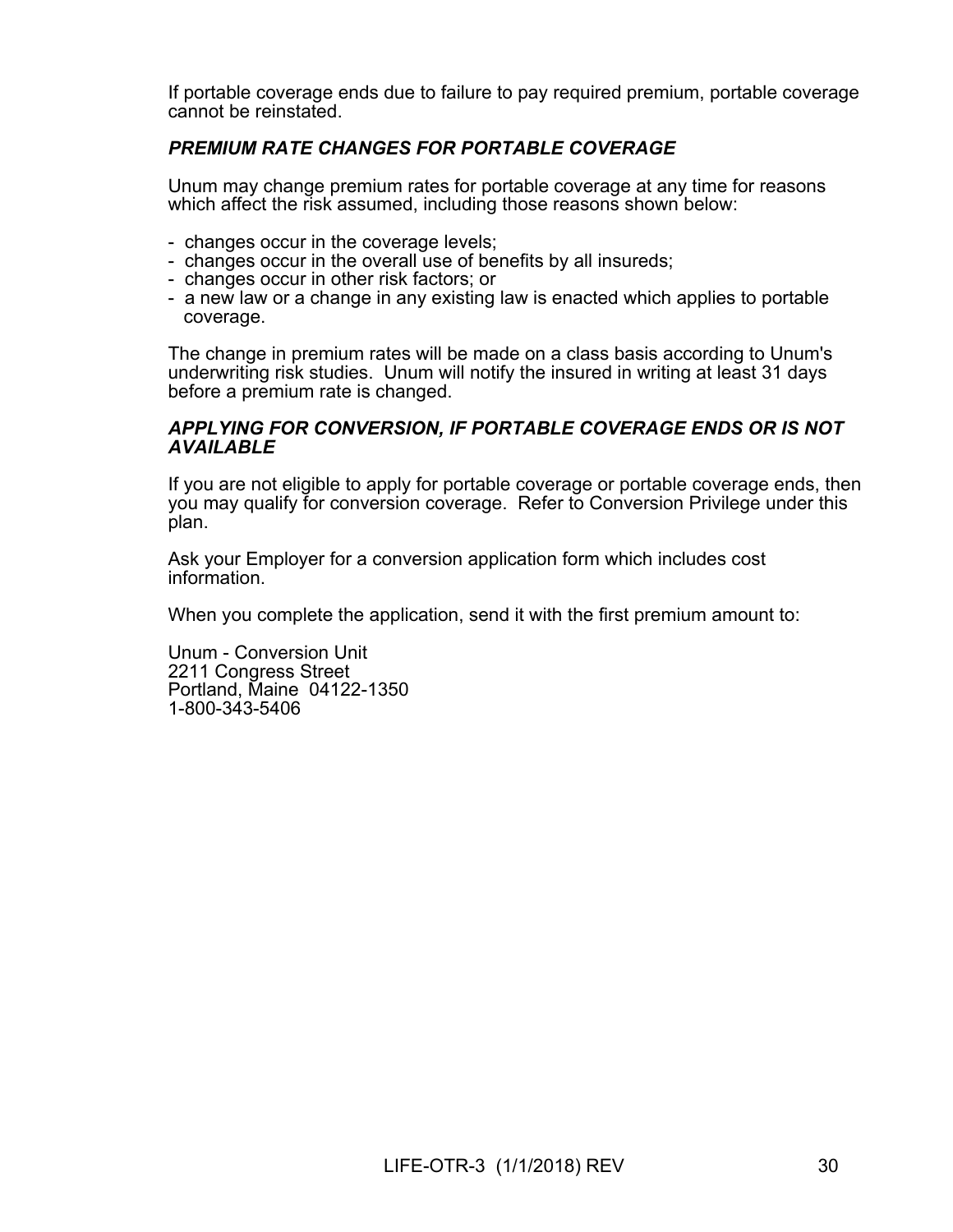# **ACCIDENTAL DEATH AND DISMEMBERMENT INSURANCE**

# **BENEFIT INFORMATION**

## *WHEN WILL YOUR BENEFICIARY RECEIVE PAYMENT IN THE EVENT OF YOUR DEATH IF YOUR DEATH IS THE DIRECT RESULT OF AN ACCIDENT?*

Your beneficiary(ies) will receive payment when Unum approves your death claim providing you meet certain conditions.

## *WHAT DOCUMENTS ARE REQUIRED FOR PROOF OF ACCIDENTAL DEATH?*

Unum will require a certified copy of the death certificate, enrollment documents and a Notice and Proof of Claim form.

#### *WHEN WILL YOU RECEIVE PAYMENT IN THE EVENT OF CERTAIN OTHER COVERED LOSSES IF THE LOSS IS THE DIRECT RESULT OF AN ACCIDENT?*

You will receive payment when Unum approves the claim.

#### *HOW MUCH WILL UNUM PAY YOUR BENEFICIARY IN THE EVENT OF YOUR ACCIDENTAL DEATH OR YOU FOR CERTAIN OTHER COVERED LOSSES?*

If Unum approves the claim, Unum will determine the payment according to the Covered Losses and Benefits List below. The benefit Unum will pay is listed opposite the corresponding covered loss.

The benefit will be paid only if an **accidental bodily injury** results in one or more of the covered losses listed below within 365 days from the date of the accident.

Also, the accident must occur while you are insured under the plan.

| <b>Covered Losses</b>                                      | <b>Benefit Amounts</b>   |
|------------------------------------------------------------|--------------------------|
| <b>Basic Benefit Only</b><br>Life                          | The Full Amount          |
| Both Hands or Both<br>Feet or Sight of<br><b>Both Eyes</b> | The Full Amount          |
| One Hand and One<br>Foot                                   | The Full Amount          |
| One Hand and<br>Sight of One Eye                           | The Full Amount          |
| One Foot and<br>Sight of One Eye                           | The Full Amount          |
| Speech and Hearing                                         | The Full Amount          |
| One Hand or One<br>Foot                                    | One Half The Full Amount |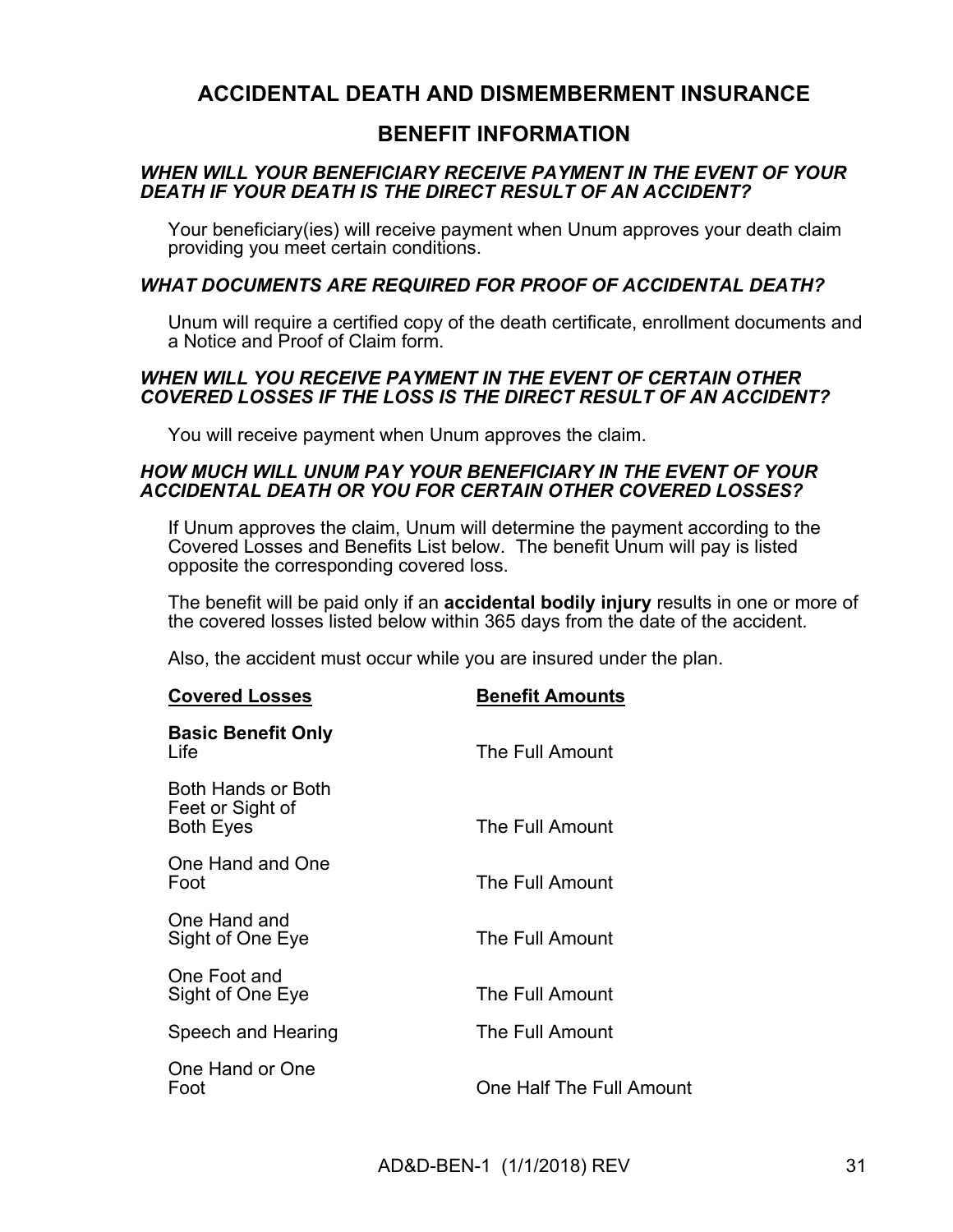| Sight of One Eye                                           | One Half The Full Amount           |
|------------------------------------------------------------|------------------------------------|
| Speech or Hearing                                          | One Half The Full Amount           |
| Thumb and Index<br><b>Finger of Same Hand</b>              | One Quarter The Full Amount        |
| <b>Additional Benefit Only</b><br>Life                     | The Full Amount                    |
| Both Hands or Both<br>Feet or Sight of<br><b>Both Eyes</b> | The Full Amount                    |
| One Hand and One<br>Foot                                   | The Full Amount                    |
| One Hand and<br>Sight of One Eye                           | The Full Amount                    |
| One Foot and<br>Sight of One Eye                           | The Full Amount                    |
| Speech and Hearing                                         | The Full Amount                    |
| Quadriplegia                                               | The Full Amount                    |
| Triplegia                                                  | Three Quarters The Full Amount     |
| Paraplegia                                                 | Three Quarters The Full Amount     |
| One Hand or One<br>Foot                                    | One Half The Full Amount           |
| Sight of One Eye                                           | One Half The Full Amount           |
| Speech or Hearing                                          | One Half The Full Amount           |
| Hemiplegia                                                 | One Half The Full Amount           |
| Thumb and Index<br><b>Finger of Same Hand</b>              | <b>One Quarter The Full Amount</b> |
| Uniplegia                                                  | One Quarter The Full Amount        |

The most Unum will pay for any combination of Covered Losses from any one accident is the full amount.

The Full Amount is the amount shown in the ACCIDENTAL DEATH AND DISMEMBERMENT INSURANCE **"BENEFITS AT A GLANCE"** page.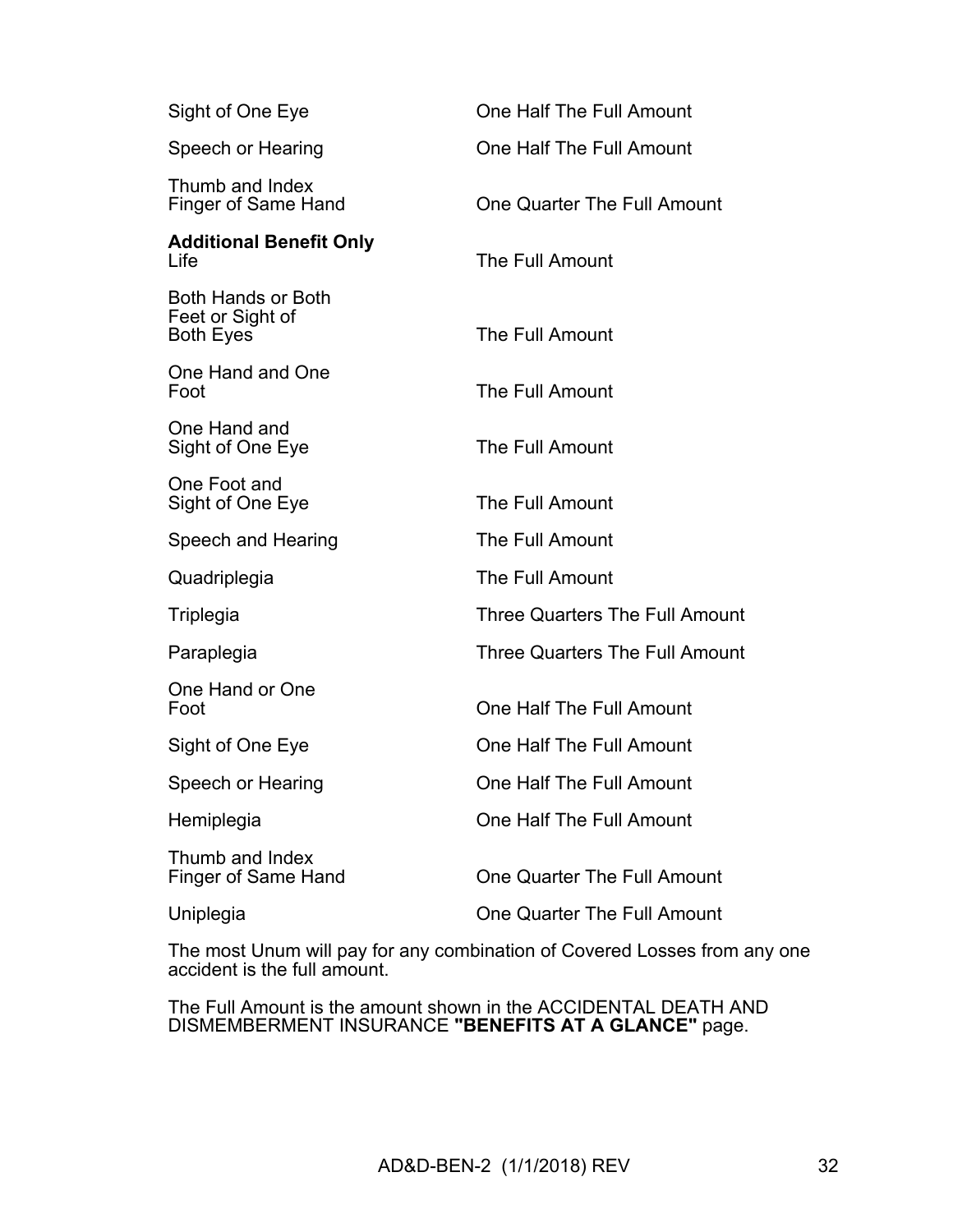# *WHAT ARE YOUR ANNUAL EARNINGS?*

"Annual Earnings" means your base annual income from your Employer, in effect just prior to the date of loss. It includes your total income before taxes. It is prior to any deductions made for pre-tax contributions to a qualified deferred compensation plan, Section 125 plan, or flexible spending account. It does not include income received from commissions, bonuses, overtime pay, shift differential, or any other extra compensation, or income received from sources other than your Employer.

#### *WHAT WILL WE USE FOR ANNUAL EARNINGS IF YOU BECOME DISABLED DURING A COVERED LAYOFF OR LEAVE OF ABSENCE?*

If you have an accidental bodily injury that results in one or more of the covered losses while you are on a covered layoff or leave of absence, we will use your annual earnings from your Employer in effect just prior to the date your absence began.

#### *WHAT REPATRIATION BENEFIT WILL UNUM PROVIDE?*

#### **Additional Benefit Only**

Unum will pay an additional benefit for the preparation and transportation of your body to a mortuary chosen by you or your authorized representative. Payment will be made if, as the result of a covered accident, you suffer loss of life at least 100 miles away from your principal place of residence.

However, when combined with two or more Unum accidental death and dismemberment insurance plans, the combined overall maximum for these plans together cannot exceed the actual expenses for the preparation and transportation of your body to a mortuary.

The maximum benefit amount is shown in the ACCIDENTAL DEATH AND DISMEMBERMENT INSURANCE **"BENEFITS AT A GLANCE"** page.

#### *WHAT SEATBELT(S) AND AIR BAG BENEFIT WILL UNUM PROVIDE?*

#### **Additional Benefit Only**

Unum will pay you or your authorized representative an additional benefit if you sustain an accidental bodily injury which causes your death while you are driving or riding in a **Private Passenger Car**, provided:

For Seatbelt(s):

- the Private Passenger Car is equipped with seatbelt(s); and
- the seatbelt(s) were in actual use and properly fastened at the time of the covered accident; and
- the position of the seatbelt(s) are certified in the official report of the covered accident, or by the investigating officer. A copy of the police accident report must be submitted with the claim.

Also, if such certification is not available, and it is clear that you were properly wearing seatbelt(s), then we will pay the additional seatbelt benefit.

However, if such certification is not available, and it is unclear whether you were properly wearing seatbelt(s), then we will pay a fixed benefit of \$1,000.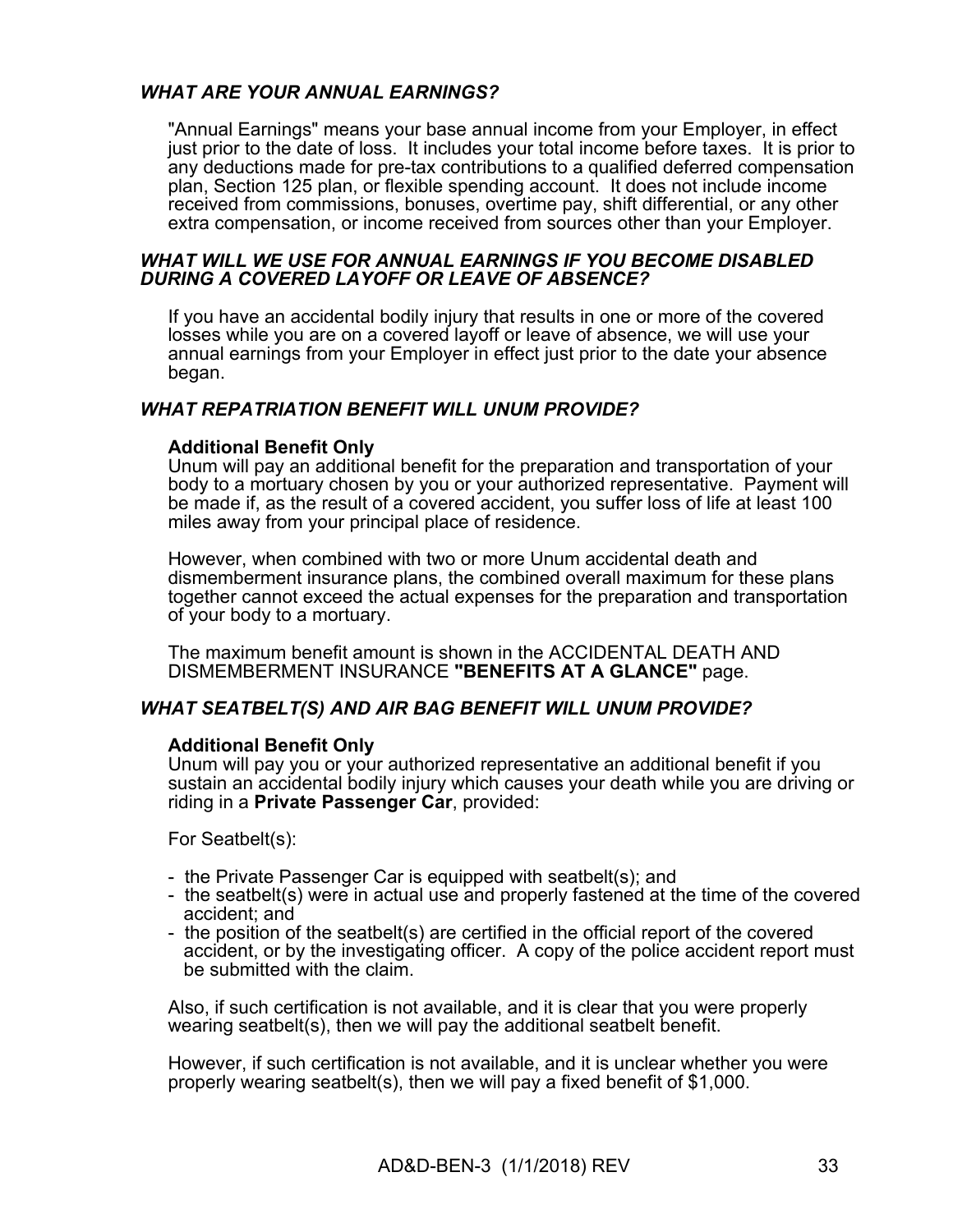An automatic harness seatbelt will not be considered properly fastened unless a lap belt is also used.

For Air Bag:

- the Private Passenger Car is equipped with an air bag for the seat in which you are seated; and
- the seatbelt(s) must be in actual use and properly fastened at the time of the covered accident.

No benefit will be paid if you are the driver of the Private Passenger Car and do not hold a current and valid driver's license.

No benefit will be paid if Unum is able to verify that the air bag(s) had been disengaged prior to the accident.

The accident causing your death must occur while you are insured under the plan.

The maximum benefit amount is shown in the ACCIDENTAL DEATH AND DISMEMBERMENT **"BENEFITS AT A GLANCE"** page.

#### *WHAT EDUCATION BENEFIT WILL UNUM PROVIDE FOR YOUR QUALIFIED CHILDREN?*

#### **Additional Benefit Only**

Unum will pay your authorized representative on behalf of each of your qualified children a lump sum payment if:

- you lose your life:
	- as a result of an accidental bodily injury; and
- within 365 days after the date of the accident causing the accidental bodily injury;
- the accident causing your accidental bodily injury occurred while you were insured under the plan;
- proof is furnished to Unum that the child is a **qualified child**; and
- the qualified child continues to be enrolled as a full-time student in an accredited post-secondary institution of higher learning beyond the 12th grade level.

The benefit amount per academic year, maximum benefit payments, maximum benefit amount and maximum benefit period are shown in the ACCIDENTAL DEATH AND DISMEMBERMENT INSURANCE **"BENEFITS AT A GLANCE"** page.

#### *WHEN WILL THE EDUCATION BENEFIT END FOR EACH QUALIFIED CHILD?*

#### **Additional Benefit Only**

The education benefit will terminate for each qualified child on the earliest of the following dates:

- the date your qualified child fails to furnish proof as required by us;
- the date your qualified child no longer qualifies as a dependent child for any reason except your death; or
- the end of the maximum benefit period.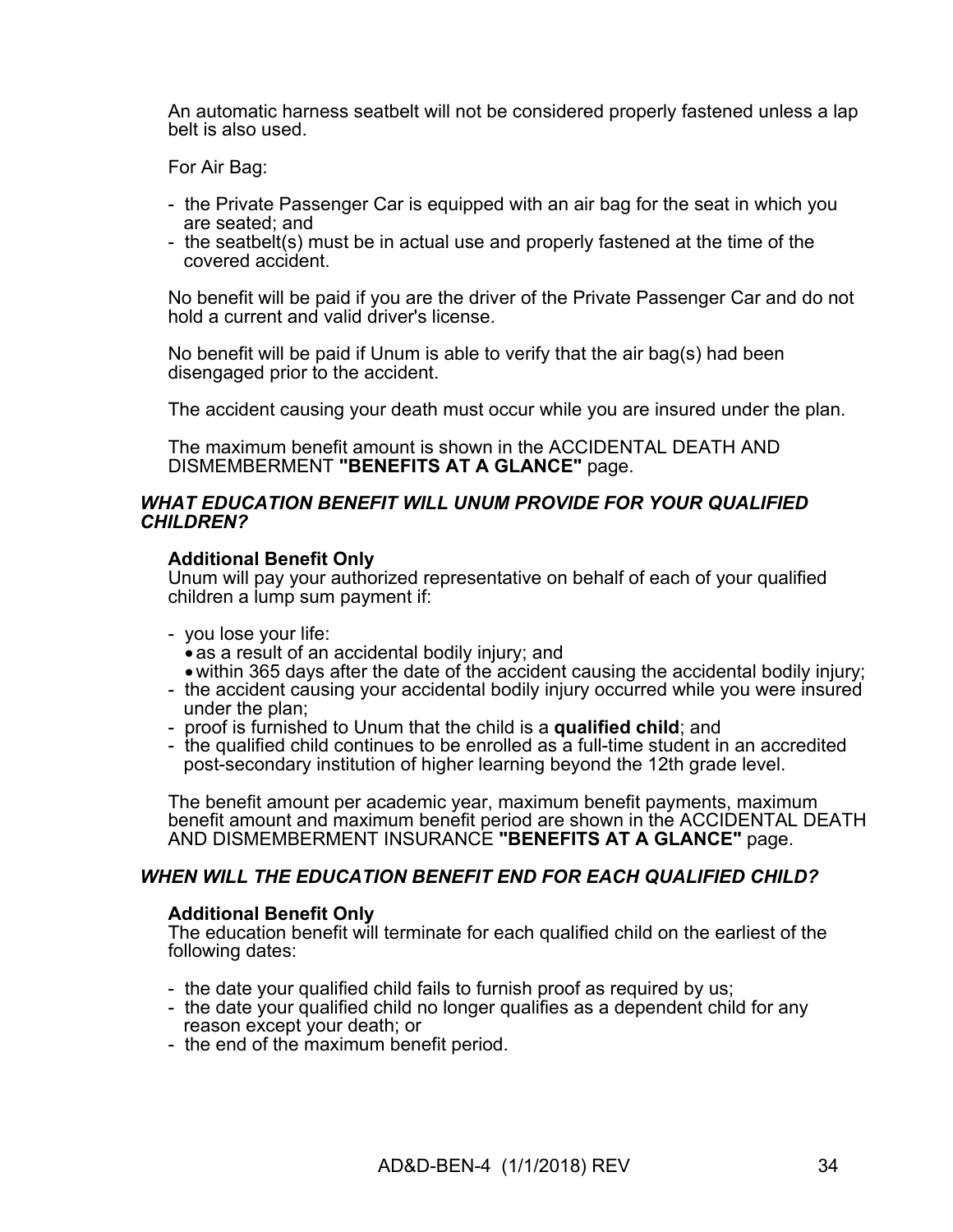# *WHAT SPOUSE TRAINING BENEFIT WILL UNUM PROVIDE FOR YOUR SPOUSE?*

#### **Additional Benefit Only**

Unum will pay the actual cost incurred by your dependent spouse for a professional or trade school training program within 365 days from the date of the accident which caused the accidental bodily injury not to exceed the maximum benefit amount shown in the ACCIDENTAL DEATH AND DISMEMBERMENT **"BENEFITS AT A GLANCE"** page if the following conditions are met:

- you die as a result of an accidental bodily injury;
- your spouse enrolls in a professional or trade school training program for the purpose of obtaining an independent source of support and maintenance.

#### *WHAT COVERAGE FOR EXPOSURE AND DISAPPEARANCE BENEFIT WILL UNUM PROVIDE?*

#### **Additional Benefit Only**

Unum will pay a benefit if you sustain an accidental bodily injury and are unavoidably exposed to the elements and suffer a loss.

We will presume you suffered loss of life due to an accident if:

- you are riding in a common public passenger carrier that is involved in an accident covered under the Summary of Benefits; and
- as a result of the accident, the common public passenger carrier is wrecked, sinks, is stranded, or disappears; and
- your body is not found within 1 year of the accident.

Also, the accident must occur while you are insured under the plan.

The maximum benefit amount is shown in the ACCIDENTAL DEATH AND DISMEMBERMENT **"BENEFITS AT A GLANCE"** page.

#### *WHAT FELONIOUS ASSAULT BENEFIT WILL UNUM PROVIDE?*

#### **Additional Benefit Only**

Unum will pay an additional benefit if you sustain a loss which is caused directly by a felonious act of violence. The felonious act of violence must occur while you are working for your Employer, at your Employer's usual place of business, at an alternative work site at the direction of the Employer, including your home, or a location to which your job requires you to travel.

A felonious act of violence means an act that is considered a felony where the act occurred. The benefit is not payable if the loss occurred while you were committing a felonious act.

Felonious acts of violence include, but are not limited to: robbery, theft, hijacking, assault and battery, sniping, murder or civil disturbance.

Also, the loss must occur while you are insured under the plan.

The benefit amount and maximum benefit amount are shown in the ACCIDENTAL DEATH AND DISMEMBERMENT **"BENEFITS AT A GLANCE"** page.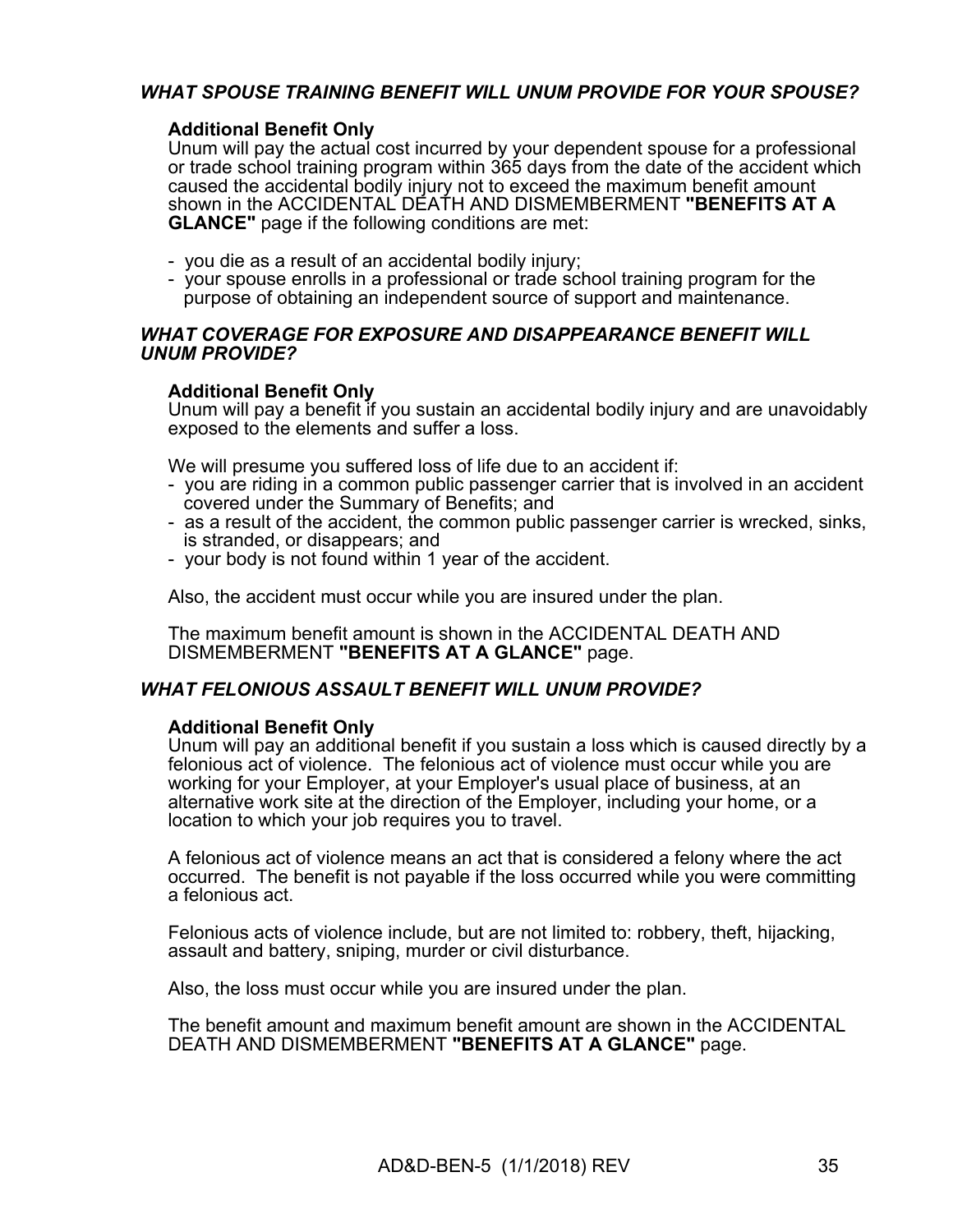# *WHAT REHABILITATION PHYSICAL THERAPY BENEFIT WILL UNUM PROVIDE?*

#### **Additional Benefit Only**

Unum will pay you an additional benefit for rehabilitative physical therapy that is prescribed by your attending physician if you sustain an accidental bodily injury that results in one or more of the covered losses outlined in the Covered Losses and Benefits List.

The benefit amount and maximum benefit amount are shown in the ACCIDENTAL DEATH AND DISMEMBERMENT **"BENEFITS AT A GLANCE"** page.

## *WHAT ACCIDENTAL LOSSES ARE NOT COVERED UNDER YOUR PLAN?*

#### **Basic Benefit Only**

Your plan does not cover any accidental losses caused by, contributed to by, or resulting from:

- suicide, self destruction while sane, intentionally self-inflicted injury while sane, or self-inflicted injury while sane, or self-inflicted injury while insane.
- active participation in a riot.
- an attempt to commit or commission of a crime.
- the use of any prescription or non-prescription drug, poison, fume, or other chemical substance unless used according to the prescription or direction of your physician. This exclusion will not apply to you if the chemical substance is ethanol.
- disease of the body or diagnostic, medical or surgical treatment or mental disorder as set forth in the latest edition of the Diagnostic and Statistical Manual of Mental Disorders.
- being **intoxicated**.
- bacterial infection. This exclusion does not apply to you when the bacterial infection is due directly to an accidental cut or wound.
- war, declared or undeclared, or any act of war.

#### **Additional Benefit Only**

Your plan does not cover any accidental losses caused by, contributed to by, or resulting from:

- suicide, self destruction while sane, intentionally self-inflicted injury while sane, or self-inflicted injury while sane, or self-inflicted injury while insane.
- active participation in a riot.
- an attempt to commit or commission of a crime.
- the use of any prescription or non-prescription drug, poison, fume, or other chemical substance unless used according to the prescription or direction of your or your dependent's physician. This exclusion will not apply to you or your dependent if the chemical substance is ethanol.
- travel or flight in any vehicle or device for aerial navigation, including boarding or alighting from it while:
	- it is being used for test or experimental purposes;
	- you or your dependent is operating, learning to operate or serving as a member of the crew;
	- it is being operated by or for or under the direction of any military authority. This exclusion does not apply to:
	- transport type aircraft operated by the Military Airlift Command of the United States; or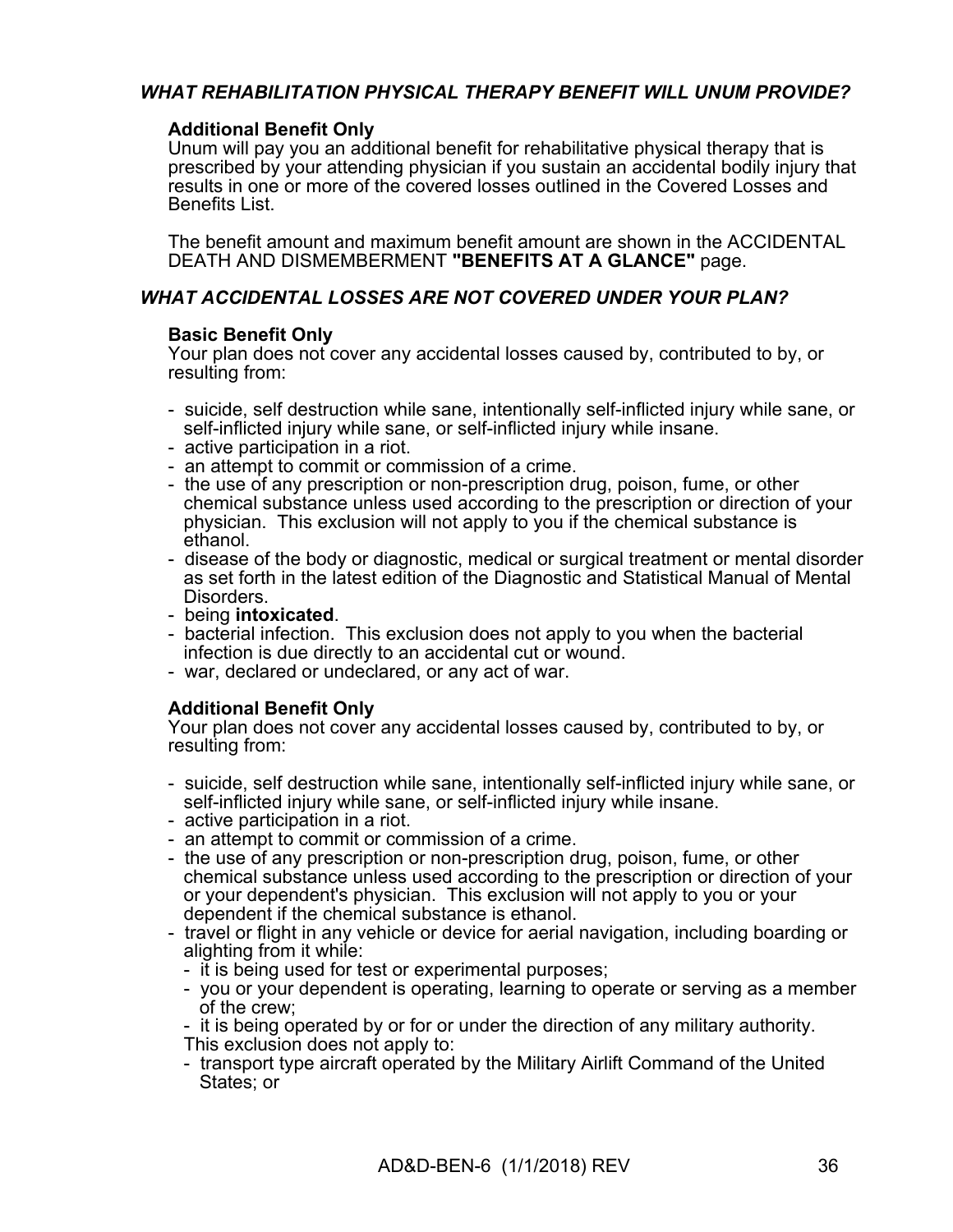- similar air transport service of any other country.
- travel or flight in any aircraft or device for aerial navigation, including boarding or alighting from it, owned or leased by or on behalf of your Employer.
- disease of the body or diagnostic, medical or surgical treatment or mental disorder as set forth in the latest edition of the Diagnostic and Statistical Manual of Mental Disorders.
- being **intoxicated**.
- war, declared or undeclared, or any act of war.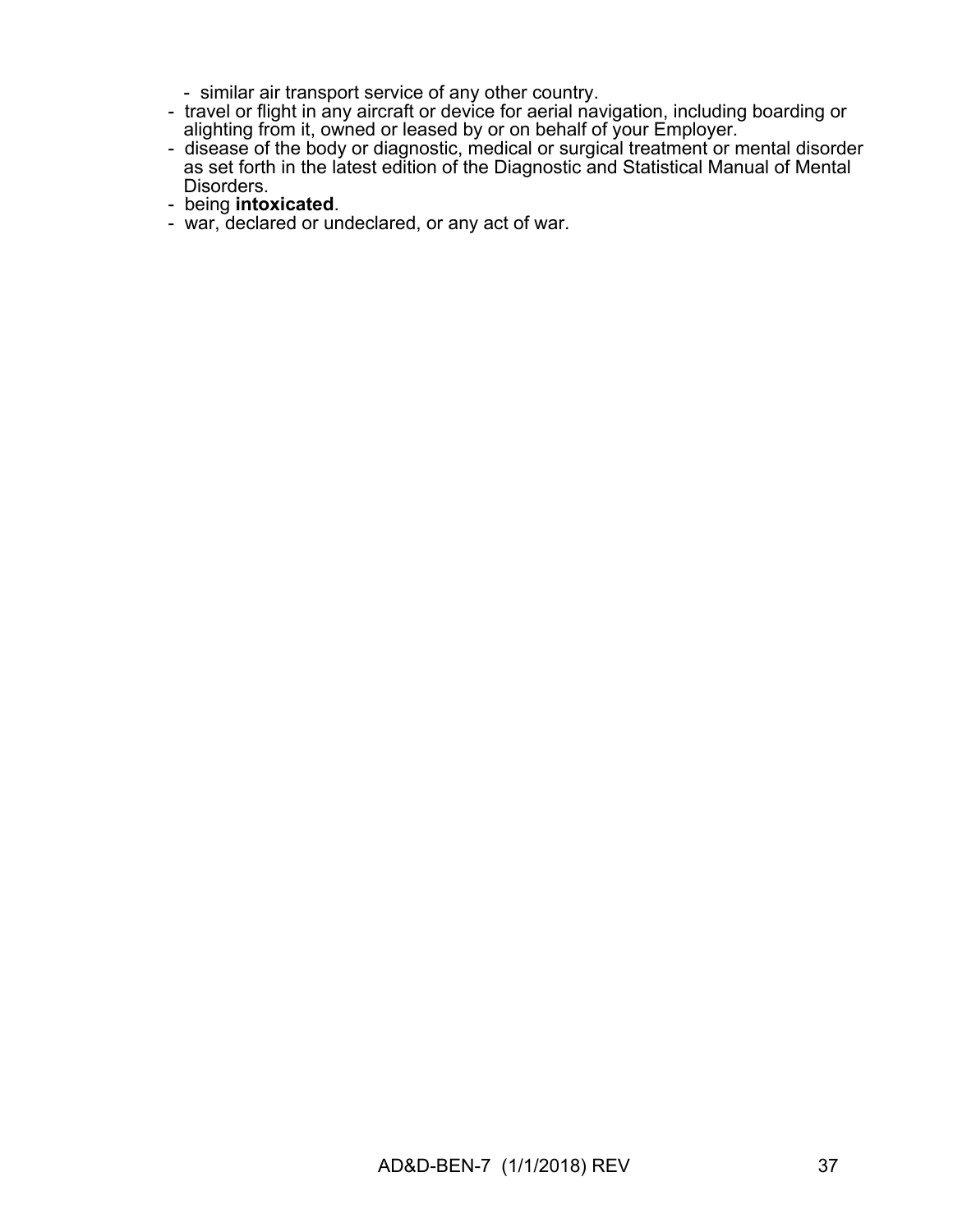# **ACCIDENTAL DEATH AND DISMEMBERMENT INSURANCE**

# **OTHER BENEFIT FEATURES**

#### *WHAT IF YOU ARE NOT IN ACTIVE EMPLOYMENT WHEN YOUR EMPLOYER CHANGES GROUP INSURANCE CARRIERS TO UNUM? (CONTINUITY OF COVERAGE)*

Unum will provide coverage for you if you were covered by the prior policy on the day before the effective date of this Summary of Benefits, and if you would be eligible for coverage under this Summary of Benefits if you were in active employment on the effective date of this Summary of Benefits.

If you are on a covered layoff or leave of absence on the effective date of this Summary of Benefits, we will consider your layoff or leave of absence to have started on that date, and coverage for you under this provision will continue for the layoff or leave of absence period provided in this Summary of Benefits, or the layoff or leave of absence period remaining under the prior policy on the effective date of this Summary of Benefits, whichever period is shorter.

If you are absent from work due to injury or sickness on the effective date of this Summary of Benefits, then coverage under this provision will continue until the earliest of the date:

- you are no longer injured or sick,
- you return to active employment,
- you are approved for a disability extension of benefits or accrued liability under the prior policy, including premium waiver, or
- your employment ends.

Also, if you incur a covered loss but are not in active employment under this Summary of Benefits, any benefits payable under this Summary of Benefits will be limited to the amount that would have been paid by the prior carrier. Unum will reduce your payment by any amount for which the prior carrier is liable.

Coverage for you is subject to payment of required premium and all other terms of this Summary of Benefits, except that the portable insurance coverage terms of this Summary of Benefits will not apply to coverage provided under this provision.

#### *WHAT COVERAGE IS AVAILABLE IF YOU END EMPLOYMENT OR YOU WORK REDUCED HOURS? (Portability)*

If your employment ends with or you retire from your Employer or you are working less than the minimum number of hours as described under Eligible Groups in this plan, you may elect portable coverage for yourself.

#### *PORTABLE INSURANCE COVERAGE AND AMOUNTS AVAILABLE*

The portable insurance coverage will be the current coverage and amounts that you are insured for under your Employer's group plan.

However, the amount of portable coverage for you will not be more than: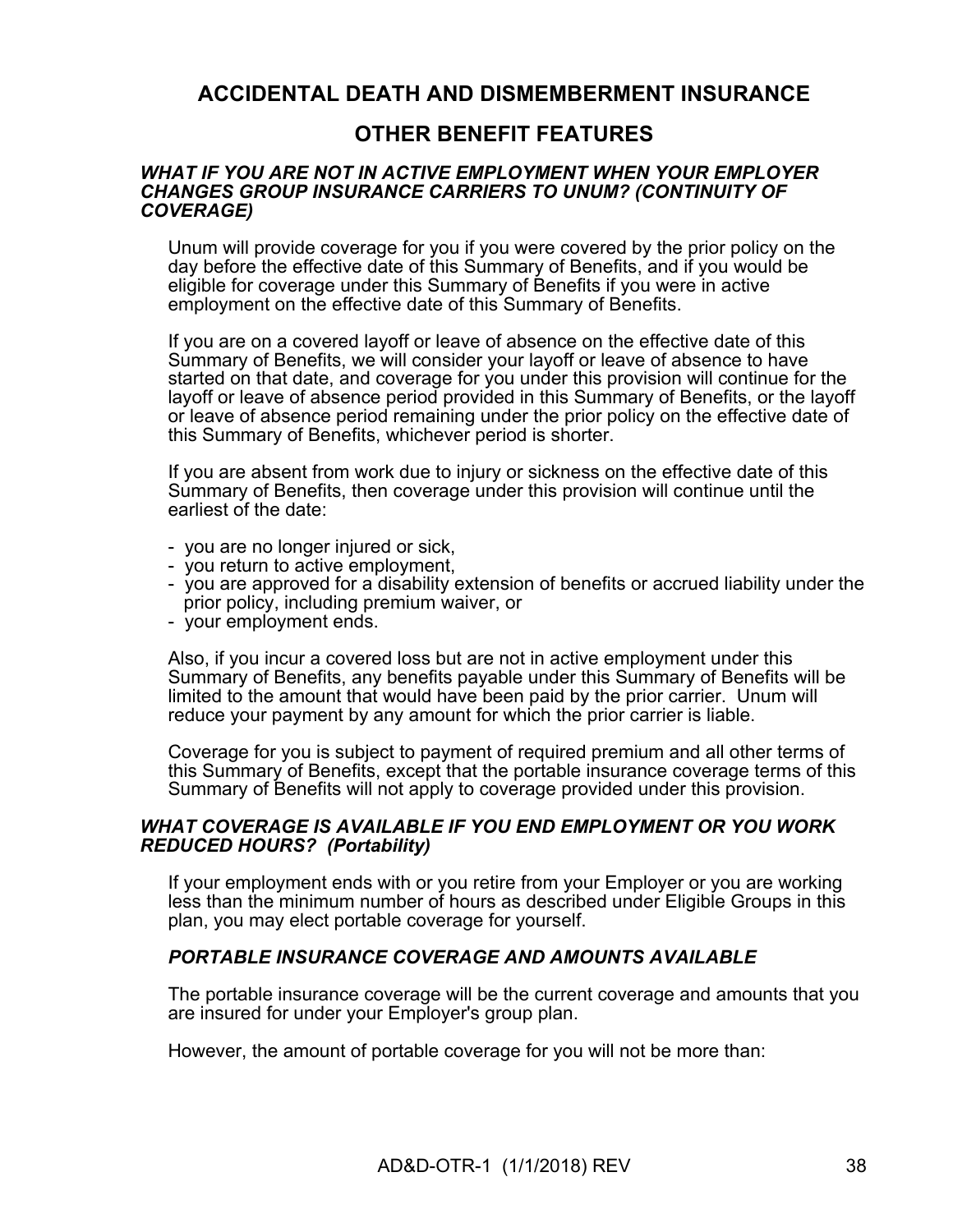- the highest amount of accidental death and dismemberment insurance available for employees under the plan; or
- 5x your annual earnings; or
- \$750,000 from all Unum group life and accidental death and dismemberment plans combined,

whichever is less.

The amount of ported life insurance must be equal to or greater than the amount of ported accidental death and dismemberment insurance.

The minimum amount of coverage that can be ported is \$5,000. If the current amounts under the plan are less than \$5,000, you may port the lesser amounts.

Your amount of AD&D insurance will reduce or cease at any time it would reduce or cease for your eligible group if you had continued in active employment with your Employer.

# *APPLYING FOR PORTABLE COVERAGE*

You must apply for portable coverage for yourself and pay the first premium within 31 days after the date:

- your coverage ends or you retire from your Employer; or
- you begin working less than the minimum number of hours as described under Eligible Groups in this plan.

You are not eligible to apply for portable coverage for yourself if:

- you have an **injury** or **sickness**, under the terms of this plan, which has a material effect on life expectancy;
- the policy is cancelled (the Policy is the group policy issued to the Trustees of the Select Group Insurance Trust in which your Employer participates); or
- you failed to pay the required premium under the terms of this plan.

#### *APPLYING FOR INCREASES OR DECREASES IN PORTABLE COVERAGE*

You may increase or decrease the amount of AD&D insurance coverage. The minimum and maximum benefit amounts are shown above. However, the amount of accidental death and dismemberment insurance coverage cannot be decreased below \$5,000. Portable coverage will reduce at the ages and amounts shown in the ACCIDENTAL DEATH AND DISMEMBERMENT INSURANCE **"BENEFITS AT A GLANCE"** page.

# *WHEN PORTABLE COVERAGE ENDS*

Portable coverage for you will end for the following reasons:

- the date you fail to pay any required premium; or
- the date the policy is cancelled (the Policy is the group policy issued to the Trustees of the Select Group Insurance Trust in which your Employer participates).

If portable coverage ends due to failure to pay required premium, portable coverage cannot be reinstated.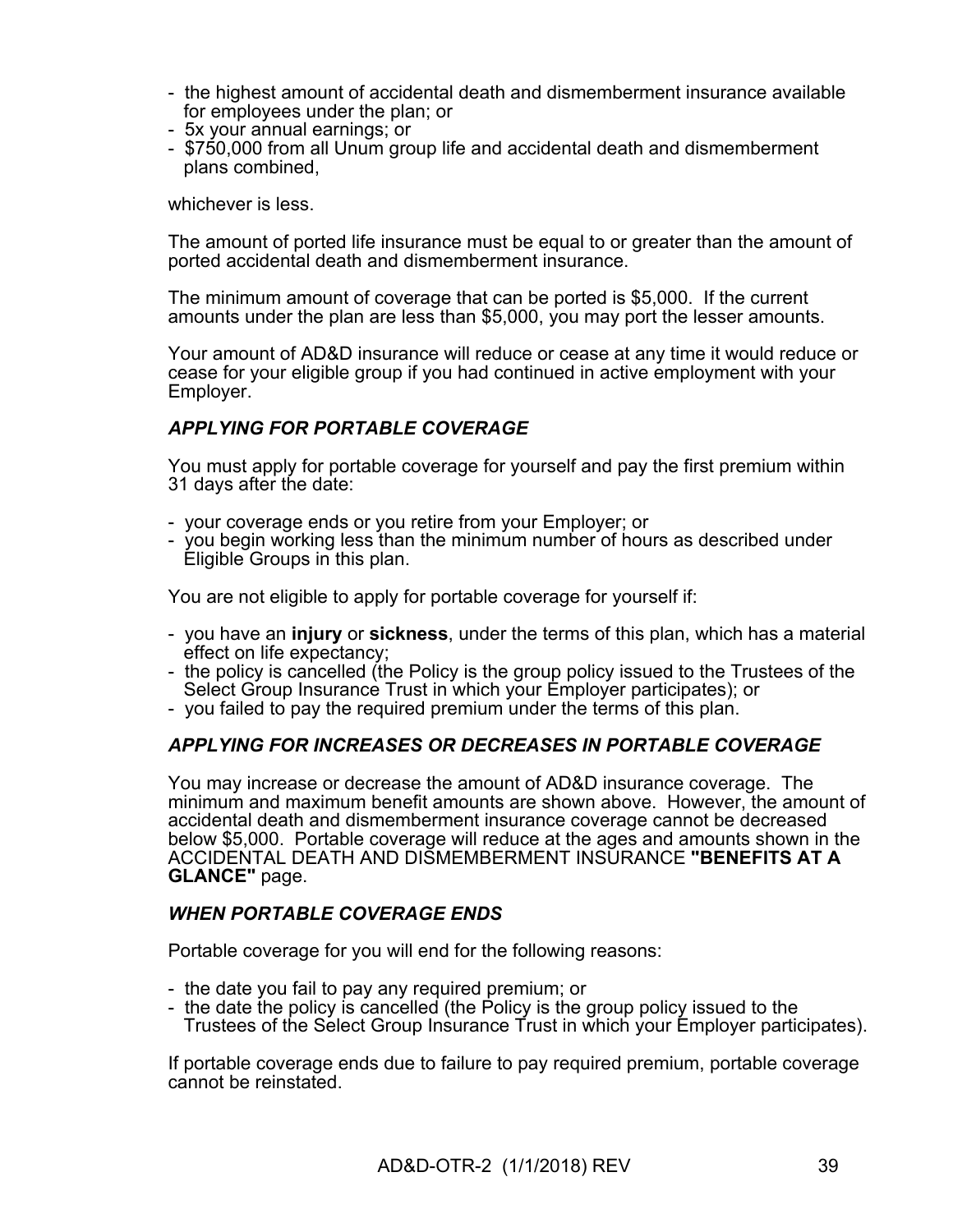# *PREMIUM RATE CHANGES FOR PORTABLE COVERAGE*

Unum may change premium rates for portable coverage at any time for reasons which affect the risk assumed, including those reasons shown below:

- changes occur in the coverage levels;
- changes occur in the overall use of benefits by all insureds;
- changes occur in other risk factors; or
- a new law or a change in any existing law is enacted which applies to portable coverage.

The change in premium rates will be made on a class basis according to Unum's underwriting risk studies. Unum will notify the insured in writing at least 31 days before a premium rate is changed.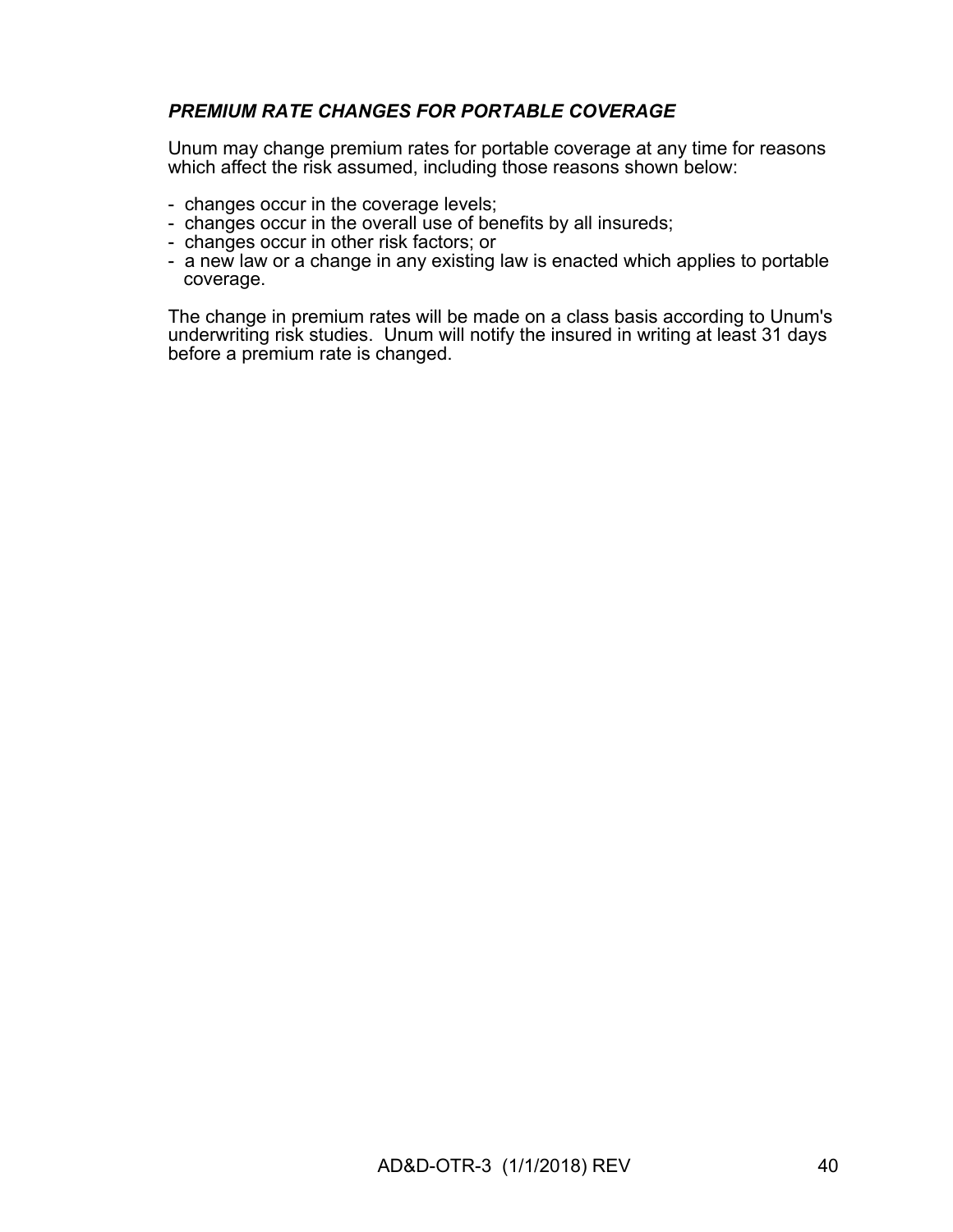# **GLOSSARY**

**ACCIDENTAL BODILY INJURY** means bodily harm caused solely by external, violent and accidental means and not contributed to by any other cause.

**ACTIVE EMPLOYMENT** means you are working for your Employer for earnings that are paid regularly and that you are performing the material and substantial duties of your regular occupation. You must be working at least the minimum number of hours as described under Eligible Group(s) in each plan.

Your work site must be:

- your Employer's usual place of business;
- an alternative work site at the direction of your Employer, including your home; or
- a location to which your job requires you to travel.

Normal vacation is considered active employment. Temporary and seasonal workers are excluded from coverage.

**ACTIVE PAY STATUS REQUIREMENT** means a requirement that you are in active pay status at the Employer's place of business or at any other place that the Employer's business requires you to go.

**ANNUAL EARNINGS** means your annual income received from your Employer as defined in the plan.

**ANNUAL ENROLLMENT PERIOD** means a period of time before the beginning of each plan year.

**ELIMINATION PERIOD** means a period of continuous disability which must be satisfied before you are eligible to have your life premium waived by Unum.

**EMPLOYEE** means a person who is in active employment in the United States with the Employer.

**EMPLOYER** means the Employer/Applicant named in the Application For Participation in the Select Group Insurance Trust, on the first page of the Summary of Benefits and in all amendments. It includes any division, subsidiary or affiliated company named in the Summary of Benefits.

**EVIDENCE OF INSURABILITY** means a statement of your medical history which Unum will use to determine if you are approved for coverage. Evidence of insurability will be at Unum's expense.

**GRACE PERIOD** means the period of time following the premium due date during which premium payment may be made.

**HEMIPLEGIA** means total and irreversible paralysis of both limbs on either side of the body (i.e. the right arm and right leg or the left arm and left leg).

**HOSPITAL OR INSTITUTION** means an accredited facility licensed to provide care and treatment for the condition causing your disability.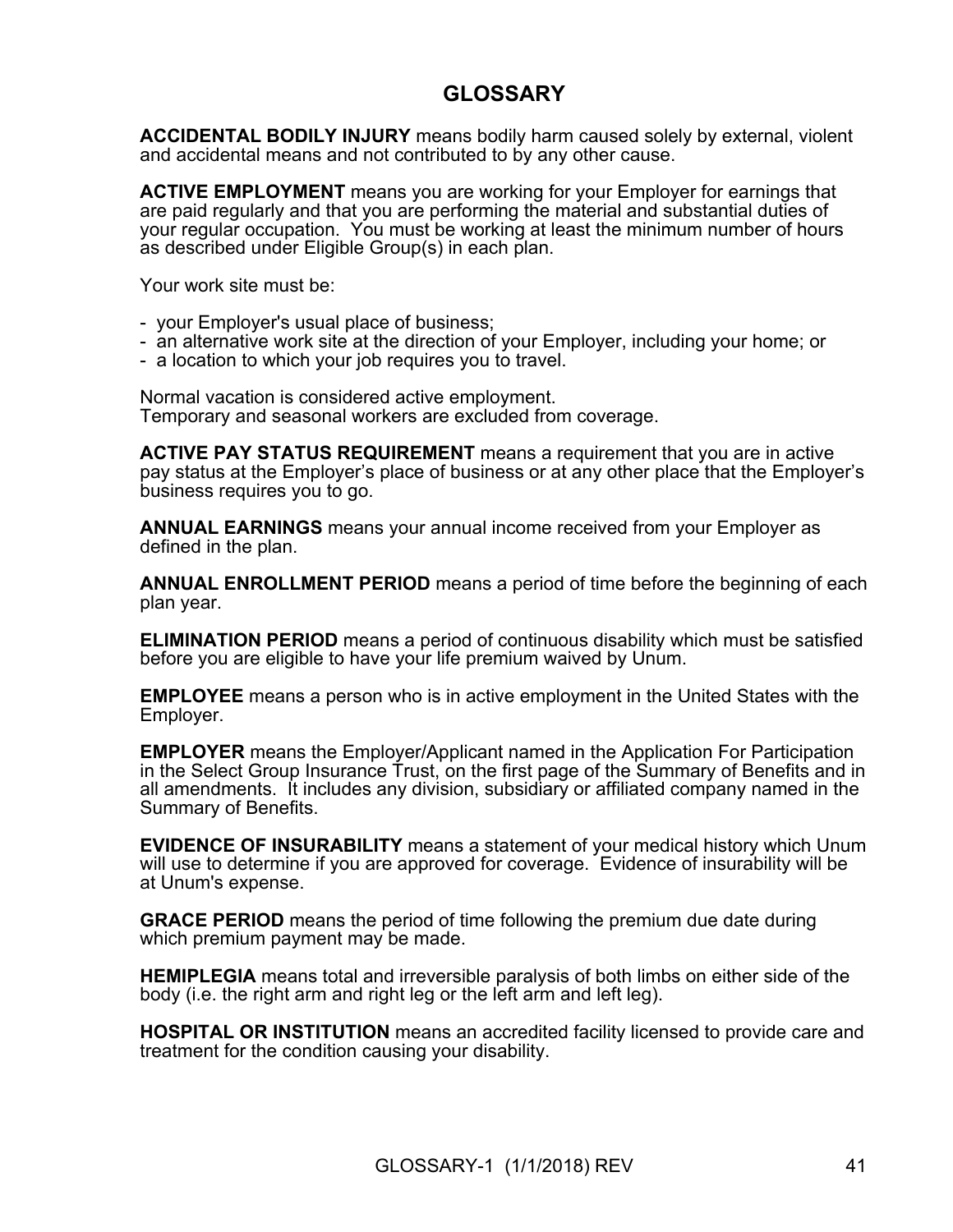**INJURY** means:

- **for purposes of Portability**, a bodily injury that is the direct result of an accident and not related to any other cause.
- **for all other purposes**, a bodily injury that is the direct result of an accident and not related to any other cause. Disability must begin while you are covered under the plan.

**INSURED** means any person covered under a plan.

**INTOXICATED** means that your blood alcohol level equals or exceeds the legal limit for operating a motor vehicle in the state where the accident occurred.

**LAYOFF** or **LEAVE OF ABSENCE** means you are temporarily absent from active employment for a period of time that has been agreed to in advance in writing by your Employer.

Your normal vacation time or any period of disability is not considered a temporary layoff or leave of absence.

**LOSS OF A FOOT** means that all of the foot is cut off at or above the ankle joint.

**LOSS OF A HAND** means that all four fingers are cut off at or above the knuckles joining each to the hand.

**LOSS OF HEARING** means the total and irrecoverable loss of hearing in both ears.

**LOSS OF SIGHT** means the eye is totally blind and that no sight can be restored in that eye.

**LOSS OF SPEECH** means the total and irrecoverable loss of speech.

**LOSS OF THUMB AND INDEX FINGER** means that all of the thumb and index finger are cut off at or above the joint closest to the wrist.

#### **MATERIAL AND SUBSTANTIAL DUTIES** means duties that:

- are normally required for the performance of your regular occupation; and
- cannot be reasonably omitted or modified.

**PARAPLEGIA** means total and irreversible paralysis of both lower limbs.

**PAYABLE CLAIM** means a claim for which Unum is liable under the terms of the Summary of Benefits.

#### **PHYSICIAN** means:

- a person performing tasks that are within the limits of his or her medical license; and
- a person who is licensed to practice medicine and prescribe and administer drugs or to perform surgery; or
- a person with a doctoral degree in Psychology (Ph.D. or Psy.D.) whose primary practice is treating patients; or
- a person who is a legally qualified medical practitioner according to the laws and regulations of the governing jurisdiction.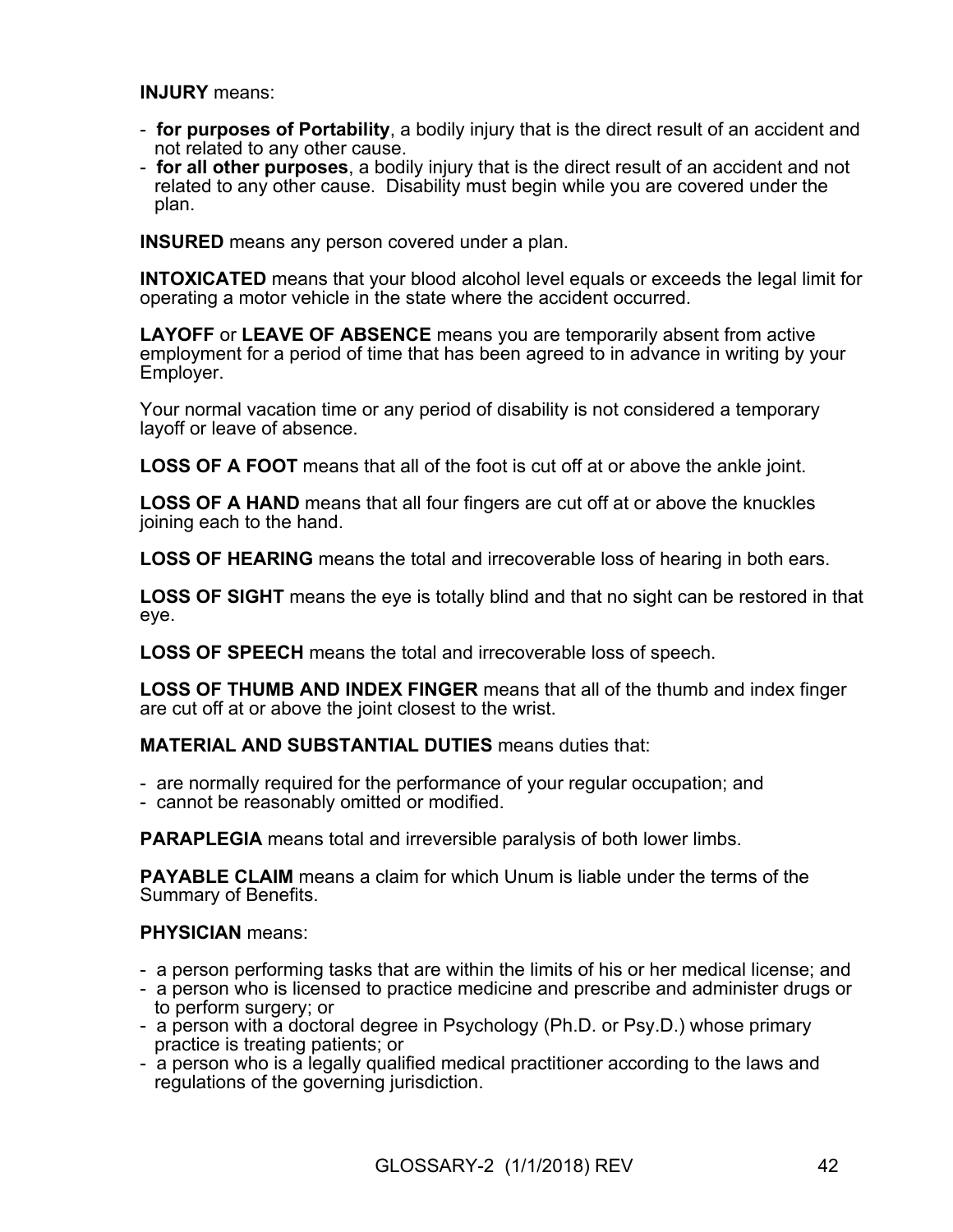Unum will not recognize you, or your spouse, children, parents or siblings as a physician for a claim that you send to us.

**PLAN** means a line of coverage under the Summary of Benefits.

**PRIVATE PASSENGER CAR** means a validly registered four-wheel private passenger car (including Employer-owned cars), station wagons, jeeps, pick-up trucks, and vans that are used only as private passenger cars.

**QUADRIPLEGIA** means total and irreversible paralysis of all four limbs.

**QUALIFIED CHILD** is any of your unmarried dependent children under age 25 who, on the date of your death as a result of an accidental bodily injury, was either:

- enrolled as a full-time student in an accredited post-secondary institution of higher learning beyond the 12th grade level; or
- at the 12th grade level and enrolls as a full-time student in an accredited postsecondary institution of higher learning beyond the 12th grade level within 365 days following the date of your death.

Children include your own natural offspring, lawfully adopted children and stepchildren. They also include foster children and other children who are dependent on you for main support and living with you in a regular parent-child relationship. A child will be considered adopted on the date of placement in your home.

#### **REGULAR CARE** means:

- you personally visit a physician as frequently as is medically required, according to generally accepted medical standards, to effectively manage and treat your disabling condition(s); and
- you are receiving the most appropriate treatment and care which conforms with generally accepted medical standards, for your disabling condition(s) by a physician whose specialty or experience is the most appropriate for your disabling condition(s), according to generally accepted medical standards.

**REGULAR OCCUPATION** means the occupation you are routinely performing when your disability begins. Unum will look at your occupation as it is normally performed in the national economy, instead of how the work tasks are performed for a specific employer or at a specific location.

#### **RETAINED ASSET ACCOUNT:**

- **for Life Insurance**, is an interest bearing account established through an intermediary bank in the name of your beneficiary, as owner.
- **for Accidental Death and Dismemberment Insurance**, is an interest bearing account established through an intermediary bank in the name of you or your beneficiary, as owner.

#### **SICKNESS** means:

- **for purposes of Portability**, an illness, disease or symptoms for which a person, in the exercise of ordinary prudence, would have consulted a health care provider.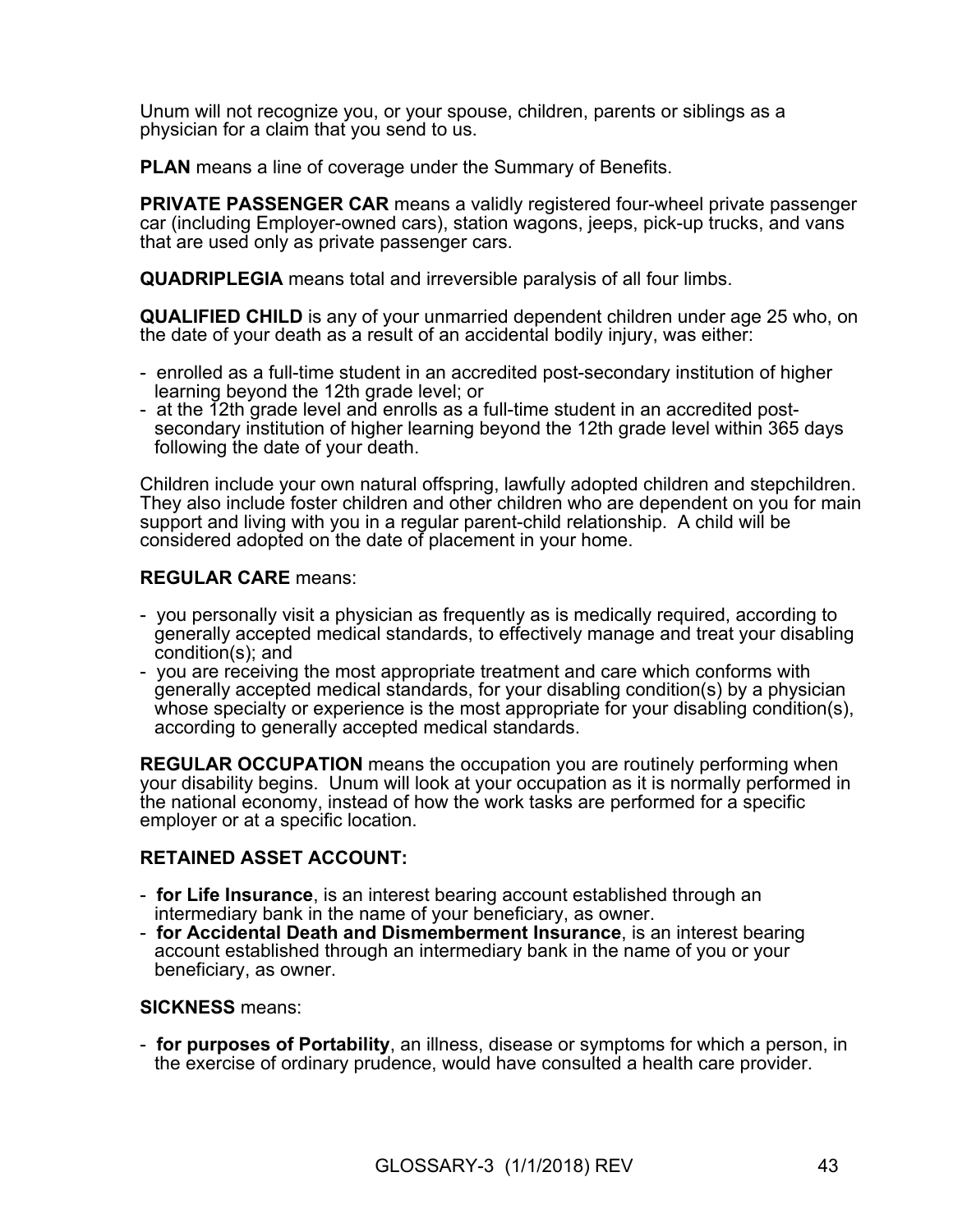- **for all other purposes**, an illness or disease. Disability must begin while you are covered under the plan.

**TRIPLEGIA** means total and irreversible paralysis of three limbs.

**TRUST** means the policyholder trust named on the first page of the Summary of Benefits and all amendments to the policy.

**UNIPLEGIA** means total and irreversible paralysis of one limb.

**WAITING PERIOD** means the continuous period of time (shown in each plan) that you must be in active employment in an eligible group before you are eligible for coverage under a plan.

**WE**, **US** and **OUR** means Unum Life Insurance Company of America.

**YOU** means an employee who is eligible for Unum coverage.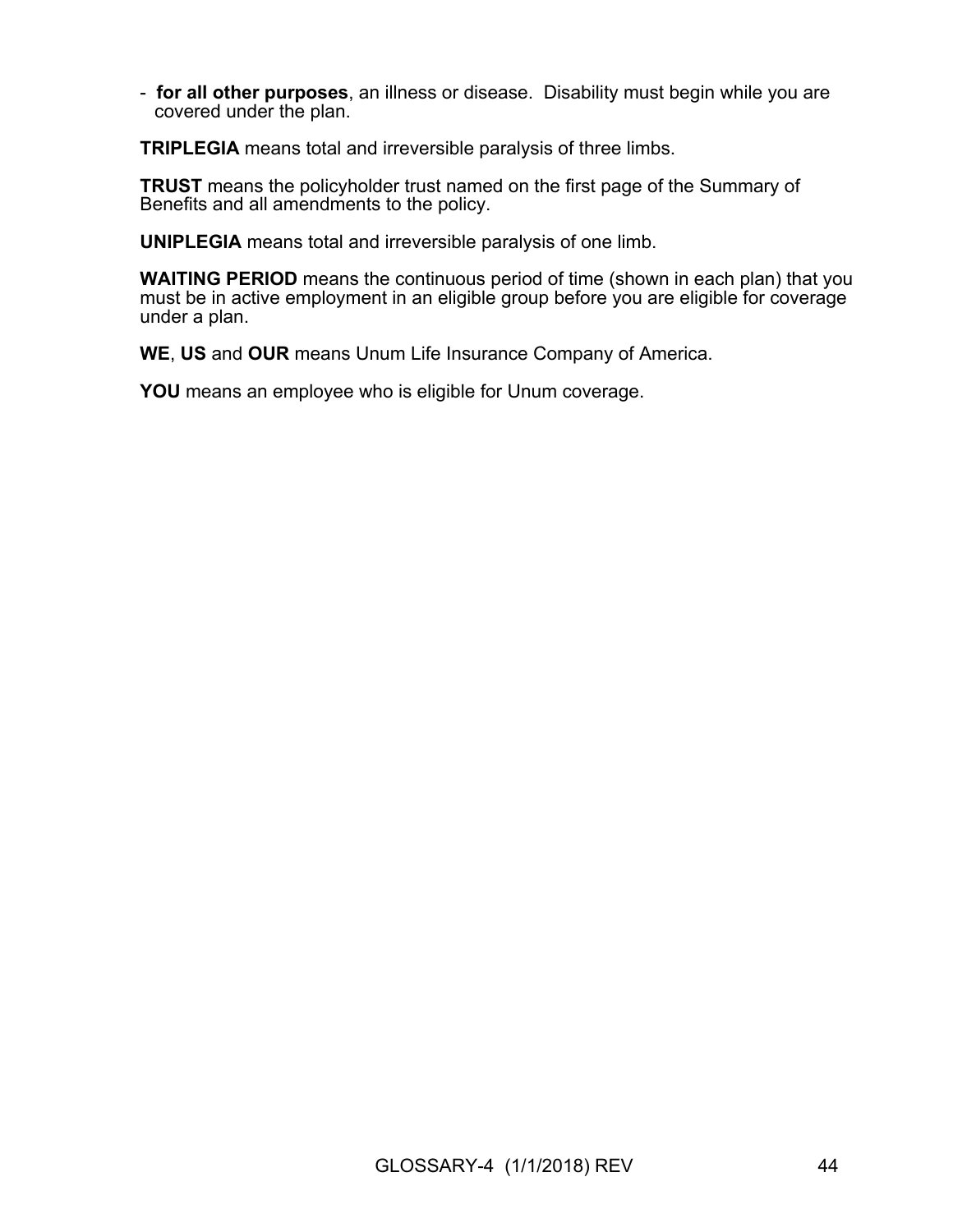# **GROUP LIFE**

#### **THE FOLLOWING NOTICES AND CHANGES TO YOUR COVERAGE ARE REQUIRED BY CERTAIN STATES. PLEASE READ CAREFULLY.**

State variations apply and are subject to change. Consult your employer or plan administrator for the most current state provisions that may apply to you.

If you have a complaint about your insurance you may contact Unum at 1-800-321- 3889, or the department of insurance in your state of residence. Links to the websites of each state department of insurance can be found at [www.naic.org.](http://www.naic.org/)

Si usted tiene alguna queja acerca de su seguro puede comunicarse con Unum al 1- 800-321-3889, o al departamento de seguros de su estado de residencia. Puede encontrar enlaces a los sitios web de los departamentos de seguros de cada estado en [www.naic.org](http://www.naic.org/).

If you had group life coverage in place with your employer through another carrier when your employer changed carriers to Unum, your prior coverage may be continued under the Unum plan to the extent the laws of your resident state require such right to continue.

The states of **Florida and Maryland** require us to advise residents of those states that if your Certificate was issued in a jurisdiction other than the state in which you reside, it may not provide all of the benefits required by the laws of your residence state.

Full effect will be given to your state's civil union, domestic partner and same sex marriage laws to the extent they apply to you under a group insurance policy issued in another state.

**If you are a resident of one of the states noted below, and the provisions referenced below appear in your Certificate in a form less favorable to you as an insured, they are amended as follows:**

#### **For residents of Colorado:**

 $\mathcal{L}_\text{max} = \mathcal{L}_\text{max} = \mathcal{L}_\text{max} = \mathcal{L}_\text{max} = \mathcal{L}_\text{max} = \mathcal{L}_\text{max} = \mathcal{L}_\text{max} = \mathcal{L}_\text{max} = \mathcal{L}_\text{max} = \mathcal{L}_\text{max} = \mathcal{L}_\text{max} = \mathcal{L}_\text{max} = \mathcal{L}_\text{max} = \mathcal{L}_\text{max} = \mathcal{L}_\text{max} = \mathcal{L}_\text{max} = \mathcal{L}_\text{max} = \mathcal{L}_\text{max} = \mathcal{$ 

The *HOW CAN STATEMENTS MADE IN YOUR APPLICATION FOR THIS COVERAGE BE USED?* provision in the **GENERAL PROVISIONS** section of the policy is amended so that after your coverage has been in force for two (2) or more years your coverage may not be rescinded for any reason.

#### **For residents of Connecticut:**

The *WHAT ACCIDENTAL LOSSES ARE NOT COVERED UNDER YOUR PLAN?* provision in the **ACCIDENTAL DEATH AND DISMEMBERMENT INSURANCE BENEFIT INFORMATION** section of the policy is amended by deleting the exclusion for use of drugs, poisons, fumes or other chemical substances and amended to restate the crime or felony exclusion to read, "an attempt to commit or commission of a felony."

**For residents of Illinois:**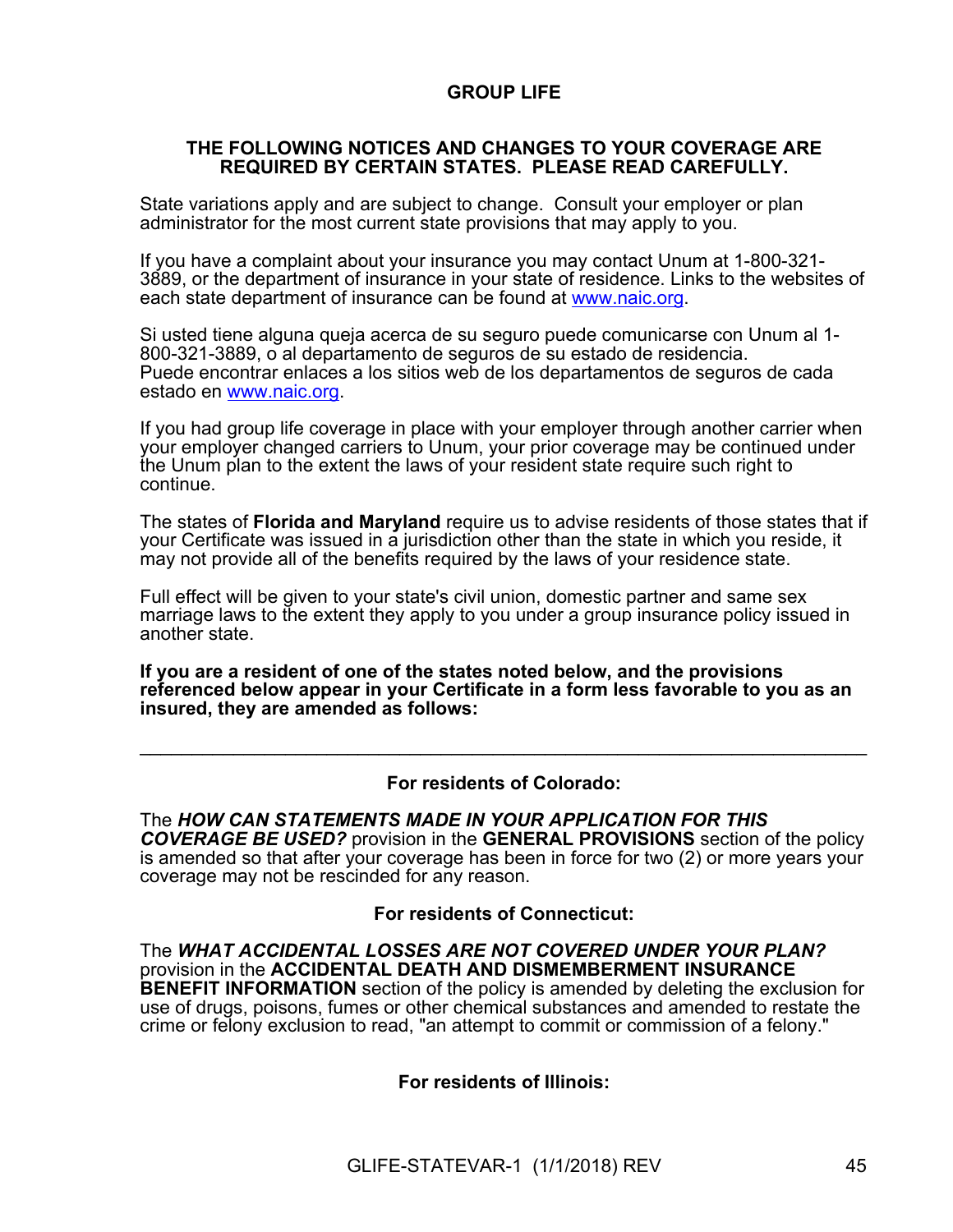The *WHAT LOSSES ARE NOT COVERED UNDER YOUR PLAN?* provision in the **LIFE INSURANCE BENEFIT INFORMATION** section of the policy is amended by removing the phrase "contributed to by."

The *WHAT ACCIDENTAL LOSSES ARE NOT COVERED UNDER YOUR PLAN?* provision in the **ACCIDENTAL DEATH AND DISMEMBERMENT INSURANCE BENEFIT INFORMATION** section of the policy is amended by removing the phrase "contributed to by" and by limiting the application of the drug and chemical substance exclusion to "voluntary" use of a prescription or non prescription drug, poison, fume or other chemical substance.

## **For residents of Louisiana:**

The *HOW CAN STATEMENTS MADE IN YOUR APPLICATION FOR THIS COVERAGE BE USED?* provision in the **GENERAL PROVISIONS** section of the policy is amended so that after your coverage has been in force for two (2) or more years your coverage may not be rescinded for any reason.

The *WHAT DEPENDENTS ARE ELIGIBLE FOR COVERAGE?* provision in the **GENERAL PROVISIONS** section of the policy is amended by providing that unmarried dependent children may be covered from live birth until age 21 or such older age as stated in the policy.

#### **For residents of Minnesota:**

The *WHAT INSURANCE IS AVAILABLE WHEN COVERAGE ENDS? (Conversion Privilege)* provision in the **LIFE INSURANCE BENEFIT INFORMATION** section of the policy is amended to include the additional right to continue coverage for up to 18 months at no more than 102% of the cost of your coverage under the group policy if your coverage terminates or you are laid off.

The *PORTABLE INSURANCE COVERAGE AND AMOUNTS AVAILABLE* provision in the **LIFE INSURANCE OTHER BENEFIT FEATURES** section of the policy and the **ACCIDENTAL DEATH AND DISMEMBERMENT (AD&D) INSURANCE OTHER BENEFIT FEATURES** section of the policy, if applicable, are amended to provide that you may continue your coverage in the amount you are insured for under the group policy. However, the amount of your ported life insurance must be equal to or greater than the amount of your ported accidental death and dismemberment insurance.

The *PREMIUM RATE CHANGES FOR PORTABLE COVERAGE* provision in the **LIFE INSURANCE OTHER BENEFIT FEATURES** section of the policy and the **AD&D INSURANCE OTHER BENEFIT FEATURES** section of the policy, are amended to provide that Unum may not change rates until your or your dependents' ported coverage has been in effect for 18 months.

The *WHAT HAPPENS IF Unum OVERPAYS YOUR CLAIM?* in the **LIFE INSURANCE CLAIM INFORMATION** section of the policy and the *HOW CAN STATEMENTS MADE IN YOUR APPLICATION FOR THIS COVERAGE BE USED?* in the **GENERAL PROVISIONS** section of the policy are amended by deleting all references to fraud and the provision *HOW WILL Unum HANDLE INSURANCE FRAUD?* in the **GENERAL PROVISIONS** section of the policy is removed.

**For residents of Montana:**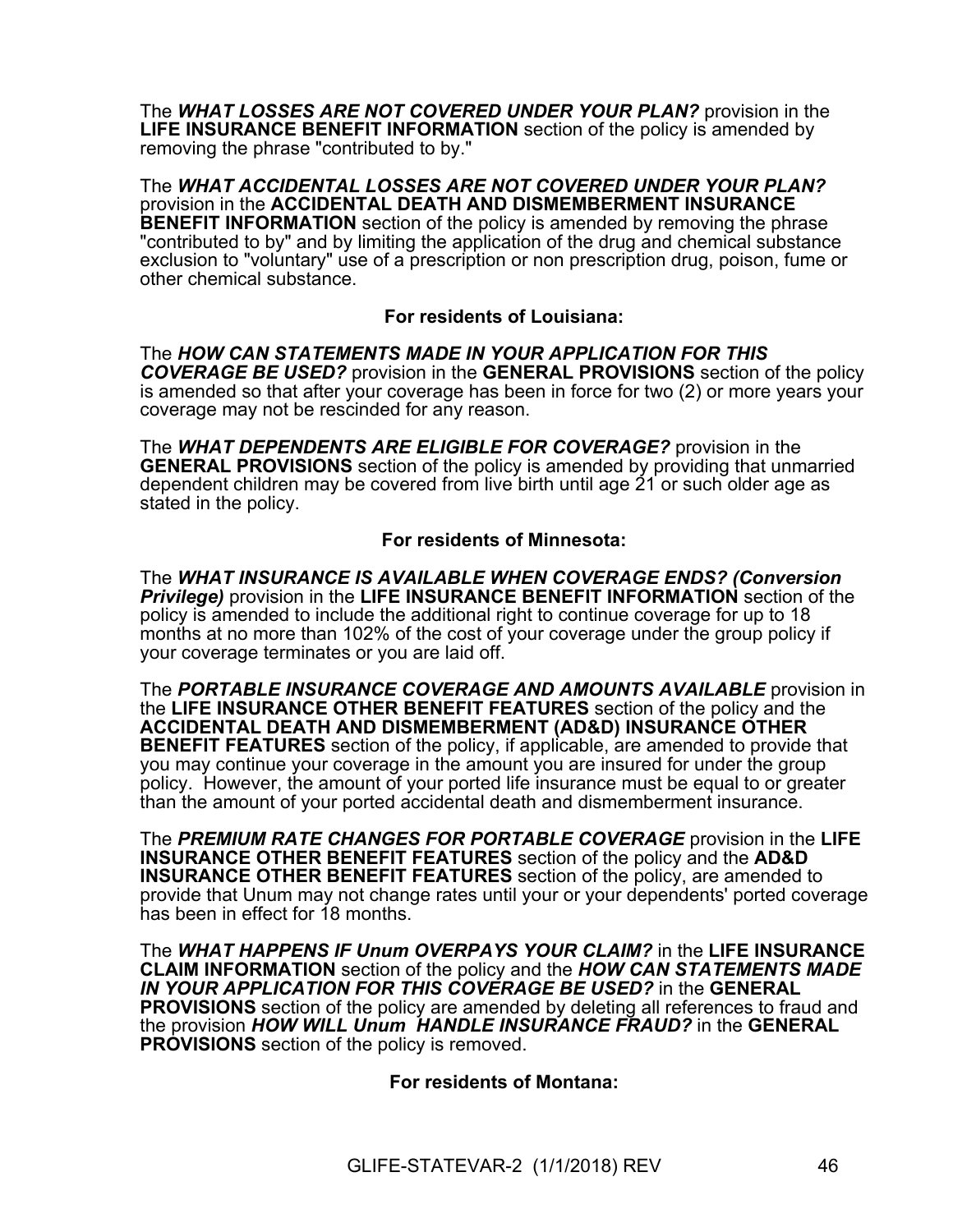The *WHAT LIMITED CONVERSION IS AVAILABLE IF THE POLICY OR THE PLAN IS CANCELLED? (Conversion Privilege)* provision in the **LIFE INSURANCE BENEFIT INFORMATION** section of the policy is amended so that the period of time you must be insured under the plan is 3 years.

#### **For residents of New Hampshire:**

The *WHAT INSURANCE IS AVAILABLE WHEN COVERAGE ENDS? (Conversion Privilege)* provision in the **LIFE INSURANCE BENEFIT INFORMATION** section of the policy is amended to provide that your Employer must notify you of your right to convert your coverage. You have 15 days from the date your Employer notifies you of your conversion privileges to convert your coverage.

The *HOW CAN STATEMENTS MADE IN YOUR APPLICATION FOR THIS COVERAGE BE USED?* provision in the **GENERAL PROVISIONS** section of the policy is amended so that after your coverage has been in force for two (2) or more years your coverage may not be rescinded for any reason.

## **For residents of New York:**

The *APPLYING FOR PORTABLE COVERAGE* provision in the **LIFE INSURANCE OTHER BENEFIT FEATURES** section of the policy and the **ACCIDENTAL DEATH AND DISMEMBERMENT (AD&D) INSURANCE OTHER BENEFIT FEATURES** section of the policy is amended by removing the prohibition on porting coverage if you, your spouse or your dependent are injured or sick.

The *WHAT INSURANCE IS AVAILABLE WHEN COVERAGE ENDS? (Conversion Privilege)* provision in the **LIFE INSURANCE BENEFIT INFORMATION** section of the policy and *APPLYING FOR PORTABLE COVERAGE* provision in the **LIFE INSURANCE OTHER BENEFIT FEATURES** section of the policy and the **AD&D INSURANCE OTHER BENEFIT FEATURES** section of the policy, are amended to provide you have 90 days to convert or port your coverage from the date your life insurance terminates, or if the employer notifies you of your conversion or port rights within 90 days, 45 days from the date of that notice.

The *WHAT SEATBELT(S) AND AIRBAG BENEFIT WILL UNUM PROVIDE?* provision in the **AD&D INSURANCE BENEFIT INFORMATION** section of the policy is amended by removing the requirement that the driver must have a valid driver's license.

The *WHAT ACCIDENTAL LOSSES ARE NOT COVERED UNDER YOUR PLAN?* provision in the **AD&D INSURANCE BENEFIT INFORMATION** section of the policy is amended by removing the exclusion for being intoxicated.

#### **For residents of North Carolina:**

The *APPLYING FOR PORTABLE COVERAGE* provision in **the LIFE INSURANCE OTHER BENEFIT FEATURES** section of the policy and the **ACCIDENTAL DEATH AND DISMEMBERMENT INSURANCE OTHER BENEFIT FEATURES** section of the policy is amended by removing the prohibition on porting coverage if you, your spouse or your dependent are injured or sick.

#### **For residents of North Dakota:**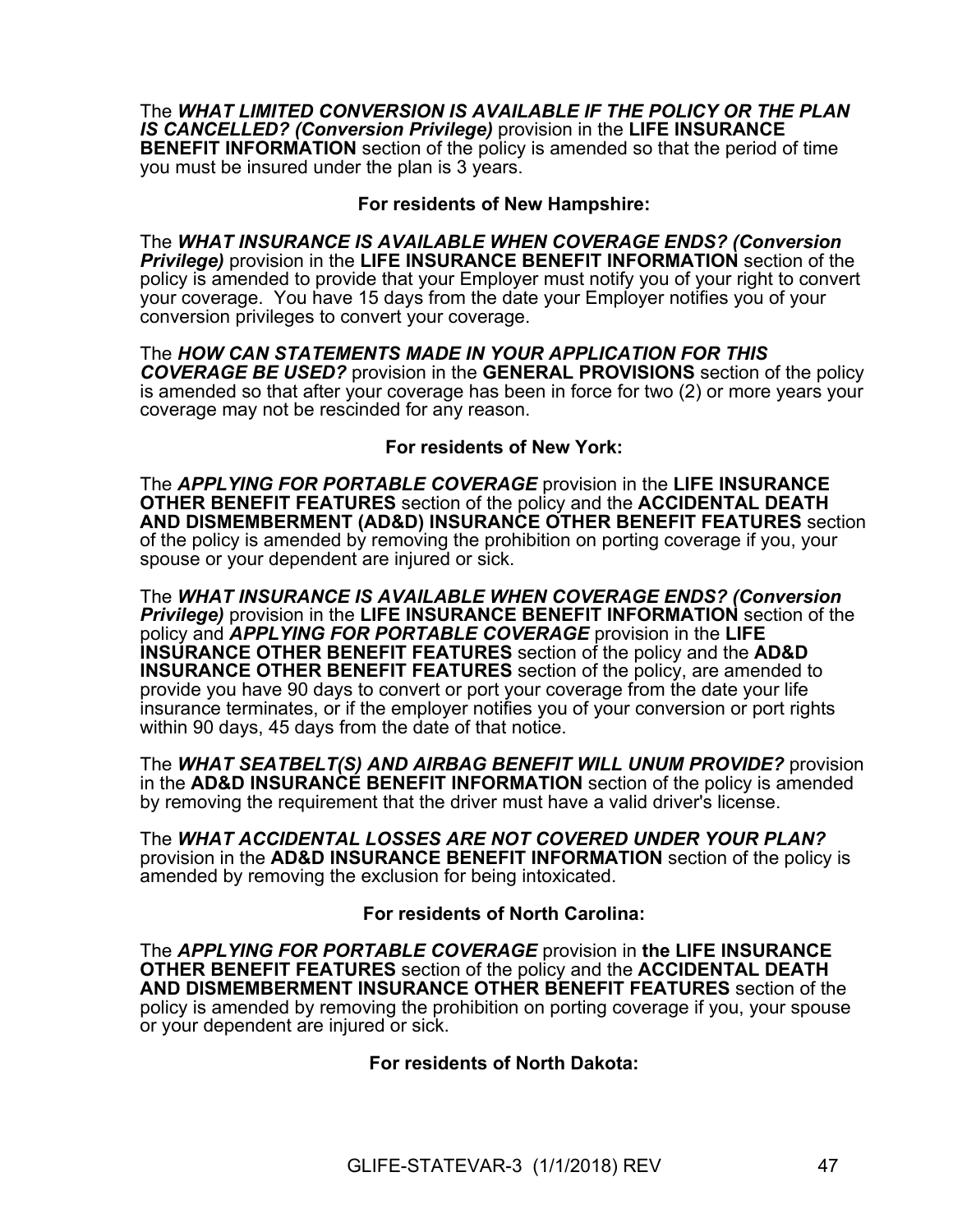The *WHAT INSURANCE IS AVAILABLE WHEN COVERAGE ENDS? (Conversion Privilege)* provision in the **LIFE INSURANCE BENEFIT INFORMATION** section of the policy is amended to provide that your Employer must notify you of your right to convert your coverage. You have 15 days from the date your Employer notifies you of your conversion privileges to convert your coverage.

The *WHAT LOSSES ARE NOT COVERED UNDER YOUR PLAN?* provision in the **LIFE INSURANCE BENEFIT INFORMATION** section of the policy is amended to limit the suicide exclusion to 12 months after the effective date of coverage.

The **SICKNESS** definition in the **GLOSSARY** section of the policy is amended to mean an illness or disease.

#### **For residents of Oklahoma:**

The *HOW CAN STATEMENTS MADE IN YOUR APPLICATION FOR THIS COVERAGE BE USED?* provision in the **GENERAL PROVISIONS** section of the policy is amended so that after your coverage has been in force for two (2) or more years your coverage may not be rescinded for any reason.

The *WHAT ACCIDENTAL LOSSES ARE NOT COVERED UNDER YOUR PLAN?* provision in the **ACCIDENTAL DEATH AND DISMEMBERMENT INSURANCE BENEFIT INFORMATION** section of the policy is amended to limit the suicide and self inflicted injury exclusion to suicide while sane or insane.

#### **For residents of Oregon:**

The *WHAT LOSSES ARE NOT COVERED UNDER YOUR PLAN?* provision in the **LIFE INSURANCE BENEFIT INFORMATION** section of the policy is amended to provide that in the event of death by suicide during the suicide exclusion period, a refund of premiums will be made.

## **For residents of Pennsylvania**:

The *WHAT INSURANCE IS AVAILABLE WHEN COVERAGE ENDS? (Conversion Privilege)* provision in the **LIFE INSURANCE BENEFIT INFORMATION** section of the policy is amended to provide that your Employer must notify you of your right to convert your coverage. You have 15 days from the date your Employer notifies you of your conversion privileges to convert your coverage. In no event will the time allowed for you to exercise the life conversion privilege be extended beyond 90 days from the date your life insurance terminates.

The *HOW MUCH WILL Unum PAY YOUR BENEFICIARY IN THE EVENT OF YOUR ACCIDENTAL DEATH OR YOU FOR YOUR DEPENDENT'S ACCIDENTAL DEATH OR FOR CERTAIN OTHER COVERED LOSSES?* provision in the **ACCIDENTAL DEATH AND DISMEMBERMENT INSURANCE BENEFIT INFORMATION** section of the policy is amended by removing the requirement that for a claim to be payable, a death that results from an accidental bodily injury must occur within 365 days from the date of the accident.

#### **For residents of South Carolina:**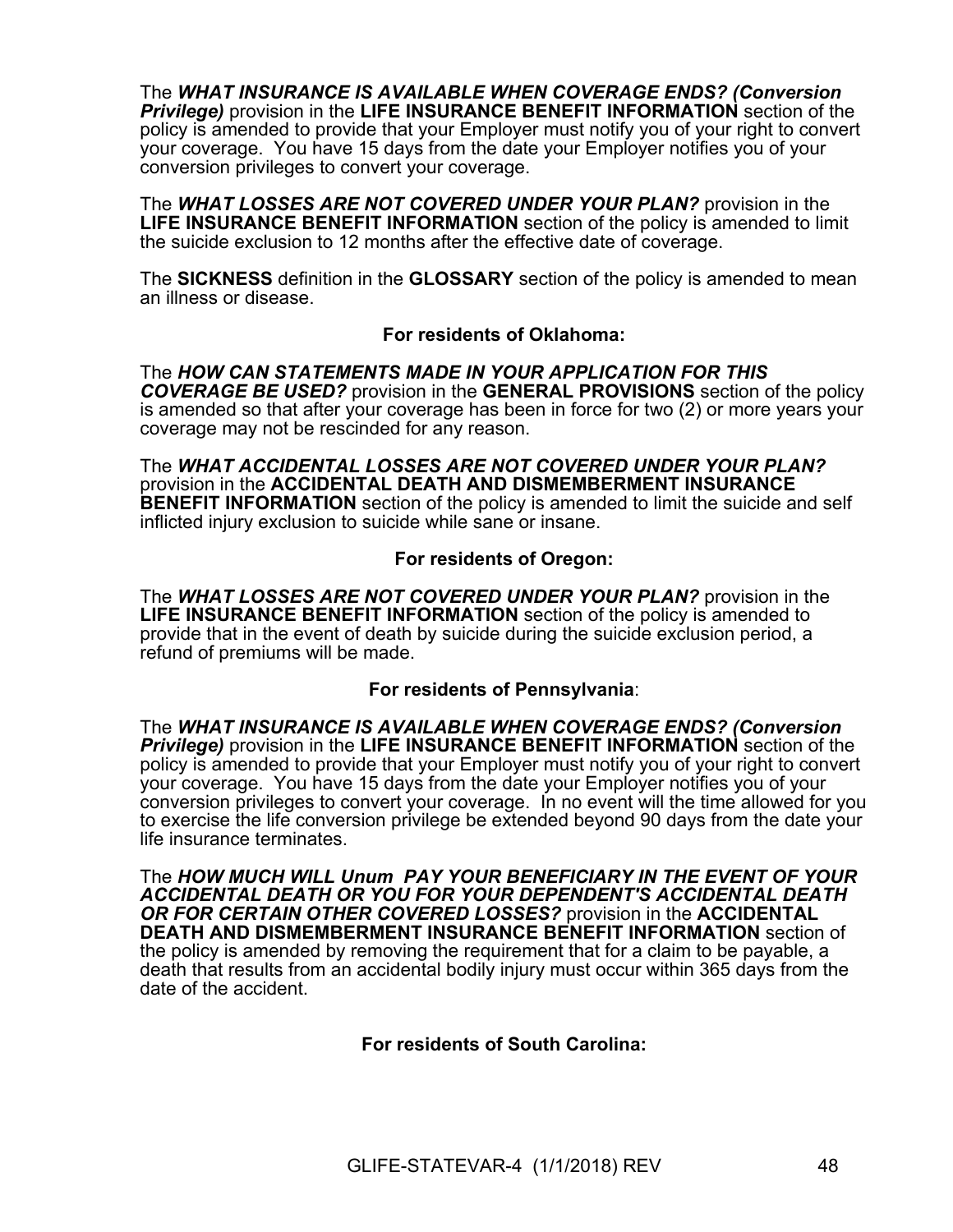The *WHAT INSURANCE IS AVAILABLE WHEN COVERAGE ENDS? (Conversion Privilege)* provision in the **LIFE INSURANCE BENEFIT INFORMATION** section of the policy is amended to provide that your Employer must notify you of your right to convert your coverage. You have 15 days from the date your Employer notifies you of your conversion privileges to convert your coverage.

The *WHAT ARE THE TIME LIMITS FOR LEGAL PROCEEDINGS?* provision in the **GENERAL PROVISIONS** section of the policy is amended to allow up to 6 years from the date proof of claim is required to start a legal action regarding your claim.

The war exclusion in the *WHAT ACCIDENTAL LOSSES ARE NOT COVERED UNDER YOUR PLAN?* provision in the **ACCIDENTAL DEATH AND DISMEMBERMENT INSURANCE BENEFIT INFORMATION** section of the policy is amended to read, "participation in a war, declared or undeclared, or any act of war."

## **For residents of South Dakota:**

The *WHAT LIMITED CONVERSION IS AVAILABLE IF THE SUMMARY OF BENEFITS OR THE PLAN IS CANCELLED? (Conversion Privilege)* provision in the **LIFE INSURANCE BENEFIT INFORMATION** section of the policy is amended by removing the \$10,000 limitation on the individual life policy maximum available.

The definition of **PHYSICIAN** in the **GLOSSARY** section of the policy is amended so that the limitation on the provision of physician services by family members reads as follows:

Unum will not recognize as a physician the claimant or any member of the claimant's family residing in the claimant's household.

The *WHAT ACCIDENTAL LOSSES ARE NOT COVERED UNDER YOUR PLAN?* provision in the **ACCIDENTAL DEATH AND DISMEMBERMENT INSURANCE BENEFIT INFORMATION** section of the policy is amended by deleting the exclusions for intoxication, operating a vehicle while intoxicated and use of a chemical substance.

# **For residents of Texas:**

The *WHAT DEPENDENTS ARE ELIGIBLE FOR COVERAGE?* provision in the **GENERAL PROVISIONS** section of the policy is amended by providing that unmarried dependent children may be covered until age 26 or such older age as stated in the policy regardless of student status.

# **For residents of Vermont:**

If the policy is marketed in Vermont, the policyholder has a principal office or is organized in Vermont, or there are more than 25 Vermont residents insured under the policy:

The *WHAT INSURANCE IS AVAILABLE WHEN COVERAGE ENDS? (Conversion Privilege)* provision in the **LIFE INSURANCE BENEFIT INFORMATION** section of the policy is amended to provide that your Employer must notify you of your right to convert your coverage. You have 15 days from the date your Employer notifies you of your conversion privileges to convert your coverage. In addition, in no event will the time allowed for you to exercise the life conversion privilege be extended beyond 90 days from the date your life insurance terminates.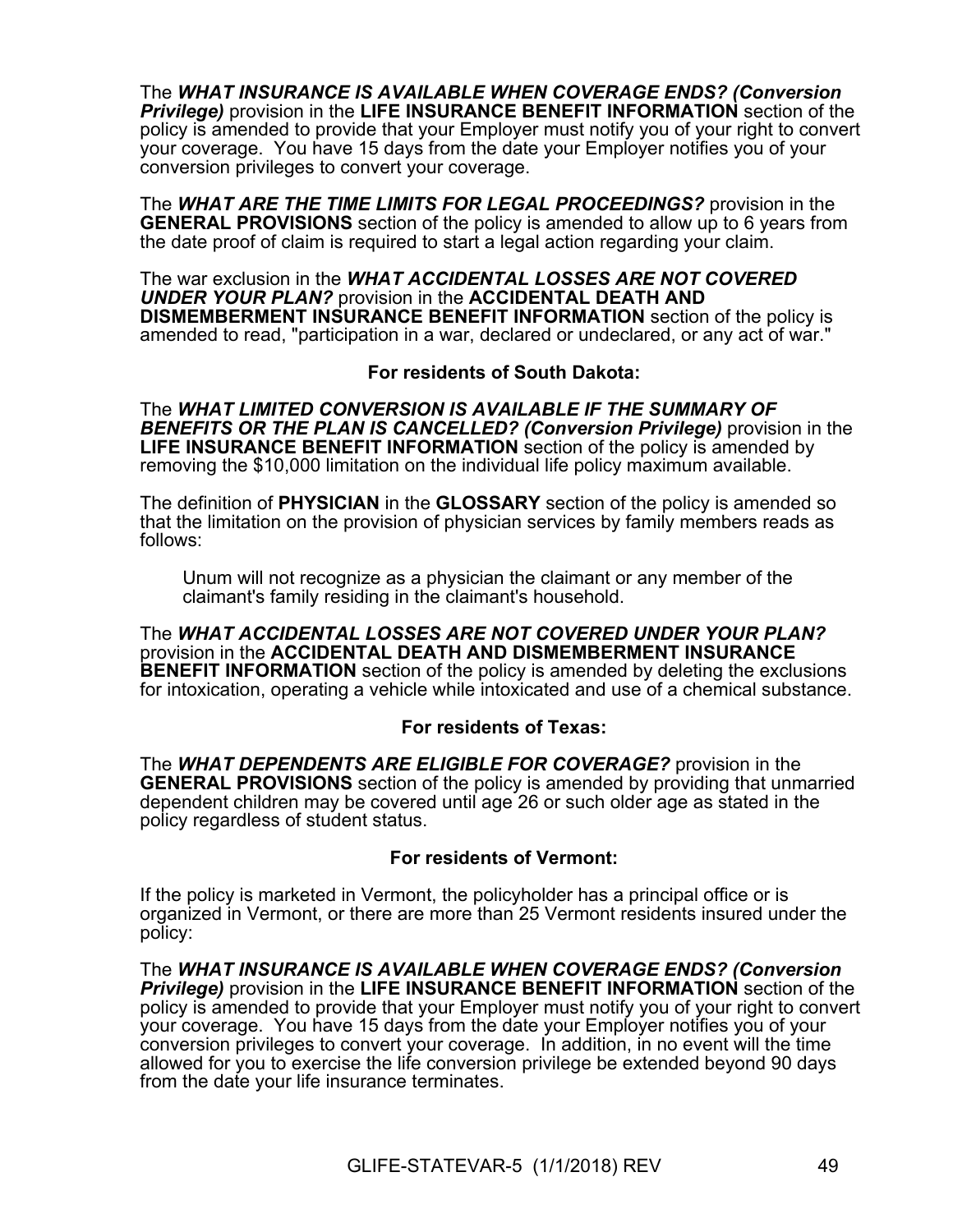## **For residents of Washington:**

The **ACTIVE EMPLOYMENT** definition in the **GLOSSARY** section of the policy is amended to include the following:

A period of up to 6 months during which you are not working due to a strike, lockout or other labor dispute is considered active employment. Your employer may require you to pay premium during this period of time.

The *WILL Unum ACCELERATE YOUR OR YOUR DEPENDENT'S DEATH BENEFIT FOR THE PLAN IF YOU OR YOUR DEPENDENT BECOMES TERMINALLY ILL? (Accelerated Benefit)* in the **LIFE INSURANCE BENEFIT INFORMATION** section of the policy is amended by changing the life expectancy requirement to 24 months or less, or such longer period as stated in the policy.

The *WHAT LOSSES ARE NOT COVERED UNDER YOUR PLAN?* provision in the **LIFE INSURANCE BENEFIT INFORMATION** section of the policy is amended to remove any exclusion for death caused by suicide.

#### **For residents of West Virginia:**

The *WHAT LIMITED CONVERSION IS AVAILABLE IF THE POLICY OR THE PLAN IS CANCELLED? (Conversion Privilege)* provision in the **LIFE INSURANCE BENEFIT INFORMATION** section of the policy is amended so that the period of time you must be insured under the plan is 3 years.

#### **For residents of Wisconsin:**

The *HOW CAN STATEMENTS MADE IN YOUR APPLICATION FOR THIS COVERAGE BE USED?* provision in the **GENERAL PROVISIONS** section of the policy is amended so that after your coverage has been in force for two (2) or more years your coverage may not be rescinded for any reason.

The *WHEN WILL YOUR LIFE INSURANCE PREMIUM WAIVER BEGIN?* provision in the **LIFE INSURANCE BENEFIT INFORMATION** section of the policy is amended to provide that once your waiver claim is approved, premium waiver is retroactive to the end of the elimination period.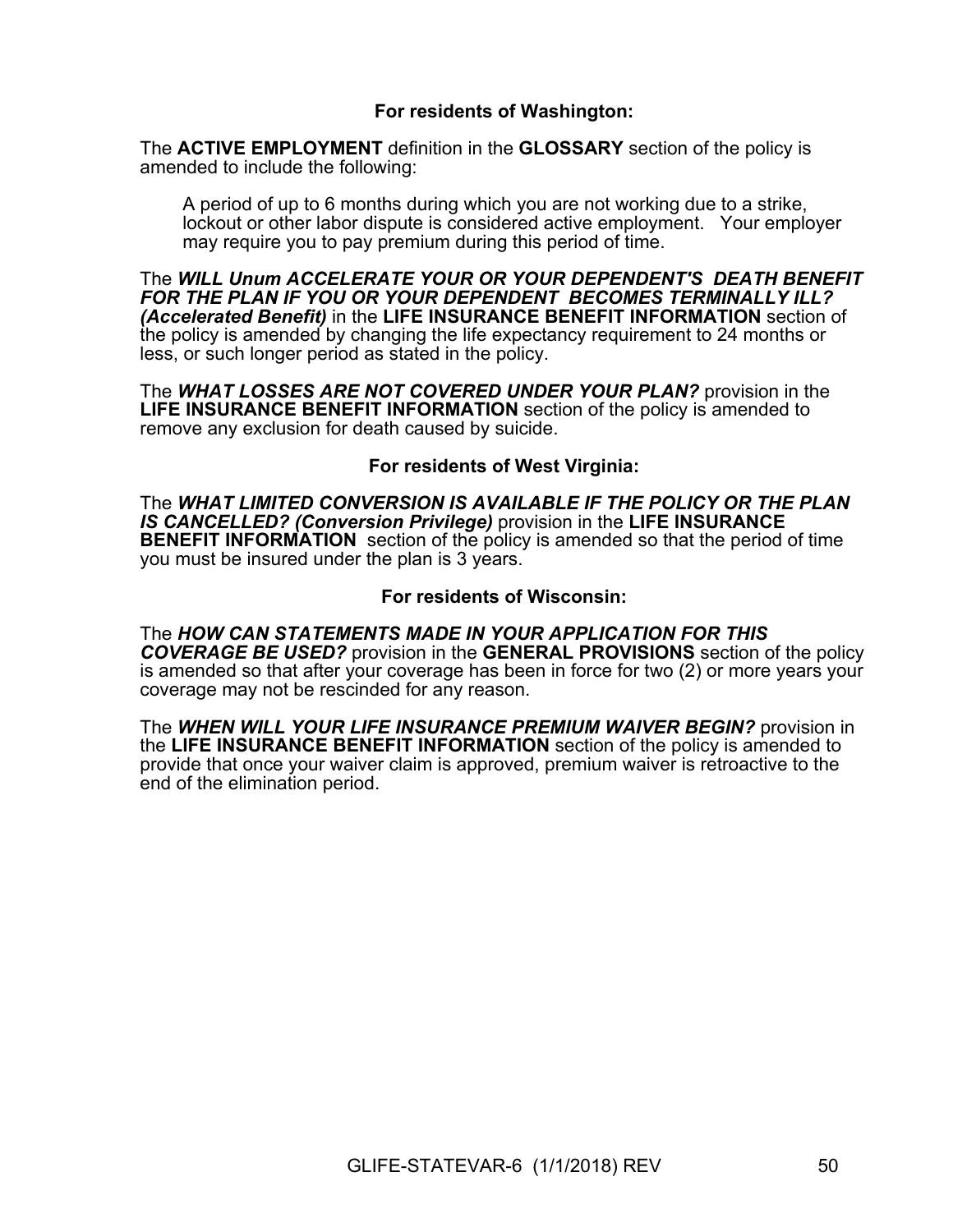#### **Additional Claim and Appeal Information Relative to the Summary of Benefits issued by Unum Life Insurance Company of America ("Unum")**

## **APPLICABILITY OF ERISA**

If the Summary of Benefits provides benefits under a Plan which is subject to the Employee Retirement Income Security Act of 1974 (ERISA), the following provisions apply. Whether a Plan is governed by ERISA is determined by a court, however, your Employer may have information related to ERISA applicability. If ERISA applies, the following items constitute the Plan: the additional information contained in this document, the Summary of Benefits, including your certificate of coverage, and any additional summary plan description information provided by the Plan Administrator. Benefit determinations are controlled exclusively by the Summary of Benefits, your certificate of coverage, and the information in this document.

#### **HOW TO FILE A CLAIM**

If you wish to file a claim for benefits, you should follow the claim procedures described in your insurance certificate. To complete your claim filing, Unum must receive the claim information it requests from you (or your authorized representative), your attending physician and your Employer. If you or your authorized representative has any questions about what to do, you or your authorized representative should contact Unum directly.

#### **CLAIMS PROCEDURES**

#### **If a claim is based on death, a covered loss not based on disability or for the Education Benefit**

In the event that your claim is denied, either in full or in part, Unum will notify you in writing within 90 days after your claim was filed. Under special circumstances, Unum is allowed an additional period of not more than 90 days (180 days in total) within which to notify you of its decision. If such an extension is required, you will receive a written notice from Unum indicating the reason for the delay and the date you may expect a final decision. Unum's notice of denial shall include:

- the specific reason or reasons for denial with reference to those Plan provisions on which the denial is based;
- a description of any additional material or information necessary to complete the claim and why that material or information is necessary; and
- a description of the Plan's procedures and applicable time limits for appealing the determination, including a statement of your right to bring a lawsuit under Section 502(a) of ERISA following an adverse determination from Unum on appeal.

Notice of the determination may be provided in written or electronic form. Electronic notices will be provided in a form that complies with any applicable legal requirements.

#### **If a claim is based on your disability**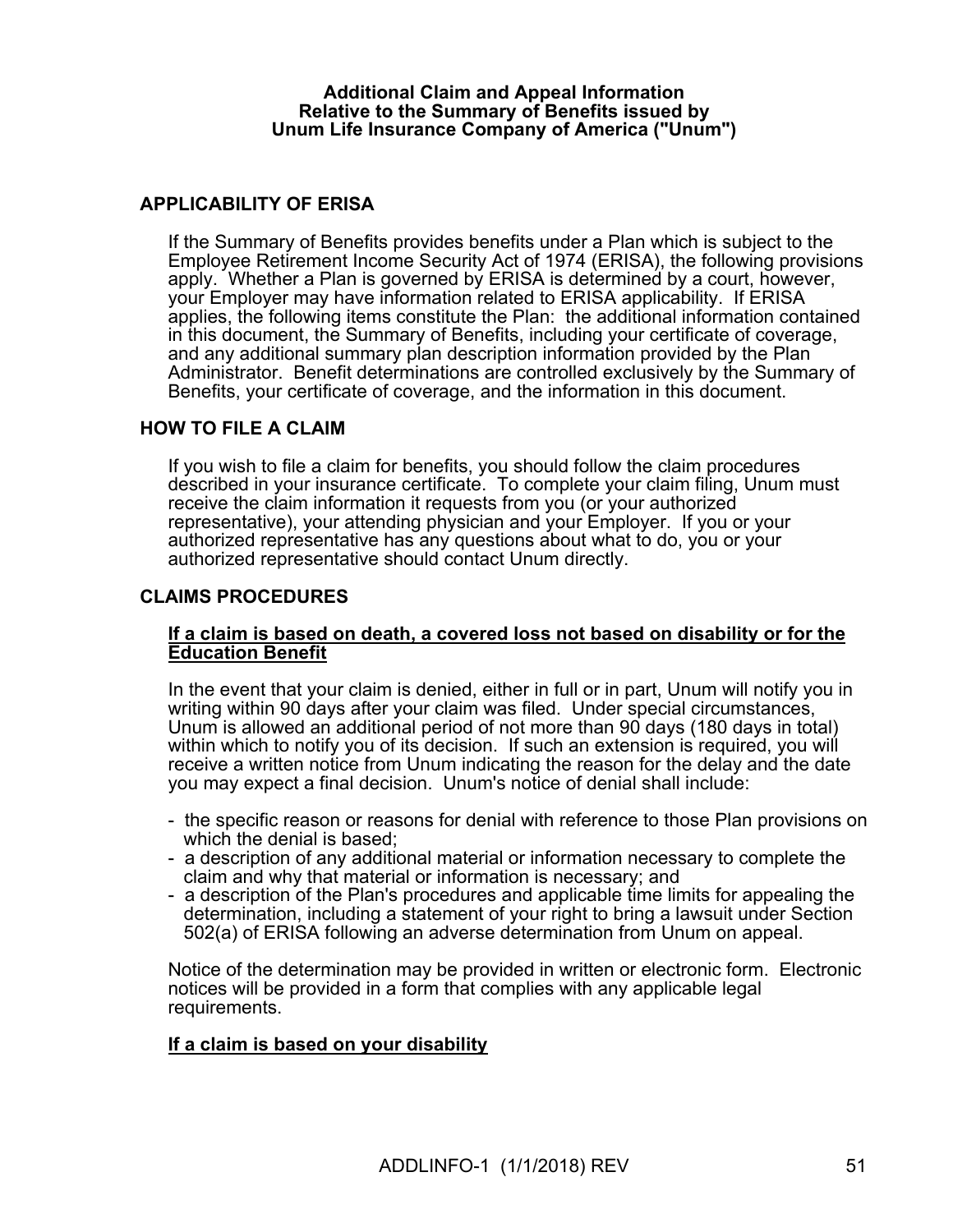Unum will give you notice of the decision no later than 45 days after the claim is filed. This time period may be extended twice by 30 days if Unum both determines that such an extension is necessary due to matters beyond the control of the Plan and notifies you of the circumstances requiring the extension of time and the date by which Unum expects to render a decision. If such an extension is necessary due to your failure to submit the information necessary to decide the claim, the notice of extension will specifically describe the required information, and you will be afforded at least 45 days within which to provide the specified information. If you deliver the requested information within the time specified, any 30 day extension period will begin after you have provided that information. If you fail to deliver the requested information within the time specified, Unum may decide your claim without that information.

If your claim for benefits is wholly or partially denied, the notice of adverse benefit determination under the Plan will:

- state the specific reason(s) for the determination;
- reference specific Plan provision(s) on which the determination is based;
- describe additional material or information necessary to complete the claim and why such information is necessary;
- describe Plan procedures and time limits for appealing the determination, and your right to obtain information about those procedures and the right to bring a lawsuit under Section 502(a) of ERISA following an adverse determination from Unum on appeal; and
- disclose any internal rule, guidelines, protocol or similar criterion relied on in making the adverse determination (or state that such information will be provided free of charge upon request).

Notice of the determination may be provided in written or electronic form. Electronic notices will be provided in a form that complies with any applicable legal requirements.

#### **APPEAL PROCEDURES**

#### **If an appeal is based on death, a covered loss not based on disability or for the Education Benefit**

If you or your authorized representative appeal a denied claim, it must be submitted within 90 days after you receive Unum's notice of denial. You have the right to:

- submit a request for review, in writing, to Unum;
- upon request and free of charge, reasonable access to and copies of, all relevant documents as defined by applicable U.S. Department of Labor regulations; and
- submit written comments, documents, records and other information relating to the claim to Unum.

Unum will make a full and fair review of the claim and all new information submitted whether or not presented or available at the initial determination, and may require additional documents as it deems necessary or desirable in making such a review. A final decision on the review shall be made not later than 60 days following receipt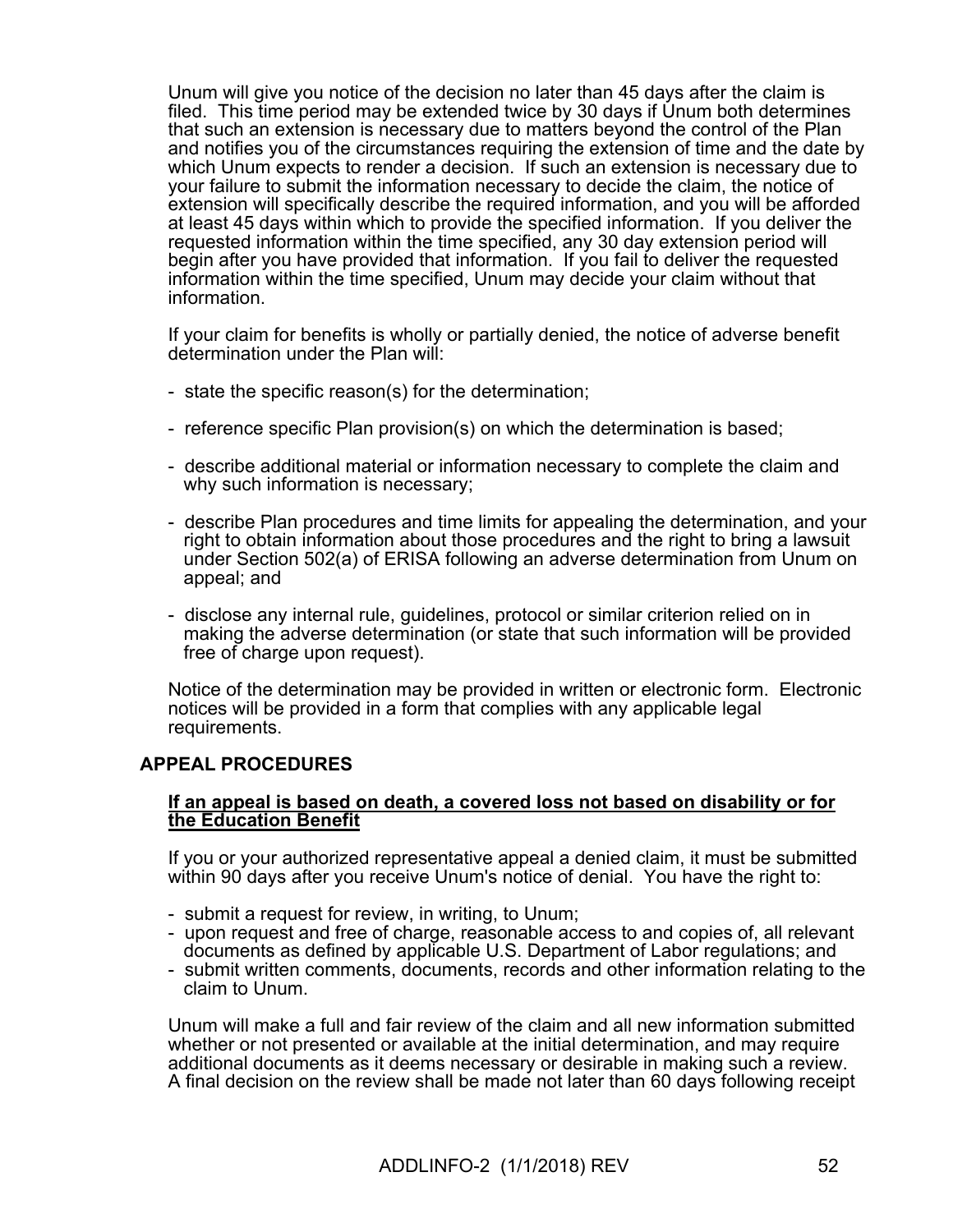of the written request for review. If special circumstances require an extension of time for processing, you will be notified of the reasons for the extension and the date by which the Plan expects to make a decision. If an extension is required due to your failure to submit the information necessary to decide the claim, the notice of extension will specifically describe the necessary information and the date by which you need to provide it to us. The 60-day extension of the appeal review period will begin after you have provided that information.

The final decision on review shall be furnished in writing and shall include the reasons for the decision with reference, again, to those Summary of Benefits' provisions upon which the final decision is based. It will also include a statement describing your access to documents and describing your right to bring a lawsuit under Section 502(a) of ERISA if you disagree with the determination.

Notice of the determination may be provided in written or electronic form. Electronic notices will be provided in a form that complies with any applicable legal requirements.

Unless there are special circumstances, this administrative appeal process must be completed before you begin any legal action regarding your claim.

#### **If an appeal is based on your disability**

You have 180 days from the receipt of notice of an adverse benefit determination to file an appeal. Requests for appeals should be sent to the address specified in the claim denial. A decision on review will be made not later than 45 days following receipt of the written request for review. If Unum determines that special circumstances require an extension of time for a decision on review, the review period may be extended by an additional 45 days (90 days in total). Unum will notify you in writing if an additional 45 day extension is needed.

If an extension is necessary due to your failure to submit the information necessary to decide the appeal, the notice of extension will specifically describe the required information, and you will be afforded at least 45 days to provide the specified information. If you deliver the requested information within the time specified, the 45 day extension of the appeal period will begin after you have provided that information. If you fail to deliver the requested information within the time specified, Unum may decide your appeal without that information.

You will have the opportunity to submit written comments, documents, or other information in support of your appeal. You will have access to all relevant documents as defined by applicable U.S. Department of Labor regulations. The review of the adverse benefit determination will take into account all new information, whether or not presented or available at the initial determination. No deference will be afforded to the initial determination.

The review will be conducted by Unum and will be made by a person different from the person who made the initial determination and such person will not be the original decision maker's subordinate. In the case of a claim denied on the grounds of a medical judgment, Unum will consult with a health professional with appropriate training and experience. The health care professional who is consulted on appeal will not be the individual who was consulted during the initial determination or a subordinate. If the advice of a medical or vocational expert was obtained by the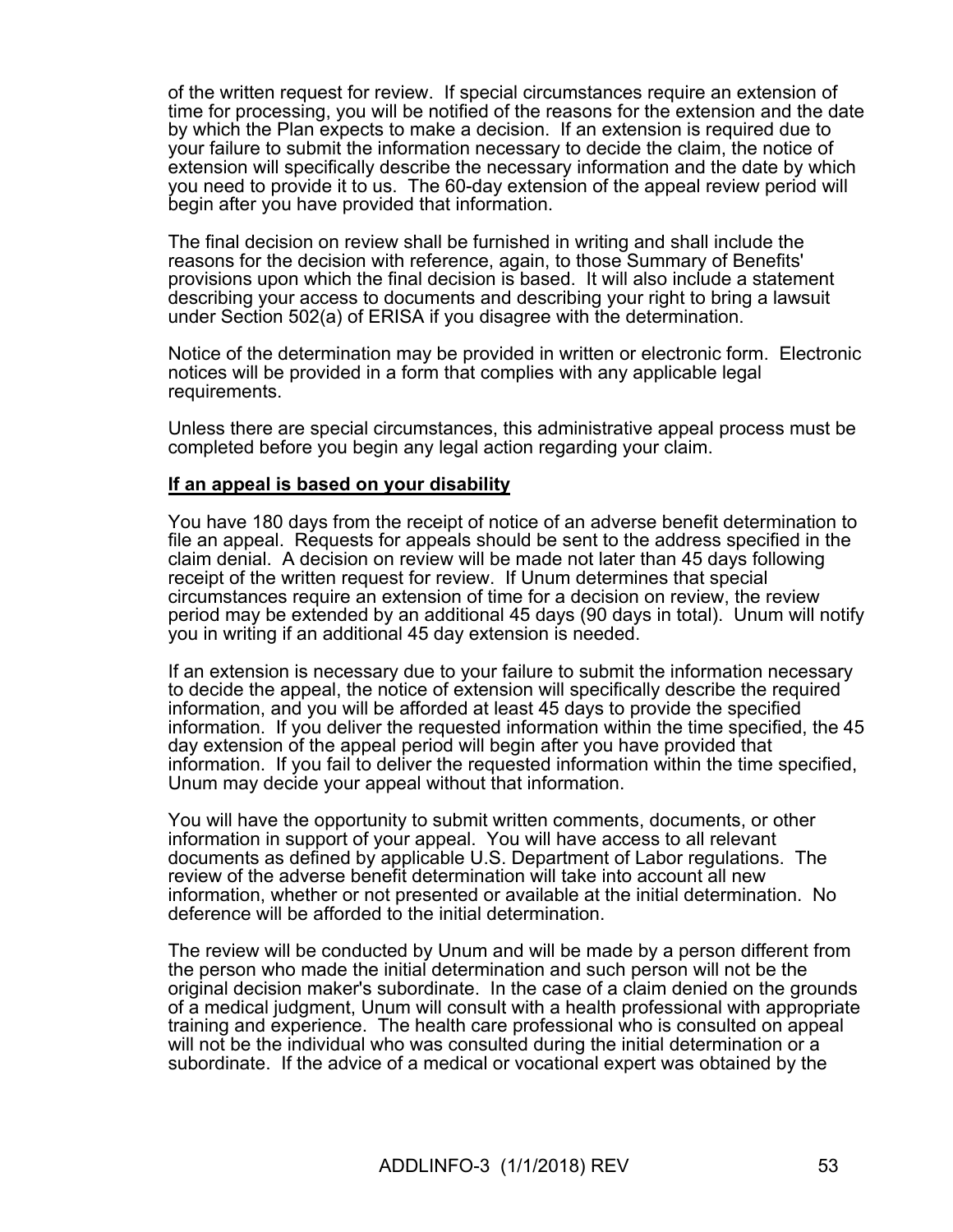Plan in connection with the denial of your claim, Unum will provide you with the names of each such expert, regardless of whether the advice was relied upon.

A notice that your request on appeal is denied will contain the following information:

- the specific reason(s) for the determination;
- a reference to the specific Plan provision(s) on which the determination is based;
- a statement disclosing any internal rule, guidelines, protocol or similar criterion relied on in making the adverse determination (or a statement that such information will be provided free of charge upon request);
- a statement describing your right to bring a lawsuit under Section 502(a) of ERISA if you disagree with the decision;
- the statement that you are entitled to receive upon request, and without charge, reasonable access to or copies of all documents, records or other information relevant to the determination; and
- the statement that "You or your Plan may have other voluntary alternative dispute resolution options, such as mediation. One way to find out what may be available is to contact your local U.S. Department of Labor Office and your State insurance regulatory agency".

Notice of the determination may be provided in written or electronic form. Electronic notices will be provided in a form that complies with any applicable legal requirements.

Unless there are special circumstances, this administrative appeal process must be completed before you begin any legal action regarding your claim.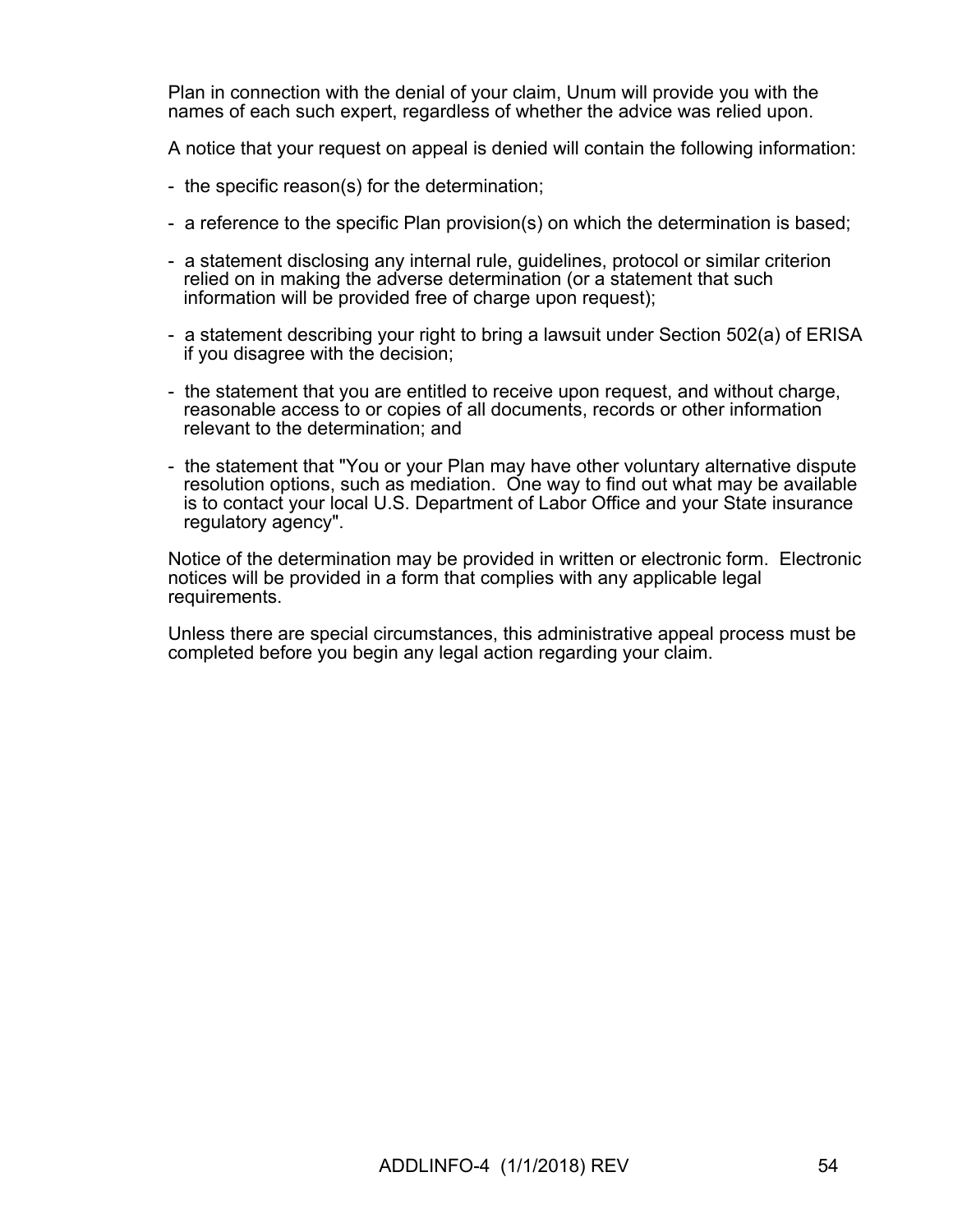#### *SUMMARY OF THE LIFE AND HEALTH INSURANCE GUARANTY ASSOCIATION ACT AND NOTICE CONCERNING LIMITATIONS AND EXCLUSIONS*

# *INTRODUCTION*

Residents of Pennsylvania who purchase life insurance, annuities or health insurance should know that the insurance companies licensed in this state to write these types of insurance are members of the Pennsylvania Life and Health Insurance Guaranty Association (PLHIGA). The purpose of this Association is to assure that policyholders will be protected, within limits, in the unlikely event that a member insurer becomes financially unable to meet its obligations. If this should happen, the Association will assess its other member insurance companies for the money to pay the claims of insured persons who live in Pennsylvania and, in some cases, to keep coverage in force. The valuable extra protection provided by these insurers through the Association is limited, however, as noted below, this protection is not a substitute for consumers' care in selecting companies that are well managed and financially stable. Insurance companies and their agents are prohibited by law from using the existence of the association to induce you to purchase any kind of insurance policy.

# **This Information is Provided By:**

Pennsylvania Life and Health Insurance Guaranty Association 290 King of Prussia Road Radnor Station Building 2, Suite 218 Radnor, PA 19087 (610) 975-0572

#### *SUMMARY*

The state law that provides for this safety-net coverage is called the Pennsylvania Life and Health Insurance Guaranty Association Act. Below is a brief summary of the law's coverages, exclusions and limits. This summary does not cover all provisions of the law; nor does it in any way change anyone's rights or obligations under the Act or the rights or obligations of the Association.

#### **Coverage.**

Generally, individuals will be protected by the Pennsylvania Life and Health Insurance Guaranty Association if they live in this state and hold a life or health insurance contract, or an annuity, or if they hold certificates under a group life or health insurance contract or annuity, issued by a member insurer. The beneficiaries, payees or assignees of insured persons are protected as well, even if they live in another state.

#### **Exclusions From Coverage.**

Persons holding such policies or contracts are not protected by this Association if:

- they are not residents of the State of Pennsylvania, except under certain very specific circumstances;